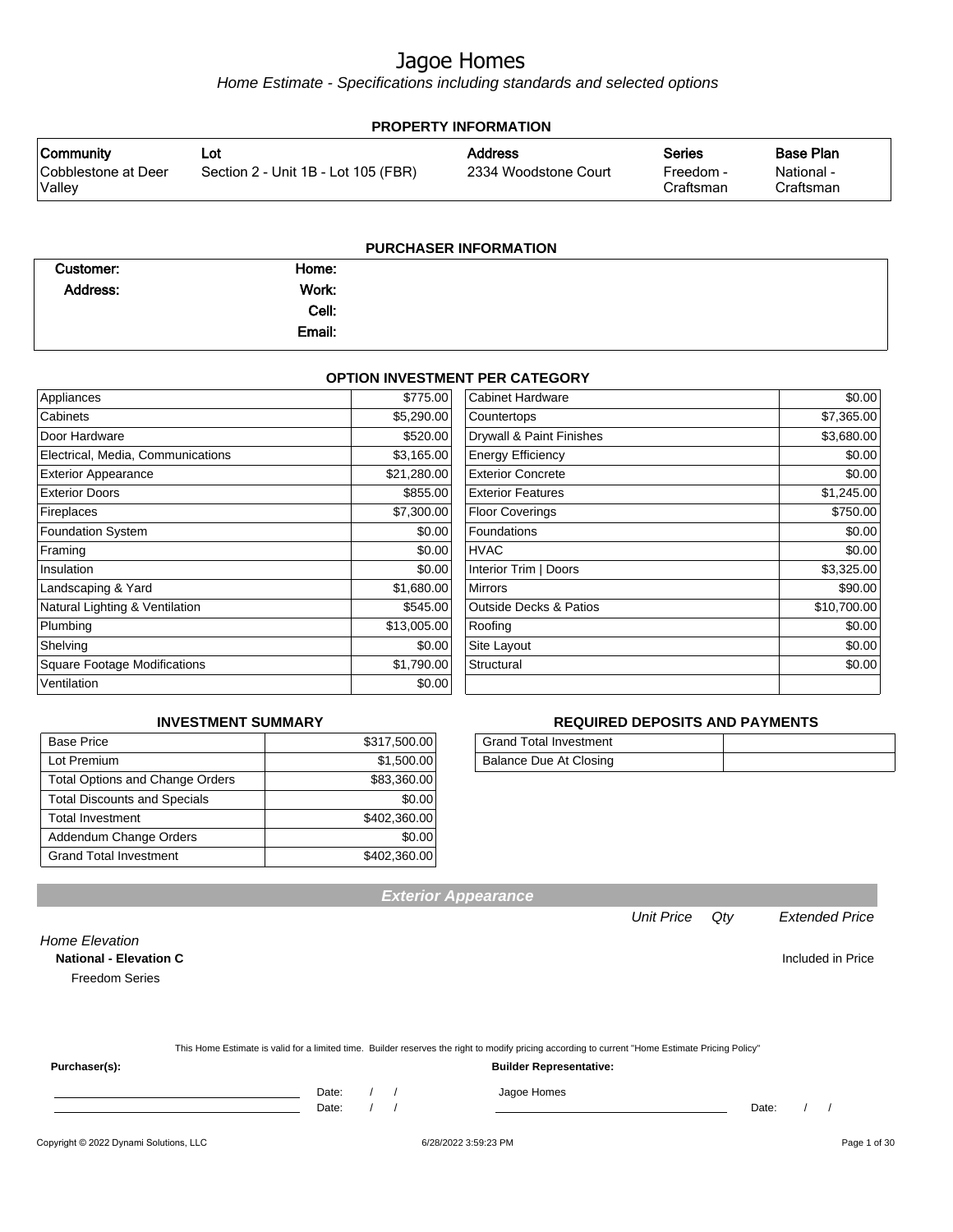|                                                                                         |                                                                                                                                                                                                                                                                                                                                               | <b>PROPERTY INFORMATION</b>                   |                                         |     |                                             |
|-----------------------------------------------------------------------------------------|-----------------------------------------------------------------------------------------------------------------------------------------------------------------------------------------------------------------------------------------------------------------------------------------------------------------------------------------------|-----------------------------------------------|-----------------------------------------|-----|---------------------------------------------|
| Community<br>Cobblestone at Deer<br>Valley                                              | Lot<br>Section 2 - Unit 1B - Lot 105 (FBR)                                                                                                                                                                                                                                                                                                    | <b>Address</b><br>2334 Woodstone Court        | <b>Series</b><br>Freedom -<br>Craftsman |     | <b>Base Plan</b><br>National -<br>Craftsman |
|                                                                                         |                                                                                                                                                                                                                                                                                                                                               | <b>Exterior Appearance</b>                    |                                         |     |                                             |
|                                                                                         |                                                                                                                                                                                                                                                                                                                                               |                                               | <b>Unit Price</b>                       | Qty | <b>Extended Price</b>                       |
| <b>Home Exterior Brick</b>                                                              | Brick Veneer Front, Sides & Back of Home - Per Plan<br>Includes brick front, sides, and back of home. See plan for side gable and other detail. Does                                                                                                                                                                                          |                                               |                                         |     | \$20,900.00                                 |
| not include drop brick ledge.<br><b>Brick Color</b><br>Selected Brick Color: Brownstone |                                                                                                                                                                                                                                                                                                                                               |                                               |                                         |     | Included in Price                           |
|                                                                                         |                                                                                                                                                                                                                                                                                                                                               |                                               |                                         |     |                                             |
| Drop Brick Ledge                                                                        | Drop Brick Ledge, Applies Only where Brick is Located on Wall Above                                                                                                                                                                                                                                                                           |                                               |                                         |     | \$0.00                                      |
| <b>Address Stone</b><br><b>Address Stone</b>                                            |                                                                                                                                                                                                                                                                                                                                               |                                               |                                         |     | \$380.00                                    |
|                                                                                         | Includes one 8"x16" address stone for front of the house. Street Number ONLY will be on the<br>stone. Location of address stone will be predetermined by builder.                                                                                                                                                                             |                                               |                                         |     |                                             |
|                                                                                         |                                                                                                                                                                                                                                                                                                                                               | <b>Foundation System</b>                      |                                         |     |                                             |
| <b>Foundation System</b>                                                                |                                                                                                                                                                                                                                                                                                                                               |                                               | <b>Unit Price</b>                       | Qty | <b>Extended Price</b>                       |
| <b>Insulated Concrete Slab</b>                                                          |                                                                                                                                                                                                                                                                                                                                               |                                               |                                         |     | Included in Price                           |
|                                                                                         |                                                                                                                                                                                                                                                                                                                                               | <b>Energy Efficiency</b>                      |                                         |     |                                             |
|                                                                                         |                                                                                                                                                                                                                                                                                                                                               |                                               | <b>Unit Price</b>                       | Qty | <b>Extended Price</b>                       |
| <b>HERS Rating</b><br>HERS Rated Home (Less than 85 Score)                              |                                                                                                                                                                                                                                                                                                                                               |                                               |                                         |     | Included in Price                           |
|                                                                                         | Note - Jagoe Homes receives all applicable rebates for energy efficiency, utilities,<br>manufacturers, etc. Rebates have been reflected as a discount in Base Price of Home                                                                                                                                                                   |                                               |                                         |     |                                             |
|                                                                                         |                                                                                                                                                                                                                                                                                                                                               | <b>Square Footage Modifications</b>           |                                         |     |                                             |
| <b>Attic Storage Addition</b>                                                           |                                                                                                                                                                                                                                                                                                                                               |                                               | <b>Unit Price</b>                       | Qty | <b>Extended Price</b>                       |
|                                                                                         | National Attic Storage Addition Accessible from Upstairs Storage<br>48" access door add in Storage Room for light storage access above garage                                                                                                                                                                                                 |                                               |                                         |     | \$1,790.00                                  |
|                                                                                         |                                                                                                                                                                                                                                                                                                                                               | <b>Structural</b>                             |                                         |     |                                             |
|                                                                                         |                                                                                                                                                                                                                                                                                                                                               |                                               | <b>Unit Price</b>                       | Qty | <b>Extended Price</b>                       |
| Concrete Slab<br>Barrier, Termite Warranty 1 year                                       | Concrete Slab 4" thick (avg), 3500 psi, Slab fill 6" minimum, 6 mil polyethylene Vapor                                                                                                                                                                                                                                                        |                                               |                                         |     | Included in Price                           |
| Purchaser(s):                                                                           | This Home Estimate is valid for a limited time. Builder reserves the right to modify pricing according to current "Home Estimate Pricing Policy"<br>Date:<br>$\sqrt{2}$<br>$\prime$<br><u> 1989 - Johann Barn, mars ann an t-Amhain an t-Amhain an t-Amhain an t-Amhain an t-Amhain an t-Amhain an t-Amh</u><br>$\prime$<br>$\prime$<br>Date: | <b>Builder Representative:</b><br>Jagoe Homes |                                         |     | Date:<br>$\prime$<br>$\prime$               |
|                                                                                         |                                                                                                                                                                                                                                                                                                                                               |                                               |                                         |     |                                             |
| Copyright © 2022 Dynami Solutions, LLC                                                  |                                                                                                                                                                                                                                                                                                                                               | 6/28/2022 3:59:23 PM                          |                                         |     | Page 2 of 30                                |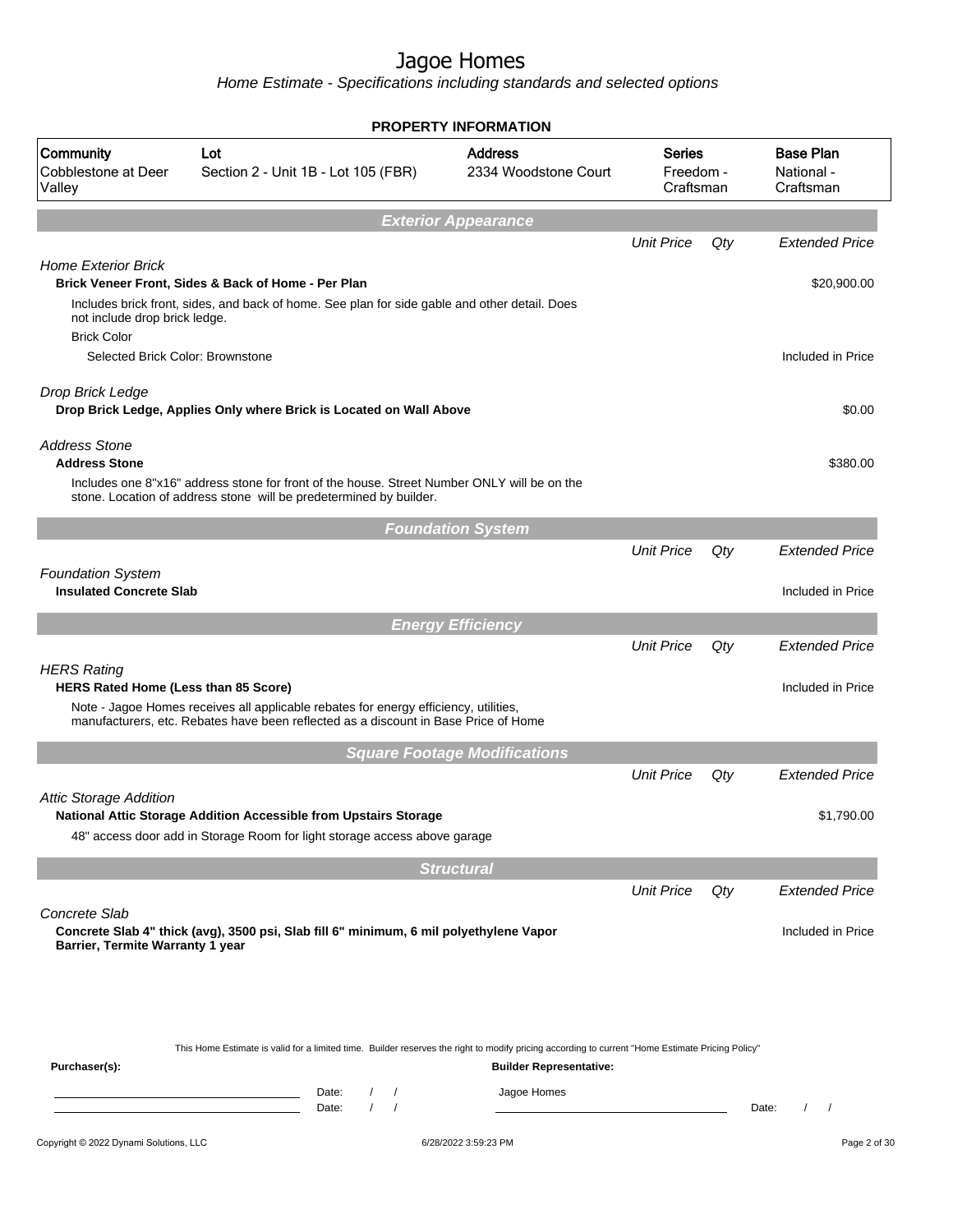Home Estimate - Specifications including standards and selected options

|                                                                          |                                                                                                                                                                                                                                                                                                                                                                                                                                                                       | <b>PROPERTY INFORMATION</b>            |                                         |     |                                             |
|--------------------------------------------------------------------------|-----------------------------------------------------------------------------------------------------------------------------------------------------------------------------------------------------------------------------------------------------------------------------------------------------------------------------------------------------------------------------------------------------------------------------------------------------------------------|----------------------------------------|-----------------------------------------|-----|---------------------------------------------|
| Community<br>Cobblestone at Deer<br>Valley                               | Lot<br>Section 2 - Unit 1B - Lot 105 (FBR)                                                                                                                                                                                                                                                                                                                                                                                                                            | <b>Address</b><br>2334 Woodstone Court | <b>Series</b><br>Freedom -<br>Craftsman |     | <b>Base Plan</b><br>National -<br>Craftsman |
|                                                                          |                                                                                                                                                                                                                                                                                                                                                                                                                                                                       | <b>Structural</b>                      |                                         |     |                                             |
|                                                                          |                                                                                                                                                                                                                                                                                                                                                                                                                                                                       |                                        | <b>Unit Price</b>                       | Qty | <b>Extended Price</b>                       |
| <b>Foundation Drain</b><br><b>Foundation Drain - Gravel French Drain</b> |                                                                                                                                                                                                                                                                                                                                                                                                                                                                       |                                        |                                         |     | Included in Price                           |
|                                                                          |                                                                                                                                                                                                                                                                                                                                                                                                                                                                       |                                        |                                         |     |                                             |
|                                                                          |                                                                                                                                                                                                                                                                                                                                                                                                                                                                       | <b>Outside Decks &amp; Patios</b>      | <b>Unit Price</b>                       | Qty | <b>Extended Price</b>                       |
|                                                                          | Outside Retreat Concrete Patio or Covered Patio                                                                                                                                                                                                                                                                                                                                                                                                                       |                                        |                                         |     |                                             |
|                                                                          | 12' Wide x 10' Deep Covered Patio, 3500 PSI                                                                                                                                                                                                                                                                                                                                                                                                                           |                                        |                                         |     | \$10,700.00                                 |
|                                                                          | Includes 12'x10' broom finish concrete patio covered by a hip roof system, roof pitch to match<br>existing home, supported by two columns, with vinyl covered ceiling and outdoor ceiling fan.                                                                                                                                                                                                                                                                        |                                        |                                         |     |                                             |
| options.                                                                 | Builder must approve all additions for required lot coverage ratio. Sales representative<br>must reference square footage allowance (coverage) chart. If the roofing for the base<br>house is upgraded, the corresponding option for the 12'x10' covered patio must be<br>selected in addition to this option. This option is not available in conjunction with any of the<br>family room addition options, concrete patio options, or pressure treated deck addition |                                        |                                         |     |                                             |
| Finish<br>Selected Finish: Broom Finish                                  |                                                                                                                                                                                                                                                                                                                                                                                                                                                                       |                                        |                                         |     | Included in Price                           |
|                                                                          |                                                                                                                                                                                                                                                                                                                                                                                                                                                                       |                                        |                                         |     |                                             |
|                                                                          |                                                                                                                                                                                                                                                                                                                                                                                                                                                                       | <b>Exterior Doors</b>                  |                                         |     |                                             |
|                                                                          |                                                                                                                                                                                                                                                                                                                                                                                                                                                                       |                                        | <b>Unit Price</b>                       | Qty | <b>Extended Price</b>                       |
| <b>Front Entry Door</b>                                                  | HD Smooth Steel 3/0 Painted 4 Lite Hollister MHD-404-S04-1                                                                                                                                                                                                                                                                                                                                                                                                            |                                        |                                         |     | \$185.00                                    |
|                                                                          | Consult with Design Coordinator for Glass Pattern, Door Handle, and Paint Selections.                                                                                                                                                                                                                                                                                                                                                                                 |                                        |                                         |     |                                             |
| <b>Glass Pattern</b>                                                     |                                                                                                                                                                                                                                                                                                                                                                                                                                                                       |                                        |                                         |     |                                             |
| Selected Glass Pattern: Clear                                            |                                                                                                                                                                                                                                                                                                                                                                                                                                                                       |                                        |                                         |     | Included in Price                           |
| 16' Craftsman Garage Overhead Door                                       |                                                                                                                                                                                                                                                                                                                                                                                                                                                                       |                                        |                                         |     |                                             |
|                                                                          | Carriage House Stamped 16x7 Garage Door                                                                                                                                                                                                                                                                                                                                                                                                                               |                                        |                                         |     | Included in Price                           |
|                                                                          | CHI 5250   Stamped Carriage House Steel   Includes Decorative Hardware                                                                                                                                                                                                                                                                                                                                                                                                |                                        |                                         |     |                                             |
| Color                                                                    |                                                                                                                                                                                                                                                                                                                                                                                                                                                                       |                                        |                                         |     |                                             |
| Selected Color: White                                                    |                                                                                                                                                                                                                                                                                                                                                                                                                                                                       |                                        |                                         |     | Included in Price                           |
| Dining Area Patio Door                                                   |                                                                                                                                                                                                                                                                                                                                                                                                                                                                       |                                        |                                         |     |                                             |
|                                                                          | Vinyl 6/0 Sliding Door w/ NO Grilles, Screen, and 1/0 Transom                                                                                                                                                                                                                                                                                                                                                                                                         |                                        |                                         |     | \$670.00                                    |
|                                                                          | Vinyl 6/0 Sliding Door w/ NO Grilles, Screen, and 1/0 Transom                                                                                                                                                                                                                                                                                                                                                                                                         |                                        |                                         |     |                                             |
| Color                                                                    |                                                                                                                                                                                                                                                                                                                                                                                                                                                                       |                                        |                                         |     |                                             |
| Selected Color: White                                                    |                                                                                                                                                                                                                                                                                                                                                                                                                                                                       |                                        |                                         |     | Included in Price                           |
| Garage-to-Home Door                                                      | HD Steel Smooth 2 Panel Square 2/8 x 6/8 Door                                                                                                                                                                                                                                                                                                                                                                                                                         |                                        |                                         |     | \$0.00                                      |
|                                                                          |                                                                                                                                                                                                                                                                                                                                                                                                                                                                       |                                        |                                         |     |                                             |
|                                                                          |                                                                                                                                                                                                                                                                                                                                                                                                                                                                       |                                        |                                         |     |                                             |

This Home Estimate is valid for a limited time. Builder reserves the right to modify pricing according to current "Home Estimate Pricing Policy"

| Purchaser(s): |                |  | <b>Builder Representative:</b> |       |  |
|---------------|----------------|--|--------------------------------|-------|--|
|               | Date:<br>Date: |  | Jagoe Homes                    | Date: |  |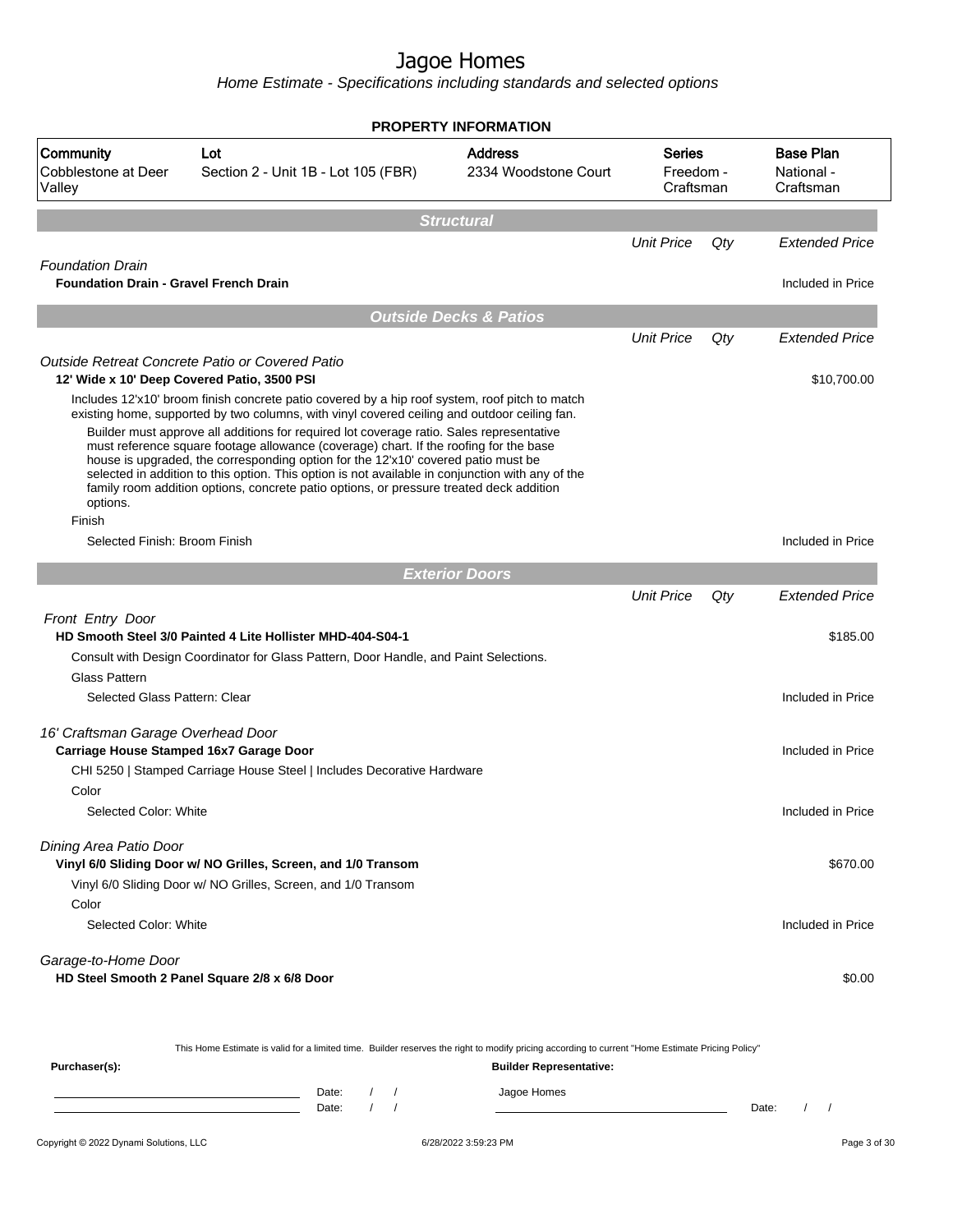Home Estimate - Specifications including standards and selected options

|                                                                 |                                                                                                                                                                                                                                                                          | <b>PROPERTY INFORMATION</b>               |                                  |     |                                             |
|-----------------------------------------------------------------|--------------------------------------------------------------------------------------------------------------------------------------------------------------------------------------------------------------------------------------------------------------------------|-------------------------------------------|----------------------------------|-----|---------------------------------------------|
| Community<br>Cobblestone at Deer<br>Valley                      | Lot<br>Section 2 - Unit 1B - Lot 105 (FBR)                                                                                                                                                                                                                               | <b>Address</b><br>2334 Woodstone Court    | Series<br>Freedom -<br>Craftsman |     | <b>Base Plan</b><br>National -<br>Craftsman |
|                                                                 |                                                                                                                                                                                                                                                                          | <b>Exterior Doors</b>                     |                                  |     |                                             |
|                                                                 |                                                                                                                                                                                                                                                                          |                                           | <b>Unit Price</b>                | Qty | <b>Extended Price</b>                       |
| Garage-to-Home Door<br>Smooth Finish<br><b>Primed for Paint</b> | Interior Door Paint Selection unless otherwise Specified                                                                                                                                                                                                                 |                                           |                                  |     |                                             |
| Garage Door Opener                                              | Garage Door Opener(s) with 2 Transmitters                                                                                                                                                                                                                                |                                           |                                  |     | Included in Price                           |
|                                                                 |                                                                                                                                                                                                                                                                          | <b>Natural Lighting &amp; Ventilation</b> |                                  |     |                                             |
|                                                                 |                                                                                                                                                                                                                                                                          |                                           | <b>Unit Price</b>                | Qty | <b>Extended Price</b>                       |
| <b>Entire Home Windows</b>                                      |                                                                                                                                                                                                                                                                          |                                           |                                  |     |                                             |
|                                                                 | Vinyl Low E Single Hung Window w/ GBG & Half Screen                                                                                                                                                                                                                      |                                           |                                  |     | Included in Price                           |
| confirm with New Home Consultant.                               | Vinyl Low E Single Hung Window w/ GBG & Half Screen. Glass is Clear unless otherwise<br>noted. Grilles are between the glass. Grille patterns will differ based on Home Series. Please                                                                                   |                                           |                                  |     |                                             |
| <b>Window Color</b>                                             |                                                                                                                                                                                                                                                                          |                                           |                                  |     |                                             |
|                                                                 | Selected Window Color: White Exterior/White Interior                                                                                                                                                                                                                     |                                           |                                  |     | Included in Price                           |
| <b>Entire Home Additional Windows</b><br><b>Screen</b>          | Additional 4034 (approx 44" W x 73" H) Vinyl Low E Single Hung Window w/ GBG & Half<br>Vinyl Low E Single Hung Window w/ GBG & Half Screen. Grilles are between the glass. Grille<br>patterns will differ based on Home Series. Please confirm with New Home Consultant. |                                           |                                  |     | \$545.00                                    |
| (Bonus Room 3)                                                  | Technical Specification: This option is not available for the finished room over garage                                                                                                                                                                                  |                                           |                                  |     |                                             |
| <b>Window Color</b>                                             |                                                                                                                                                                                                                                                                          |                                           |                                  |     |                                             |
| Selected Window Color: White                                    |                                                                                                                                                                                                                                                                          |                                           |                                  |     | Included in Price                           |
| <b>Comments: family room</b>                                    |                                                                                                                                                                                                                                                                          |                                           |                                  |     |                                             |
| Entire Home Extended Jambs and Casing                           | <b>Extended Jambs and Casing (No Window Stool) Package for Windows</b><br>Includes extended jambs and casing on all additional windows                                                                                                                                   |                                           |                                  |     | Included in Price                           |
|                                                                 | <b>Extended Jambs and Casing for Additional Windows</b><br>Extended Jambs and Casing (No Window Stool) Package for Windows<br>Includes extended jambs and casing on all additional windows                                                                               |                                           |                                  |     | Included in Price                           |
|                                                                 |                                                                                                                                                                                                                                                                          |                                           |                                  |     |                                             |
|                                                                 |                                                                                                                                                                                                                                                                          |                                           |                                  |     |                                             |

This Home Estimate is valid for a limited time. Builder reserves the right to modify pricing according to current "Home Estimate Pricing Policy"

**Purchaser(s): Builder Representative:** Date: / / Jagoe Homes<br>Date: / / Jagoe Homes Date: / / Date: / /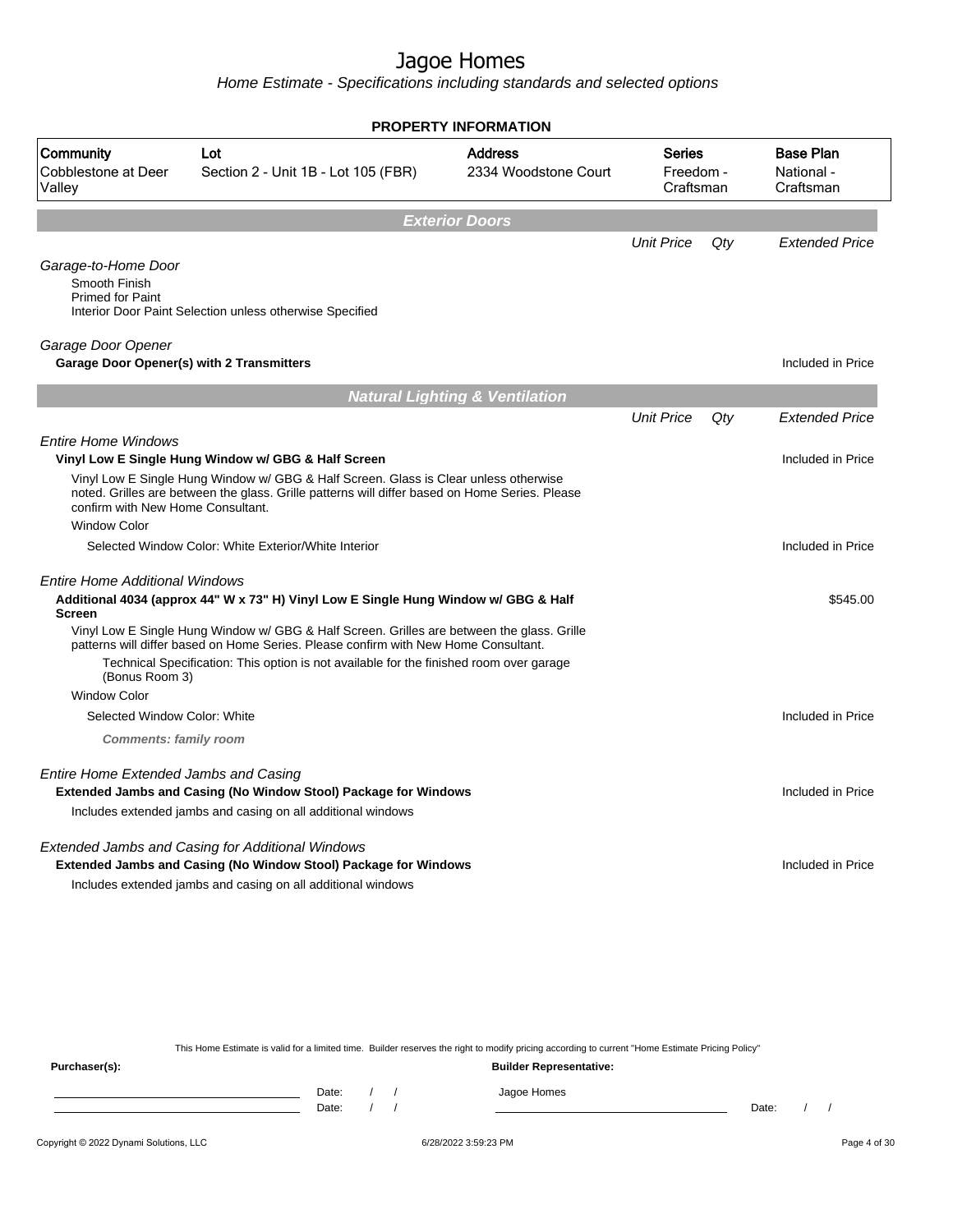|                                                                                 |                                                                                                                                                                       | <b>PROPERTY INFORMATION</b> |                                             |     |                       |
|---------------------------------------------------------------------------------|-----------------------------------------------------------------------------------------------------------------------------------------------------------------------|-----------------------------|---------------------------------------------|-----|-----------------------|
| <b>Community</b><br>Cobblestone at Deer<br>Valley                               | <b>Address</b><br>Lot<br><b>Series</b><br>2334 Woodstone Court<br>Freedom -<br>Section 2 - Unit 1B - Lot 105 (FBR)<br>Craftsman                                       |                             | <b>Base Plan</b><br>National -<br>Craftsman |     |                       |
|                                                                                 |                                                                                                                                                                       | <b>Exterior Concrete</b>    |                                             |     |                       |
|                                                                                 |                                                                                                                                                                       |                             | <b>Unit Price</b>                           | Qty | <b>Extended Price</b> |
| <b>Exterior Concrete Driveway</b><br>Finish                                     | Driveway/Parking Double Garage: 16' 3" wide, 3500 psi                                                                                                                 |                             |                                             |     | Included in Price     |
| Selected Finish: Broom Finish                                                   |                                                                                                                                                                       |                             |                                             |     | Included in Price     |
| Exterior Concrete - Front Porch & Sidewalk<br>Finish                            | Front Porch & 4' Wide Curved Sidewalk from Porch to Driveway- per plan                                                                                                |                             |                                             |     | Included in Price     |
| Selected Finish: Broom Finish                                                   |                                                                                                                                                                       |                             |                                             |     | Included in Price     |
| <b>Exterior Concrete - City Sidewalk</b>                                        | Exterior Concrete - City Sidewalk, 3500 psi, Broom Finish                                                                                                             |                             |                                             |     | Included in Price     |
|                                                                                 |                                                                                                                                                                       | <b>Exterior Features</b>    |                                             |     |                       |
|                                                                                 |                                                                                                                                                                       |                             | <b>Unit Price</b>                           | Qty | <b>Extended Price</b> |
| <b>Exterior Siding</b><br>Exterior Portfolio - Double 4" Vinyl Siding<br>Color  |                                                                                                                                                                       |                             |                                             |     | Included in Price     |
| Selected Color: Oceanside                                                       |                                                                                                                                                                       |                             |                                             |     | Included in Price     |
|                                                                                 |                                                                                                                                                                       |                             |                                             |     |                       |
| Exterior Bracket/Corbel<br>Exterior Bracket(s), Corbel(s) Painted               |                                                                                                                                                                       |                             |                                             |     | Included in Price     |
| Color                                                                           |                                                                                                                                                                       |                             |                                             |     |                       |
|                                                                                 | Selected Color: SW7006 Extra White (White Coordinate)                                                                                                                 |                             |                                             |     | Included in Price     |
| <b>Exterior Decorative Siding</b><br><b>Exterior Portfolio Perfection Shake</b> |                                                                                                                                                                       |                             |                                             |     | Included in Price     |
| Color                                                                           | Perfection shingles have a more finished appearance than a hand-split shake. They are<br>patterned from #1 Red Cedar and offer a cleaner and more uniform appearance. |                             |                                             |     |                       |
| Selected Color: Slate                                                           |                                                                                                                                                                       |                             |                                             |     | Included in Price     |
| <b>Exterior Special Trim Areas</b><br>color selected.                           | Aluminum Wrapped Trim: Window Trim, Beams, Rake/Fascia, etc. Color will match Soffit<br>See plan for details. Color will match Soffit Color Selected.                 |                             |                                             |     | Included in Price     |
|                                                                                 |                                                                                                                                                                       |                             |                                             |     |                       |

|               | This Home Estimate is valid for a limited time. Builder reserves the right to modify pricing according to current "Home Estimate Pricing Policy" |  |  |  |             |       |  |  |  |  |
|---------------|--------------------------------------------------------------------------------------------------------------------------------------------------|--|--|--|-------------|-------|--|--|--|--|
| Purchaser(s): | <b>Builder Representative:</b>                                                                                                                   |  |  |  |             |       |  |  |  |  |
|               | Date:                                                                                                                                            |  |  |  | Jagoe Homes |       |  |  |  |  |
|               | Date:                                                                                                                                            |  |  |  |             | Date: |  |  |  |  |
|               |                                                                                                                                                  |  |  |  |             |       |  |  |  |  |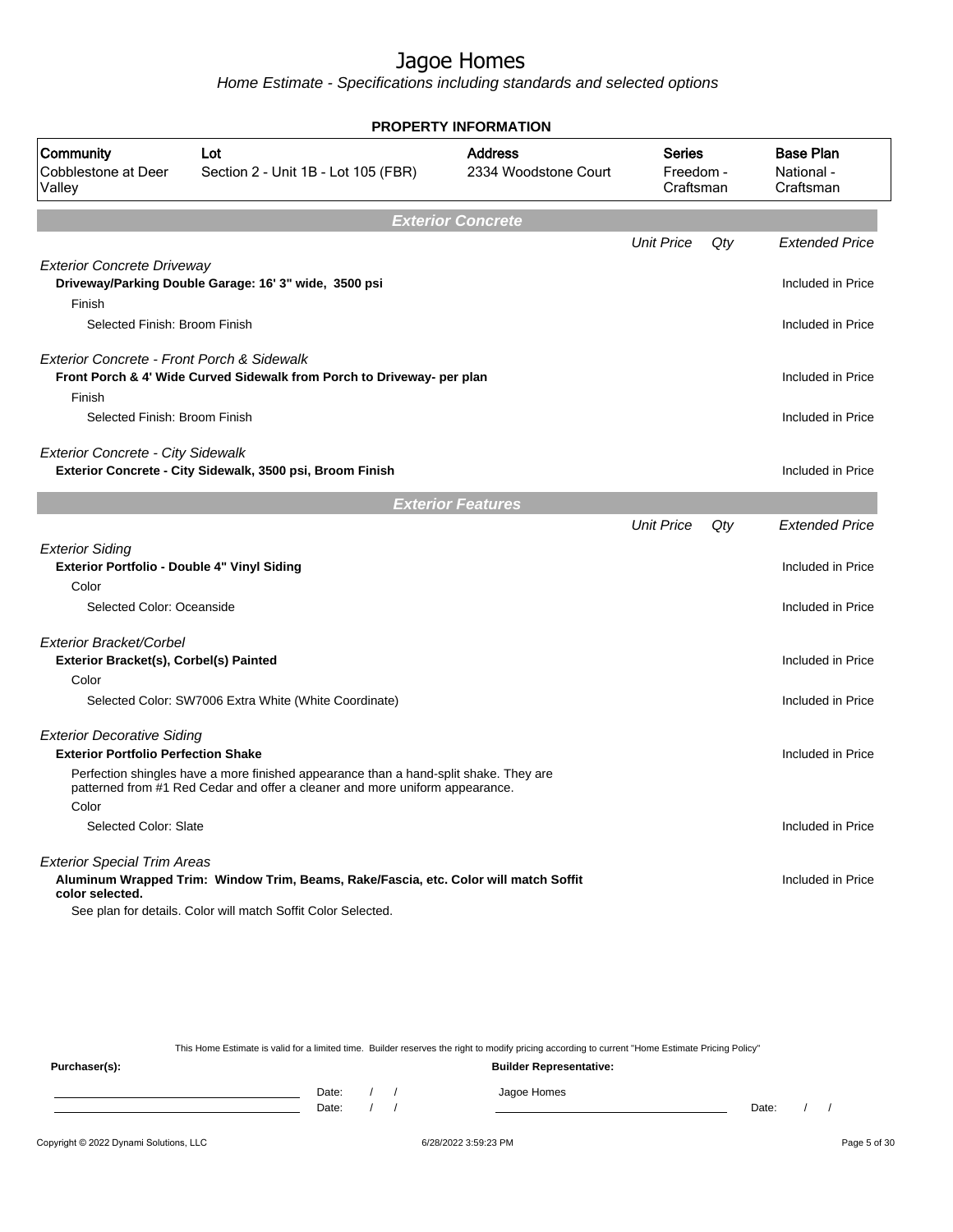| <b>PROPERTY INFORMATION</b>                                         |                                                                                                                                          |                                        |                                  |     |                                             |  |  |
|---------------------------------------------------------------------|------------------------------------------------------------------------------------------------------------------------------------------|----------------------------------------|----------------------------------|-----|---------------------------------------------|--|--|
| Community<br>Cobblestone at Deer<br>Valley                          | Lot<br>Section 2 - Unit 1B - Lot 105 (FBR)                                                                                               | <b>Address</b><br>2334 Woodstone Court | Series<br>Freedom -<br>Craftsman |     | <b>Base Plan</b><br>National -<br>Craftsman |  |  |
|                                                                     |                                                                                                                                          | <b>Exterior Features</b>               |                                  |     |                                             |  |  |
|                                                                     |                                                                                                                                          |                                        | <b>Unit Price</b>                | Qty | <b>Extended Price</b>                       |  |  |
| <b>Exterior Vinyl Corner Trim(s)</b><br><b>Vinyl Corner Trim(s)</b> |                                                                                                                                          |                                        |                                  |     | Included in Price                           |  |  |
| Color                                                               |                                                                                                                                          |                                        |                                  |     |                                             |  |  |
| Selected Color: White                                               |                                                                                                                                          |                                        |                                  |     | Included in Price                           |  |  |
| Fascia                                                              |                                                                                                                                          |                                        |                                  |     |                                             |  |  |
| <b>Fascia Aluminum</b>                                              |                                                                                                                                          |                                        |                                  |     | Included in Price                           |  |  |
| Color will match Soffit Color Selected                              |                                                                                                                                          |                                        |                                  |     |                                             |  |  |
| Soffit                                                              |                                                                                                                                          |                                        |                                  |     |                                             |  |  |
| <b>Soffit - Continuous Perforated Vinyl</b>                         |                                                                                                                                          |                                        |                                  |     | Included in Price                           |  |  |
| Color<br>Selected Color: White                                      |                                                                                                                                          |                                        |                                  |     | Included in Price                           |  |  |
|                                                                     |                                                                                                                                          |                                        |                                  |     |                                             |  |  |
| Gutter<br>Gutters Aluminum 5" (.027 gauge)                          |                                                                                                                                          |                                        |                                  |     | Included in Price                           |  |  |
| Color                                                               |                                                                                                                                          |                                        |                                  |     |                                             |  |  |
| Selected Color: White                                               |                                                                                                                                          |                                        |                                  |     | Included in Price                           |  |  |
| Downspout                                                           |                                                                                                                                          |                                        |                                  |     |                                             |  |  |
| Downspouts Aluminum 3" x 2" (.027 gauge)                            |                                                                                                                                          |                                        |                                  |     | Included in Price                           |  |  |
| <b>Front Porch Post</b>                                             |                                                                                                                                          |                                        |                                  |     |                                             |  |  |
|                                                                     | 16" Square Tapered Smooth Painted Column on Cultured Stone Pier                                                                          |                                        |                                  |     | \$0.00                                      |  |  |
| details.                                                            | Column paint and cultured stone to be selected. Placement predetermined. Check plan for                                                  |                                        |                                  |     |                                             |  |  |
| Color                                                               |                                                                                                                                          |                                        |                                  |     |                                             |  |  |
|                                                                     | Selected Color: SW7006 Extra White                                                                                                       |                                        |                                  |     | Included in Price                           |  |  |
| <b>Cultured Stone Color</b>                                         |                                                                                                                                          |                                        |                                  |     | Included in Price                           |  |  |
|                                                                     | Selected Cultured Stone Color: Ledgestone Kentucky #260                                                                                  |                                        |                                  |     |                                             |  |  |
| <b>Rear Porch Post</b>                                              |                                                                                                                                          |                                        |                                  |     |                                             |  |  |
|                                                                     | (2) 10" Square Smooth Fiberglass Columns, Painted<br>Column paint color to be selected. Placement predetermined. Check plan for details. |                                        |                                  |     | \$1,245.00                                  |  |  |
| Color                                                               |                                                                                                                                          |                                        |                                  |     |                                             |  |  |
|                                                                     | Selected Color: SW7006 Extra White                                                                                                       |                                        |                                  |     | Included in Price                           |  |  |
| Flashing                                                            |                                                                                                                                          |                                        |                                  |     |                                             |  |  |
| <b>Flashing see Plan Detail</b>                                     |                                                                                                                                          |                                        |                                  |     | Included in Price                           |  |  |
|                                                                     |                                                                                                                                          |                                        |                                  |     |                                             |  |  |

| This Home Estimate is valid for a limited time. Builder reserves the right to modify pricing according to current "Home Estimate Pricing Policy" |       |  |  |                                |       |  |  |
|--------------------------------------------------------------------------------------------------------------------------------------------------|-------|--|--|--------------------------------|-------|--|--|
| Purchaser(s):                                                                                                                                    |       |  |  | <b>Builder Representative:</b> |       |  |  |
|                                                                                                                                                  | Date: |  |  | Jagoe Homes                    |       |  |  |
|                                                                                                                                                  | Date: |  |  |                                | Date: |  |  |
|                                                                                                                                                  |       |  |  |                                |       |  |  |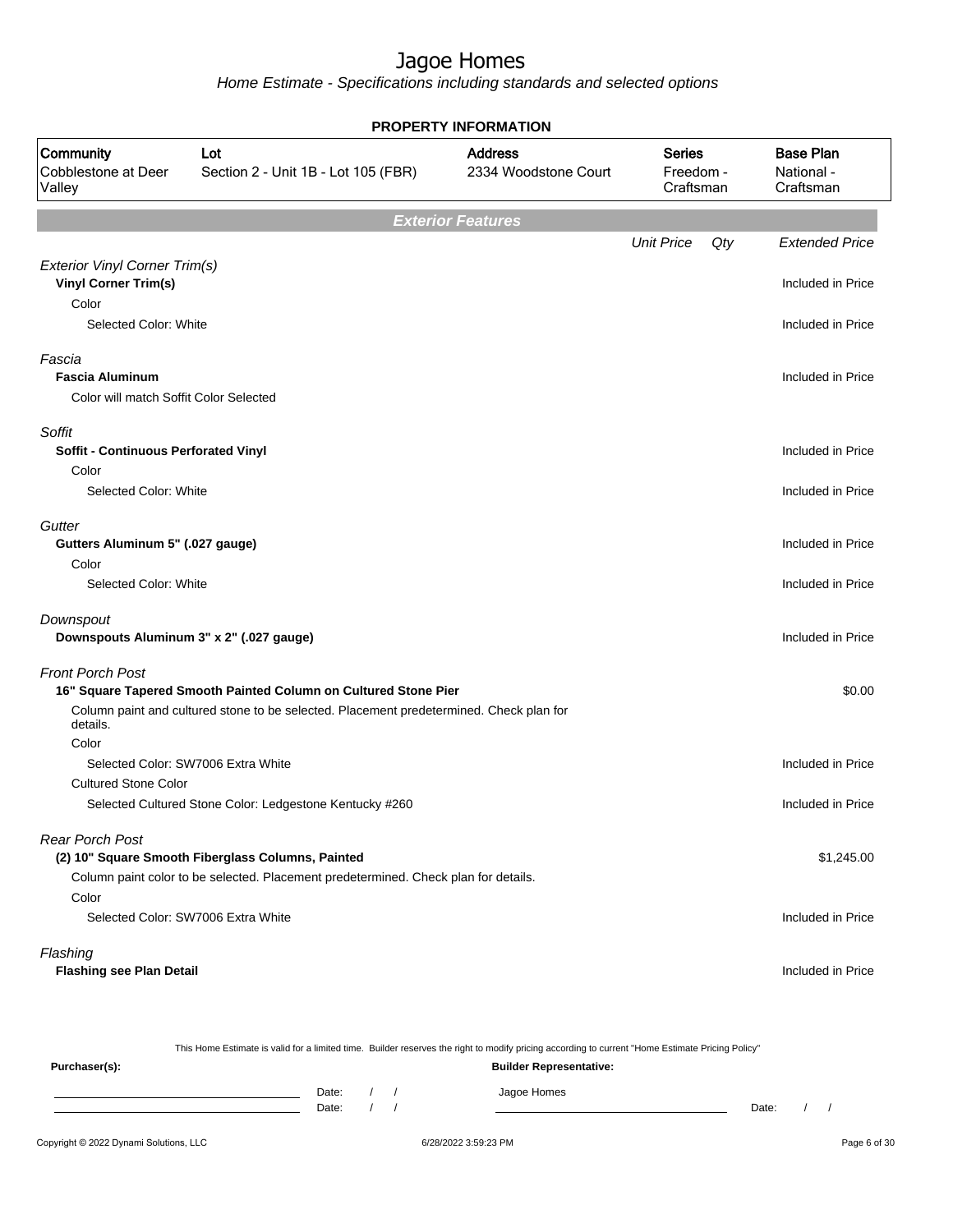|                                                                        |                                                                                                                                                                                                                                                                                                           | <b>PROPERTY INFORMATION</b>            |                                         |     |                                               |
|------------------------------------------------------------------------|-----------------------------------------------------------------------------------------------------------------------------------------------------------------------------------------------------------------------------------------------------------------------------------------------------------|----------------------------------------|-----------------------------------------|-----|-----------------------------------------------|
| Community<br>Cobblestone at Deer<br>Valley                             | Lot<br>Section 2 - Unit 1B - Lot 105 (FBR)                                                                                                                                                                                                                                                                | <b>Address</b><br>2334 Woodstone Court | <b>Series</b><br>Freedom -<br>Craftsman |     | <b>Base Plan</b><br>National -<br>Craftsman   |
|                                                                        |                                                                                                                                                                                                                                                                                                           | <b>Exterior Features</b>               |                                         |     |                                               |
|                                                                        |                                                                                                                                                                                                                                                                                                           |                                        | <b>Unit Price</b>                       | Qty | <b>Extended Price</b>                         |
| <b>Exterior Mailbox</b><br><b>Mail Box Decorative Mailbox 5518B-NH</b> |                                                                                                                                                                                                                                                                                                           |                                        |                                         |     | Included in Price                             |
|                                                                        | Includes one 5518B-NH decorative mailbox.                                                                                                                                                                                                                                                                 |                                        |                                         |     |                                               |
|                                                                        |                                                                                                                                                                                                                                                                                                           |                                        |                                         |     |                                               |
|                                                                        |                                                                                                                                                                                                                                                                                                           | <b>Roofing</b>                         | <b>Unit Price</b>                       |     | <b>Extended Price</b>                         |
|                                                                        |                                                                                                                                                                                                                                                                                                           |                                        |                                         | Qty |                                               |
| <b>Roof Felt</b>                                                       | Synthetic Underlayment or Felt, Aluminum Drip Edge                                                                                                                                                                                                                                                        |                                        |                                         |     | Included in Price                             |
| <b>Roof Shingles</b>                                                   |                                                                                                                                                                                                                                                                                                           |                                        |                                         |     |                                               |
| 30 Year GAF Dimensional Roof Shingles                                  |                                                                                                                                                                                                                                                                                                           |                                        |                                         |     | Included in Price                             |
| Roofing Color<br>Selected Roofing Color: Charcoal                      |                                                                                                                                                                                                                                                                                                           |                                        |                                         |     | Included in Price                             |
|                                                                        |                                                                                                                                                                                                                                                                                                           |                                        |                                         |     |                                               |
| Roof Valley Material<br>Ice and Water Shield or Equivalent             |                                                                                                                                                                                                                                                                                                           |                                        |                                         |     | Included in Price                             |
| <b>Roof Flashing</b><br>Roof Flashing- required by design              |                                                                                                                                                                                                                                                                                                           |                                        |                                         |     | Included in Price                             |
|                                                                        |                                                                                                                                                                                                                                                                                                           | <b>Fireplaces</b>                      |                                         |     |                                               |
|                                                                        |                                                                                                                                                                                                                                                                                                           |                                        | <b>Unit Price</b>                       | Qty | <b>Extended Price</b>                         |
| <b>Family Room Fireplace</b>                                           | Vent-Free Fireplace with Shiplap Front & Sides, Floor to Ceiling, NOT including AV<br>Niche.FIREPLACE MAY BE ON INTERIOR WALL<br>Includes variable speed blower w/on/off wall switch. If AV Niche selected, will include 1<br>Phone,2 cable,2 Outlets, HDMI.Selecting a fireplace may change window size. |                                        |                                         |     | \$6,430.00                                    |
|                                                                        | Fireplace may be on Interior Wall. See plans for details.                                                                                                                                                                                                                                                 |                                        |                                         |     |                                               |
|                                                                        | Ceramic Hearth Required if Carpet for Room is selected.                                                                                                                                                                                                                                                   |                                        |                                         |     |                                               |
|                                                                        |                                                                                                                                                                                                                                                                                                           |                                        |                                         |     |                                               |
|                                                                        | Poplar Mantel Size 5'5" wide, 8" height, 8" deep.<br>Please consult with Design Coordinator for available finish options.                                                                                                                                                                                 |                                        |                                         |     |                                               |
| Ceramic Hearth Color                                                   | Selected Ceramic Hearth Color: N/A                                                                                                                                                                                                                                                                        |                                        |                                         |     | Included in Price                             |
| <b>Grout Color</b><br>Selected Grout Color: N/A                        |                                                                                                                                                                                                                                                                                                           |                                        |                                         |     | Included in Price                             |
| Location                                                               |                                                                                                                                                                                                                                                                                                           |                                        |                                         |     |                                               |
| Selected Location: Front of Home                                       |                                                                                                                                                                                                                                                                                                           |                                        |                                         |     | \$870.00                                      |
| <b>Mantel Stain Color</b>                                              |                                                                                                                                                                                                                                                                                                           |                                        |                                         |     |                                               |
|                                                                        | Selected Mantel Stain Color: MW405 Toasted Barrel                                                                                                                                                                                                                                                         |                                        |                                         |     | Included in Price                             |
|                                                                        | This Home Estimate is valid for a limited time. Builder reserves the right to modify pricing according to current "Home Estimate Pricing Policy"                                                                                                                                                          |                                        |                                         |     |                                               |
| Purchaser(s):                                                          |                                                                                                                                                                                                                                                                                                           | <b>Builder Representative:</b>         |                                         |     |                                               |
|                                                                        | Date:<br>$\prime$<br>$\prime$                                                                                                                                                                                                                                                                             | Jagoe Homes                            |                                         |     |                                               |
|                                                                        | $\prime$<br>Date:<br>$\prime$                                                                                                                                                                                                                                                                             |                                        |                                         |     | $\prime$<br>Date:<br>$\overline{\phantom{a}}$ |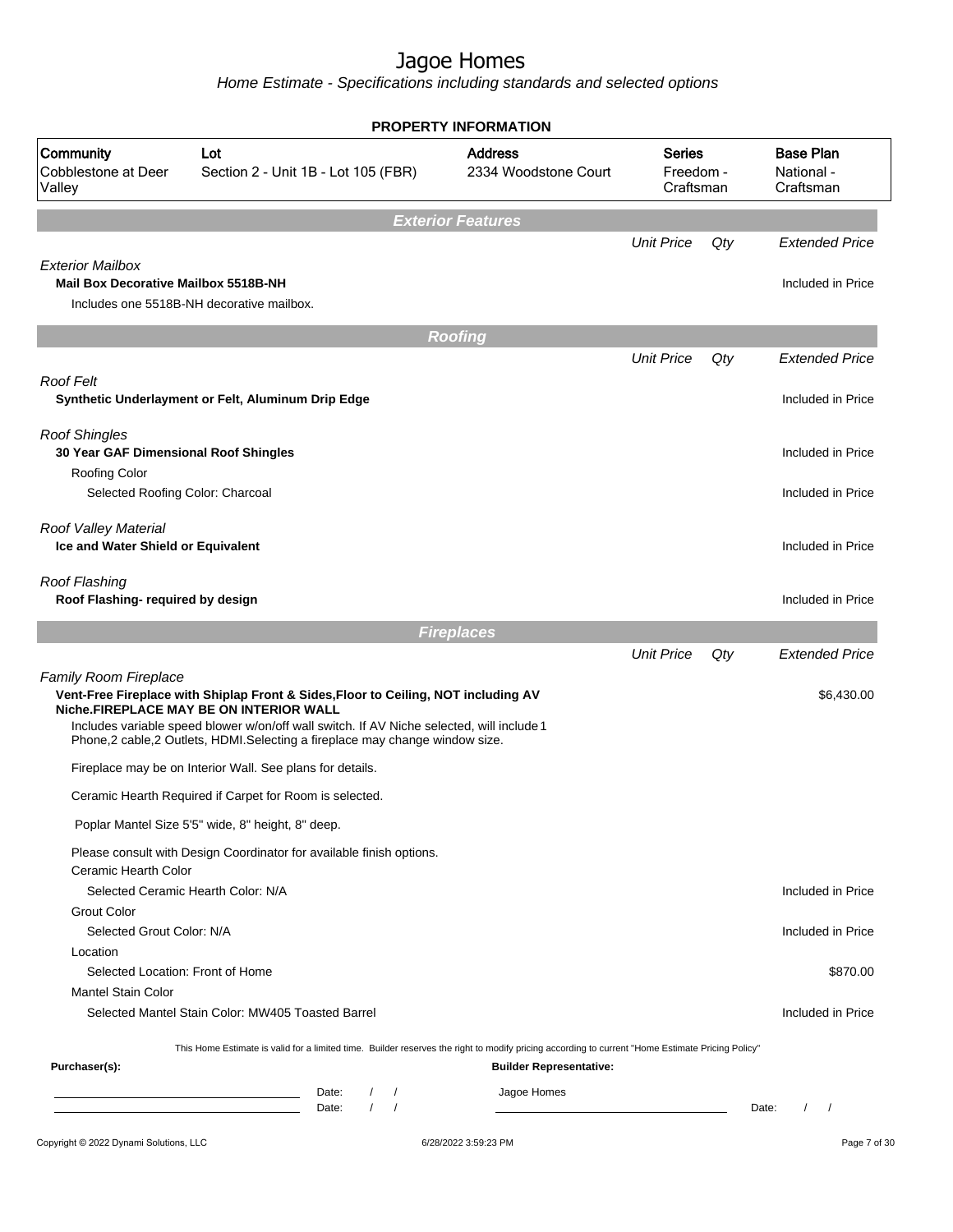Home Estimate - Specifications including standards and selected options

|                                                                                   |                                                                                                                                                | <b>PROPERTY INFORMATION</b>            |                                         |     |                                             |
|-----------------------------------------------------------------------------------|------------------------------------------------------------------------------------------------------------------------------------------------|----------------------------------------|-----------------------------------------|-----|---------------------------------------------|
| Community<br>Cobblestone at Deer<br>Valley                                        | Lot<br>Section 2 - Unit 1B - Lot 105 (FBR)                                                                                                     | <b>Address</b><br>2334 Woodstone Court | <b>Series</b><br>Freedom -<br>Craftsman |     | <b>Base Plan</b><br>National -<br>Craftsman |
|                                                                                   |                                                                                                                                                | <b>Fireplaces</b>                      |                                         |     |                                             |
| <b>Family Room Fireplace</b>                                                      |                                                                                                                                                |                                        | <b>Unit Price</b>                       | Qty | <b>Extended Price</b>                       |
| Paint Color                                                                       |                                                                                                                                                |                                        |                                         |     |                                             |
| <b>Transition Strip</b>                                                           | Selected Paint Color: Match Trim Color Selected                                                                                                |                                        |                                         |     | Included in Price                           |
| Selected Transition Strip: N/A                                                    |                                                                                                                                                |                                        |                                         |     | Included in Price                           |
|                                                                                   |                                                                                                                                                | <b>Insulation</b>                      |                                         |     |                                             |
|                                                                                   |                                                                                                                                                |                                        | <b>Unit Price</b>                       | Qty | <b>Extended Price</b>                       |
| <b>Entire Home Foundation Insulation</b>                                          | Foundation Perimeter 1"x24" Styrofoam R5.0                                                                                                     |                                        |                                         |     | Included in Price                           |
| Living Area Wall Insulation                                                       | Living Area Walls R15 Fiberglass Blown-In &/or Batt Wall System                                                                                |                                        |                                         |     | Included in Price                           |
| Living Area Ceiling Insulation                                                    | Living Area Flat Ceiling R38 (Average) Blown-In Fiberglass                                                                                     |                                        |                                         |     | Included in Price                           |
|                                                                                   |                                                                                                                                                | <b>Drywall &amp; Paint Finishes</b>    |                                         |     |                                             |
|                                                                                   |                                                                                                                                                |                                        | <b>Unit Price</b>                       | Qty | <b>Extended Price</b>                       |
| Interior Home Wall Finish                                                         | 1/2" Drywall   Finished, Primed, & Painted Smooth                                                                                              |                                        |                                         |     | Included in Price                           |
| <b>Interior Home Ceiling Finish</b><br>Paint                                      | Drywall   Home Finished Smooth   Garage Textured<br>Home   1/2in Structural or 5/8in Drywall   Finished Smooth   ProMar Interior Latex Ceiling |                                        |                                         |     | \$3,680.00                                  |
| Garage Textured   White<br>Color                                                  |                                                                                                                                                |                                        |                                         |     |                                             |
|                                                                                   | Selected Color: SW7015 Repose Gray                                                                                                             |                                        |                                         |     | Included in Price                           |
| Garage Drywall and Finish Application<br>Two Car Garage   Drywall, Prime, & Paint | Entire Home Paint Color used unless otherwise specified under Additional Paint Color                                                           |                                        |                                         |     | Included in Price                           |
| <b>Mechanical Storage</b><br><b>Unfinished Drywall</b>                            |                                                                                                                                                |                                        |                                         |     | Included in Price                           |

This Home Estimate is valid for a limited time. Builder reserves the right to modify pricing according to current "Home Estimate Pricing Policy" **Purchaser(s): Builder Representative:** Date: / / Jagoe Homes<br>Date: / / Jagoe Homes Date: / / Date: / /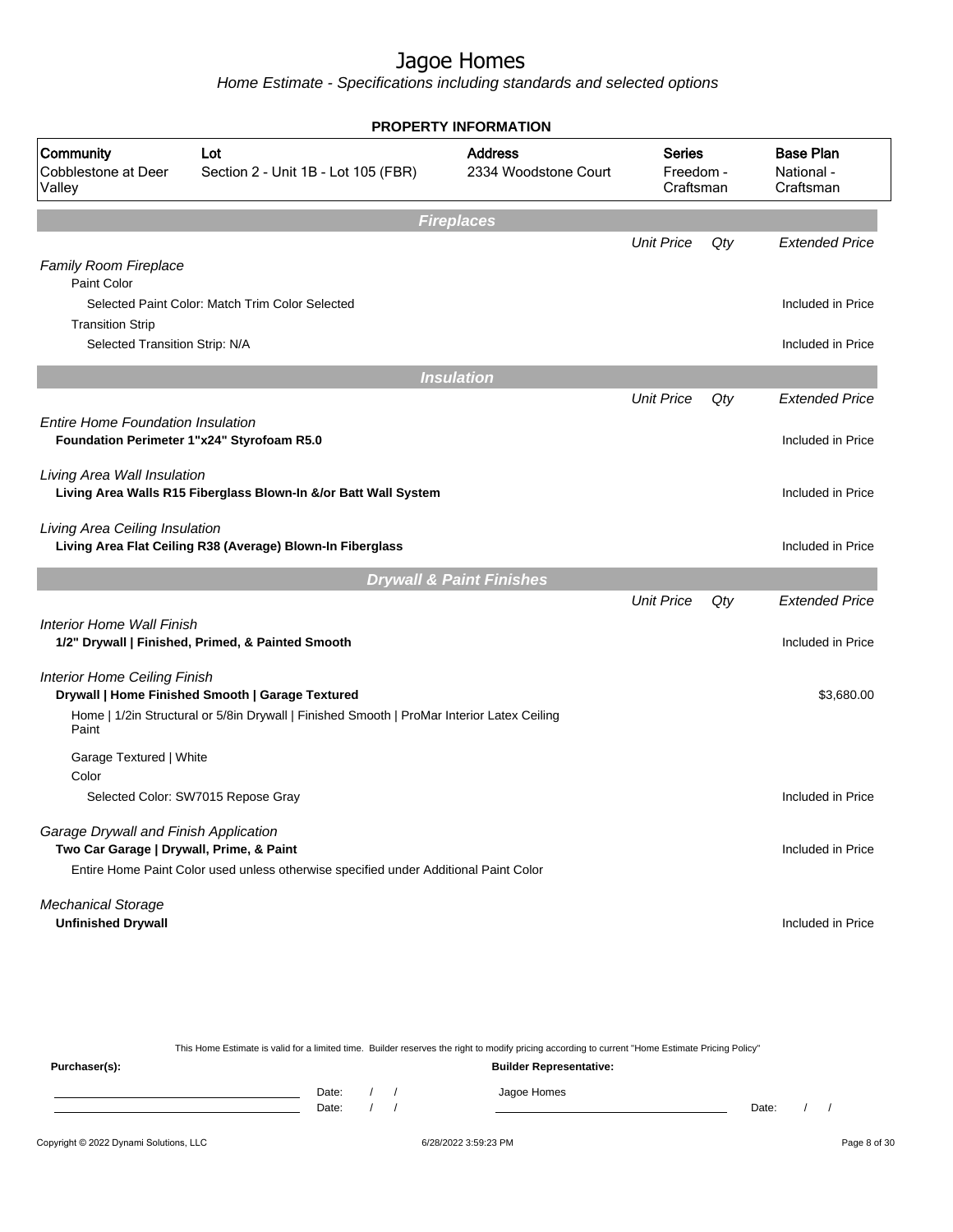Home Estimate - Specifications including standards and selected options

|                                                                                      |                                                                                                                                                  | <b>PROPERTY INFORMATION</b>            |                                         |     |                                             |
|--------------------------------------------------------------------------------------|--------------------------------------------------------------------------------------------------------------------------------------------------|----------------------------------------|-----------------------------------------|-----|---------------------------------------------|
| Community<br>Cobblestone at Deer<br>Valley                                           | Lot<br>Section 2 - Unit 1B - Lot 105 (FBR)                                                                                                       | <b>Address</b><br>2334 Woodstone Court | <b>Series</b><br>Freedom -<br>Craftsman |     | <b>Base Plan</b><br>National -<br>Craftsman |
|                                                                                      |                                                                                                                                                  | <b>Drywall &amp; Paint Finishes</b>    |                                         |     |                                             |
|                                                                                      |                                                                                                                                                  |                                        | <b>Unit Price</b>                       | Qty | <b>Extended Price</b>                       |
| <b>Interior Wall Surfaces Paint</b><br><b>Sherwin Williams Duration Latex   Flat</b> |                                                                                                                                                  |                                        |                                         |     | Included in Price                           |
| Color                                                                                |                                                                                                                                                  |                                        |                                         |     |                                             |
|                                                                                      | Selected Color: SW7015 Repose Gray                                                                                                               |                                        |                                         |     | Included in Price                           |
| Sheen                                                                                |                                                                                                                                                  |                                        |                                         |     |                                             |
| Selected Sheen: Flat                                                                 |                                                                                                                                                  |                                        |                                         |     | Included in Price                           |
| <b>Interior Trim &amp; Door Paint</b>                                                | Trim & Door   Sherwin Williams ProClassic Waterborne Acrylic   Semi-Gloss                                                                        |                                        |                                         |     | Included in Price                           |
| Color                                                                                |                                                                                                                                                  |                                        |                                         |     |                                             |
|                                                                                      | Selected Color: SW7006 Extra White                                                                                                               |                                        |                                         |     | Included in Price                           |
| <b>Exterior Door Paint</b><br><b>Exterior Door Color   Latex</b>                     | Paint color for all HINGED Exterior Doors, Including Front Door. Interior of door will be                                                        |                                        |                                         |     | Included in Price                           |
| painted Interior Trim Color.                                                         |                                                                                                                                                  |                                        |                                         |     |                                             |
| Color                                                                                | Color Requests outside of Available Personal Options will be subject to approval.                                                                |                                        |                                         |     |                                             |
|                                                                                      | Selected Color: SW7006 Extra White                                                                                                               |                                        |                                         |     | Included in Price                           |
|                                                                                      |                                                                                                                                                  | <b>Interior Trim / Doors</b>           |                                         |     |                                             |
|                                                                                      |                                                                                                                                                  |                                        | <b>Unit Price</b>                       | Qty | <b>Extended Price</b>                       |
| <b>Entire Home Interior Doors</b><br>Smooth Finish                                   | Interior Door Units, Hollow Core, 6/8 Tall, 2 Panel Square, Smooth                                                                               |                                        |                                         |     | \$0.00                                      |
| <b>Primed for Paint</b>                                                              |                                                                                                                                                  |                                        |                                         |     |                                             |
| Entire Home Craftsman Style Trim Package<br>Baseboard 4 1/4"                         | Craftsman Interior Flat Door Casing 3 1/2", Interior Flat Window Trim 3 1/2", Interior Flat<br>Door & Window Casing: 3 1/2" 1015M   Base: 4 1/4" |                                        |                                         |     | \$885.00                                    |
|                                                                                      | Base installed in Finished Living Areas Only                                                                                                     |                                        |                                         |     |                                             |

This Home Estimate is valid for a limited time. Builder reserves the right to modify pricing according to current "Home Estimate Pricing Policy"

**Purchaser(s): Builder Representative:** Date: / / Jagoe Homes<br>Date: / / Jagoe Homes Date: / / **Date: / / 2006** Date: / / / Date: / / /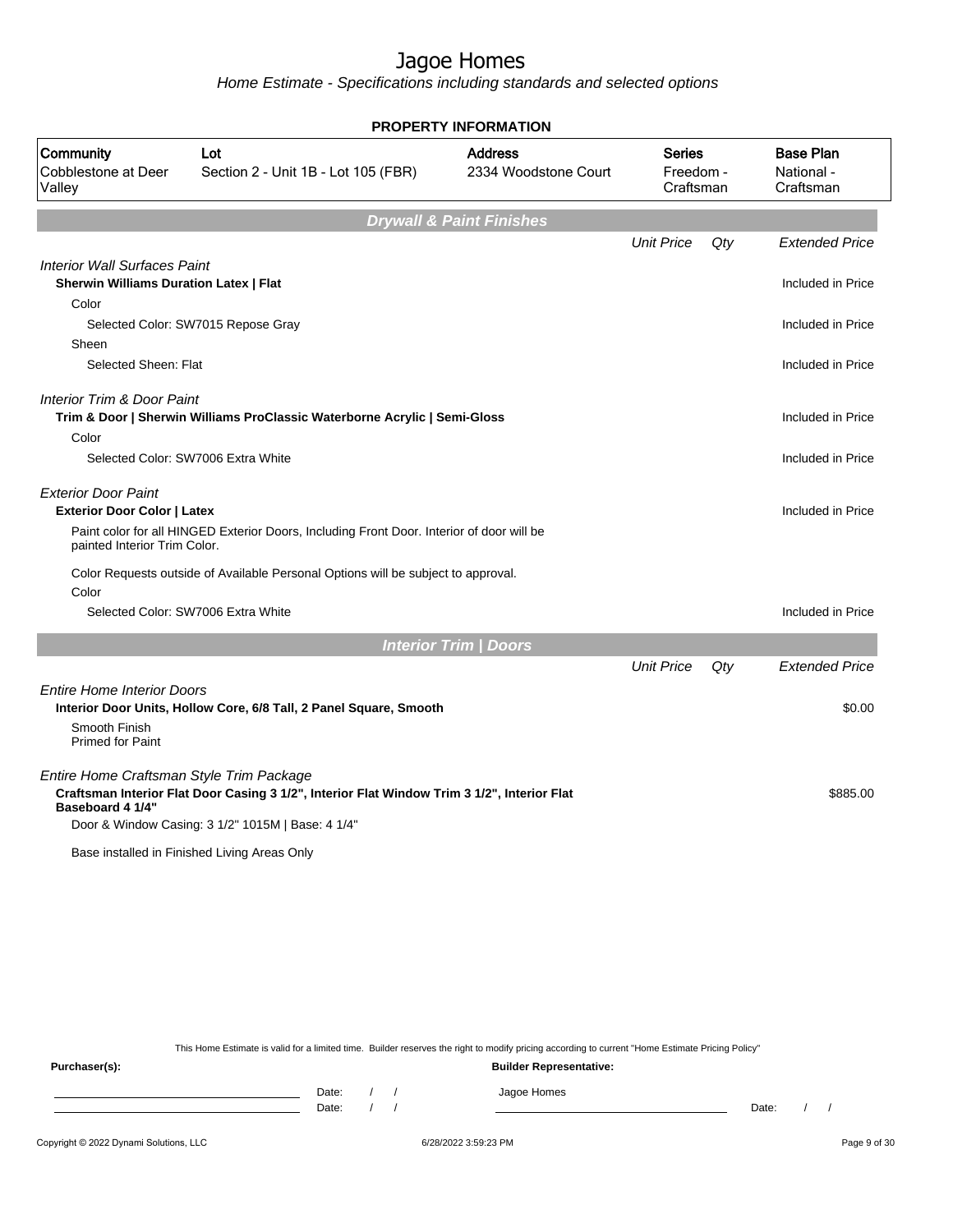Home Estimate - Specifications including standards and selected options

| <b>PROPERTY INFORMATION</b>                                          |                                                                                                                                                                                         |                                        |                                  |     |                                             |  |  |  |  |
|----------------------------------------------------------------------|-----------------------------------------------------------------------------------------------------------------------------------------------------------------------------------------|----------------------------------------|----------------------------------|-----|---------------------------------------------|--|--|--|--|
| Community<br><b>Cobblestone at Deer</b><br>Valley                    | Lot<br>Section 2 - Unit 1B - Lot 105 (FBR)                                                                                                                                              | <b>Address</b><br>2334 Woodstone Court | Series<br>Freedom -<br>Craftsman |     | <b>Base Plan</b><br>National -<br>Craftsman |  |  |  |  |
| <b>Interior Trim / Doors</b>                                         |                                                                                                                                                                                         |                                        |                                  |     |                                             |  |  |  |  |
|                                                                      |                                                                                                                                                                                         |                                        | <b>Unit Price</b>                | Qty | <b>Extended Price</b>                       |  |  |  |  |
| <b>Open Stairway with Balusters</b><br><b>Rosette   Carpet Steps</b> | 3 1/2 Open Step w/ Stained Exposed End   Iron Balusters   Stained Newel Post, Handrail &                                                                                                |                                        |                                  |     | \$1,200.00                                  |  |  |  |  |
| unless otherwise specified                                           | Exposed Step End, Newel Post, Rosette, Hand Rail to be Stained. Stain TBD. Skirt Board &<br>Risers to be painted Interior Trim Color. Carpet Steps to be Entire Home Carpet Selection   |                                        |                                  |     |                                             |  |  |  |  |
| Pattern                                                              |                                                                                                                                                                                         |                                        |                                  |     |                                             |  |  |  |  |
| Selected Pattern: Straight                                           |                                                                                                                                                                                         |                                        |                                  |     | Included in Price                           |  |  |  |  |
| <b>Stain Color</b>                                                   |                                                                                                                                                                                         |                                        |                                  |     |                                             |  |  |  |  |
|                                                                      | Selected Stain Color: MW405 Toasted Barrel                                                                                                                                              |                                        |                                  |     | Included in Price                           |  |  |  |  |
| Built In Drop Zone, Painted to match Trim Color                      | Built In Drop Zone with Bench Seat, per plan, Painted to Match Trim                                                                                                                     |                                        |                                  |     | \$1,240.00                                  |  |  |  |  |
| <b>Plan for Details</b>                                              | Painted Interior Trim Selection   Plan Modifications may be necessary for Placement   See                                                                                               |                                        |                                  |     |                                             |  |  |  |  |
| Design Feature                                                       |                                                                                                                                                                                         |                                        |                                  |     |                                             |  |  |  |  |
|                                                                      | Selected Design Feature: Bead Board Back                                                                                                                                                |                                        |                                  |     | Included in Price                           |  |  |  |  |
|                                                                      |                                                                                                                                                                                         | <b>Door Hardware</b>                   |                                  |     |                                             |  |  |  |  |
|                                                                      |                                                                                                                                                                                         |                                        | <b>Unit Price</b>                | Qty | <b>Extended Price</b>                       |  |  |  |  |
| <b>Front Door Handleset</b>                                          |                                                                                                                                                                                         |                                        |                                  |     |                                             |  |  |  |  |
|                                                                      | Kwikset Amador Handleset Front Door Hardware                                                                                                                                            |                                        |                                  |     | \$150.00                                    |  |  |  |  |
| and Hinges of Front Door.                                            | Includes (1) Exterior Handleset and (1) Interior Door Hardware, to match Exterior Door<br>Hardware Selection Style. Finish selection will be indicated below for Interior Door Hardware |                                        |                                  |     |                                             |  |  |  |  |
| Front Door Handle Set Finish                                         |                                                                                                                                                                                         |                                        |                                  |     |                                             |  |  |  |  |
|                                                                      | Selected Front Door Handle Set Finish: Satin Nickel                                                                                                                                     |                                        |                                  |     | Included in Price                           |  |  |  |  |
| Hinge & Interior Hardware Finish                                     |                                                                                                                                                                                         |                                        |                                  |     |                                             |  |  |  |  |
|                                                                      | Selected Hinge & Interior Hardware Finish: Match Exterior Handleset - Satin Nickel                                                                                                      |                                        |                                  |     | Included in Price                           |  |  |  |  |
| <b>Home Exterior Door Hardware</b>                                   | Kwikset Ladera Lever Handle Exterior Door Hardware                                                                                                                                      |                                        |                                  |     | \$60.00                                     |  |  |  |  |
|                                                                      | Includes Front Door (if Front Door Handleset is not selected) Garage to Home Door and any<br>Hinged Patio or Service Door selected in the HE.                                           |                                        |                                  |     |                                             |  |  |  |  |
| Finish                                                               |                                                                                                                                                                                         |                                        |                                  |     |                                             |  |  |  |  |
| Selected Finish: Satin Nickel                                        |                                                                                                                                                                                         |                                        |                                  |     | Included in Price                           |  |  |  |  |

This Home Estimate is valid for a limited time. Builder reserves the right to modify pricing according to current "Home Estimate Pricing Policy" **Purchaser(s): Builder Representative:** Date: / / Jagoe Homes<br>Date: / / Jagoe Homes Date: / / Date: / /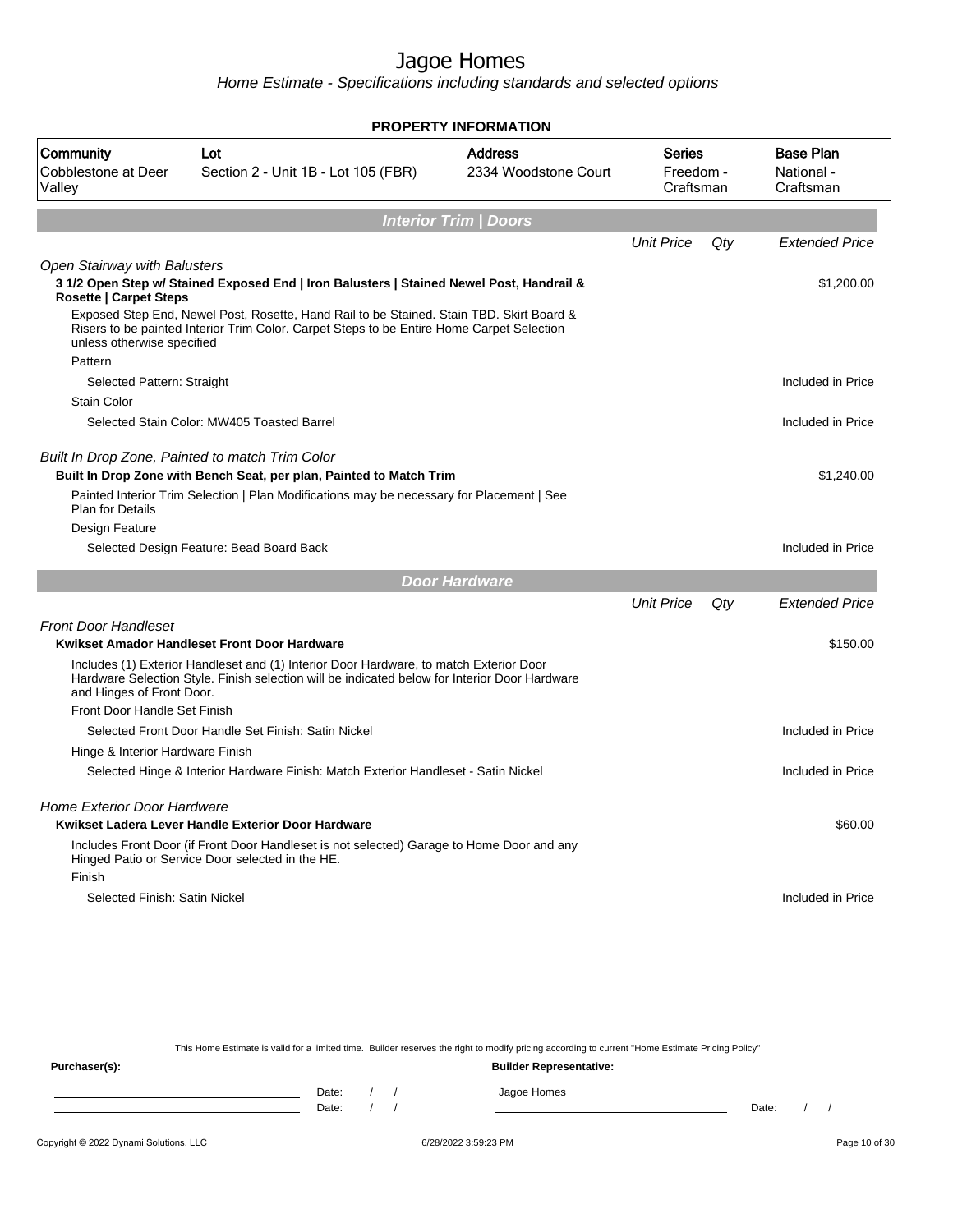Home Estimate - Specifications including standards and selected options

|                                                                               |                                                                                                                                                                                     | <b>PROPERTY INFORMATION</b>            |                                  |     |                                             |
|-------------------------------------------------------------------------------|-------------------------------------------------------------------------------------------------------------------------------------------------------------------------------------|----------------------------------------|----------------------------------|-----|---------------------------------------------|
| Community<br>Cobblestone at Deer<br>Valley                                    | Lot<br>Section 2 - Unit 1B - Lot 105 (FBR)                                                                                                                                          | <b>Address</b><br>2334 Woodstone Court | Series<br>Freedom -<br>Craftsman |     | <b>Base Plan</b><br>National -<br>Craftsman |
|                                                                               |                                                                                                                                                                                     | <b>Door Hardware</b>                   |                                  |     |                                             |
|                                                                               |                                                                                                                                                                                     |                                        | <b>Unit Price</b>                | Qty | <b>Extended Price</b>                       |
| <b>Entire Home Interior Door Locks</b><br>Includes all Interior Doors         | Kwikset Ladera Lever Handle Interior Door Knob Package                                                                                                                              |                                        |                                  |     | \$310.00                                    |
| Finish<br>Selected Finish: Satin Nickel                                       |                                                                                                                                                                                     |                                        |                                  |     | Included in Price                           |
|                                                                               |                                                                                                                                                                                     |                                        |                                  |     |                                             |
| Door Stops<br>Hardware-Spring & Hinge Door Stops                              |                                                                                                                                                                                     |                                        |                                  |     | Included in Price                           |
|                                                                               |                                                                                                                                                                                     | <b>Cabinets</b>                        |                                  |     |                                             |
|                                                                               |                                                                                                                                                                                     |                                        | <b>Unit Price</b>                | Qty | <b>Extended Price</b>                       |
| Kitchen Cabinet Design Options<br><b>Upgraded Kitchen Layout</b>              |                                                                                                                                                                                     |                                        |                                  |     | \$2,640.00                                  |
| Kitchen Cabinets at end of L shape run.<br>24"W x 12"D x 3"H (FWS24)          | 42" Wall Cabinets w/ Crown Molding Included. Base will return in L shape on rear exterior<br>wall w/Triple Window centered on Kitchen Sink. Adds (3) Floating Wall Shelves to match |                                        |                                  |     |                                             |
| w/Crown Mould.                                                                | Technical Specification: Change existing layout of Wall Cabinets to 42" Tall Straight Lay                                                                                           |                                        |                                  |     |                                             |
| <b>Kitchen Cabinets</b>                                                       | Brellin Purestyle Full Overlay Laminate Cabinets w/ Floating Shelves                                                                                                                |                                        |                                  |     | \$1,770.00                                  |
| Full Overlay Shaker Door                                                      |                                                                                                                                                                                     |                                        |                                  |     |                                             |
| Color                                                                         |                                                                                                                                                                                     |                                        |                                  |     |                                             |
| Selected Color: White                                                         |                                                                                                                                                                                     |                                        |                                  |     | Included in Price                           |
| <b>Owners Bath Cabinets</b><br><b>Brellin Full Overlay Purestyle Laminate</b> |                                                                                                                                                                                     |                                        |                                  |     | \$480.00                                    |
| Finish                                                                        |                                                                                                                                                                                     |                                        |                                  |     |                                             |
| Selected Finish: White                                                        |                                                                                                                                                                                     |                                        |                                  |     | Included in Price                           |
| Vanity Height<br>Selected Vanity Height: Raised - 35"                         |                                                                                                                                                                                     |                                        |                                  |     | \$70.00                                     |
| <b>Bath 2 Cabinets</b><br><b>Brellin Full Overlay Purestyle Laminate</b>      |                                                                                                                                                                                     |                                        |                                  |     | \$260.00                                    |
| Finish                                                                        |                                                                                                                                                                                     |                                        |                                  |     |                                             |
| Selected Finish: White<br>Vanity Height                                       |                                                                                                                                                                                     |                                        |                                  |     | Included in Price                           |
| Selected Vanity Height: Raised - 35"                                          |                                                                                                                                                                                     |                                        |                                  |     | \$70.00                                     |
|                                                                               |                                                                                                                                                                                     |                                        |                                  |     |                                             |

This Home Estimate is valid for a limited time. Builder reserves the right to modify pricing according to current "Home Estimate Pricing Policy" **Purchaser(s): Builder Representative:** Date: / / Jagoe Homes<br>Date: / / Jagoe Homes Date: / / **Date: / / 2006** Date: / / / Date: / / /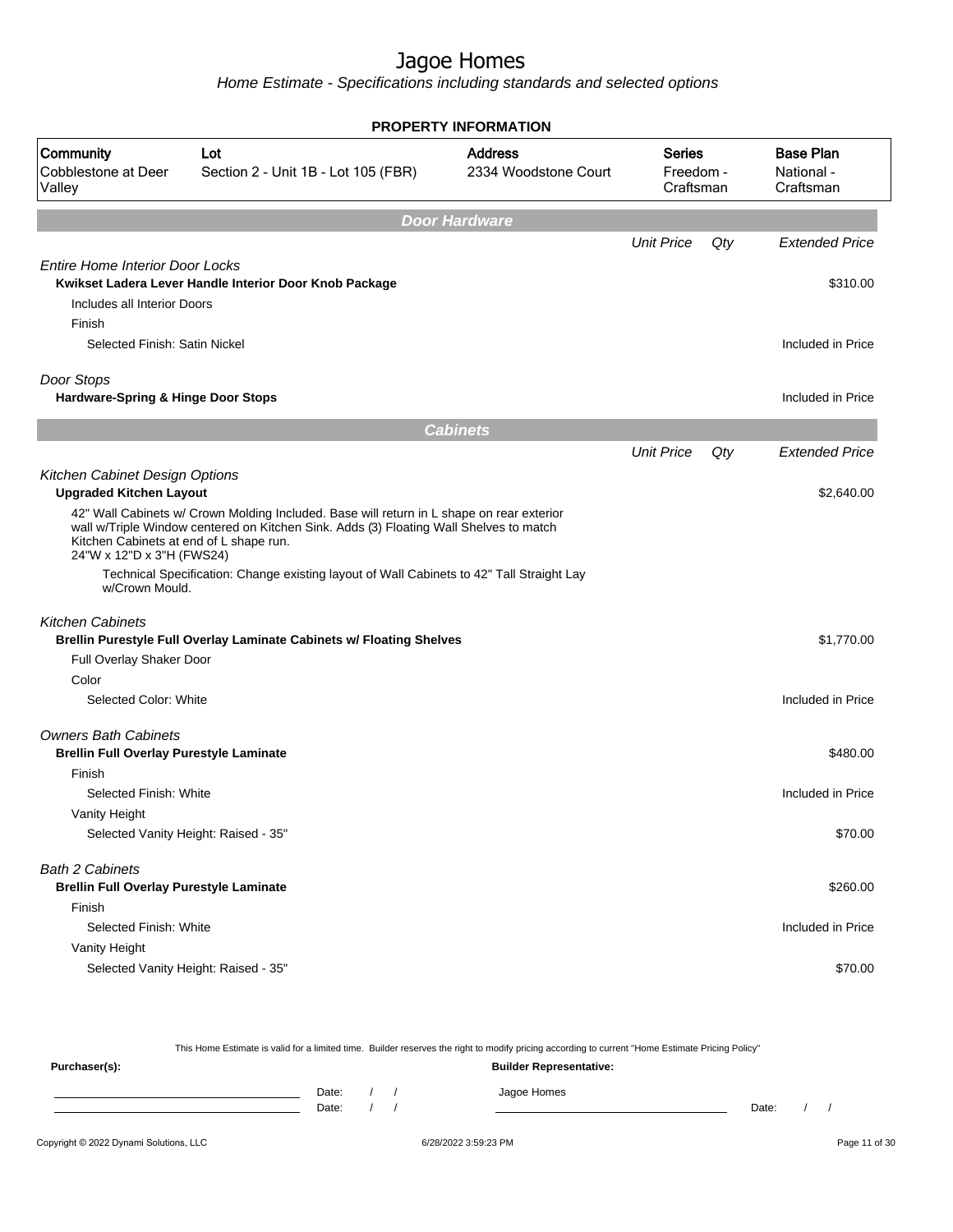|                                                                   | PROPERTY INFORMATION                                                                                                                                   |                                        |                                         |     |                                             |  |  |  |
|-------------------------------------------------------------------|--------------------------------------------------------------------------------------------------------------------------------------------------------|----------------------------------------|-----------------------------------------|-----|---------------------------------------------|--|--|--|
| Community<br>Cobblestone at Deer<br>Valley                        | Lot<br>Section 2 - Unit 1B - Lot 105 (FBR)                                                                                                             | <b>Address</b><br>2334 Woodstone Court | <b>Series</b><br>Freedom -<br>Craftsman |     | <b>Base Plan</b><br>National -<br>Craftsman |  |  |  |
|                                                                   |                                                                                                                                                        | <b>Cabinet Hardware</b>                |                                         |     |                                             |  |  |  |
|                                                                   |                                                                                                                                                        |                                        | <b>Unit Price</b>                       | Qty | <b>Extended Price</b>                       |  |  |  |
| Kitchen Cabinet Hardware                                          |                                                                                                                                                        |                                        |                                         |     |                                             |  |  |  |
| <b>Abigail Collection</b>                                         |                                                                                                                                                        |                                        |                                         |     | \$0.00                                      |  |  |  |
| <b>Cabinet Door Hardware</b>                                      |                                                                                                                                                        |                                        |                                         |     |                                             |  |  |  |
| <b>Cabinet Drawer Hardware</b>                                    | Selected Cabinet Door Hardware: 128mm                                                                                                                  |                                        |                                         |     | Included in Price                           |  |  |  |
|                                                                   | Selected Cabinet Drawer Hardware: 128mm                                                                                                                |                                        |                                         |     | Included in Price                           |  |  |  |
| Finish                                                            |                                                                                                                                                        |                                        |                                         |     |                                             |  |  |  |
| Selected Finish: Polished Chrome                                  |                                                                                                                                                        |                                        |                                         |     | Included in Price                           |  |  |  |
| <b>Owner's Bath Cabinet Hardware</b><br><b>Abigail Collection</b> |                                                                                                                                                        |                                        |                                         |     | \$0.00                                      |  |  |  |
| <b>Cabinet Door Hardware</b>                                      |                                                                                                                                                        |                                        |                                         |     |                                             |  |  |  |
|                                                                   | Selected Cabinet Door Hardware: 128mm                                                                                                                  |                                        |                                         |     | Included in Price                           |  |  |  |
| <b>Cabinet Drawer Hardware</b>                                    |                                                                                                                                                        |                                        |                                         |     |                                             |  |  |  |
|                                                                   | Selected Cabinet Drawer Hardware: 128mm                                                                                                                |                                        |                                         |     | Included in Price                           |  |  |  |
| Finish<br>Selected Finish: Polished Chrome                        |                                                                                                                                                        |                                        |                                         |     | Included in Price                           |  |  |  |
| <b>Bath 2 Cabinet Hardware</b><br><b>Abigail Collection</b>       |                                                                                                                                                        |                                        |                                         |     | \$0.00                                      |  |  |  |
| <b>Cabinet Door Hardware</b>                                      |                                                                                                                                                        |                                        |                                         |     |                                             |  |  |  |
|                                                                   | Selected Cabinet Door Hardware: 128mm                                                                                                                  |                                        |                                         |     | Included in Price                           |  |  |  |
| <b>Cabinet Drawer Hardware</b>                                    |                                                                                                                                                        |                                        |                                         |     |                                             |  |  |  |
|                                                                   | Selected Cabinet Drawer Hardware: 96mm                                                                                                                 |                                        |                                         |     | Included in Price                           |  |  |  |
| Finish                                                            |                                                                                                                                                        |                                        |                                         |     |                                             |  |  |  |
| Selected Finish: Polished Chrome                                  |                                                                                                                                                        |                                        |                                         |     | Included in Price                           |  |  |  |
|                                                                   |                                                                                                                                                        |                                        |                                         |     |                                             |  |  |  |
|                                                                   |                                                                                                                                                        | <b>Countertops</b>                     | <b>Unit Price</b>                       | Qty | <b>Extended Price</b>                       |  |  |  |
| Ugraded Kitchen Design - Countertops                              |                                                                                                                                                        |                                        |                                         |     | \$4,760.00                                  |  |  |  |
| Granite   3cm Class I                                             | Includes Stainless Steel Undermount Double Bowl Sink and 4 in Granite splash. Included<br>splash will be removed if decorative backsplash is selected. |                                        |                                         |     |                                             |  |  |  |
|                                                                   | Granite is not seamless and seams will be visible and can be felt.<br>Colors could vary from samples due to the nature of natural stone.               |                                        |                                         |     |                                             |  |  |  |
| Color                                                             |                                                                                                                                                        |                                        |                                         |     |                                             |  |  |  |
| Selected Color: Valle Nevado                                      |                                                                                                                                                        |                                        |                                         |     | Included in Price                           |  |  |  |
| Edge Profile                                                      |                                                                                                                                                        |                                        |                                         |     |                                             |  |  |  |
|                                                                   | Selected Edge Profile: Pencil Edge Top & Bottom                                                                                                        |                                        |                                         |     | Included in Price                           |  |  |  |
|                                                                   | This Home Estimate is valid for a limited time. Builder reserves the right to modify pricing according to current "Home Estimate Pricing Policy"       |                                        |                                         |     |                                             |  |  |  |
| Purchaser(s):                                                     |                                                                                                                                                        | <b>Builder Representative:</b>         |                                         |     |                                             |  |  |  |
|                                                                   | Date:<br>$\sqrt{ }$<br><u> 1989 - Johann Barn, amerikansk politiker (</u>                                                                              | Jagoe Homes                            |                                         |     |                                             |  |  |  |
|                                                                   | $\left  \right $<br>Date:<br><u> 1980 - Johann Barn, fransk politik (</u>                                                                              |                                        |                                         |     | Date:<br>$\frac{1}{2}$                      |  |  |  |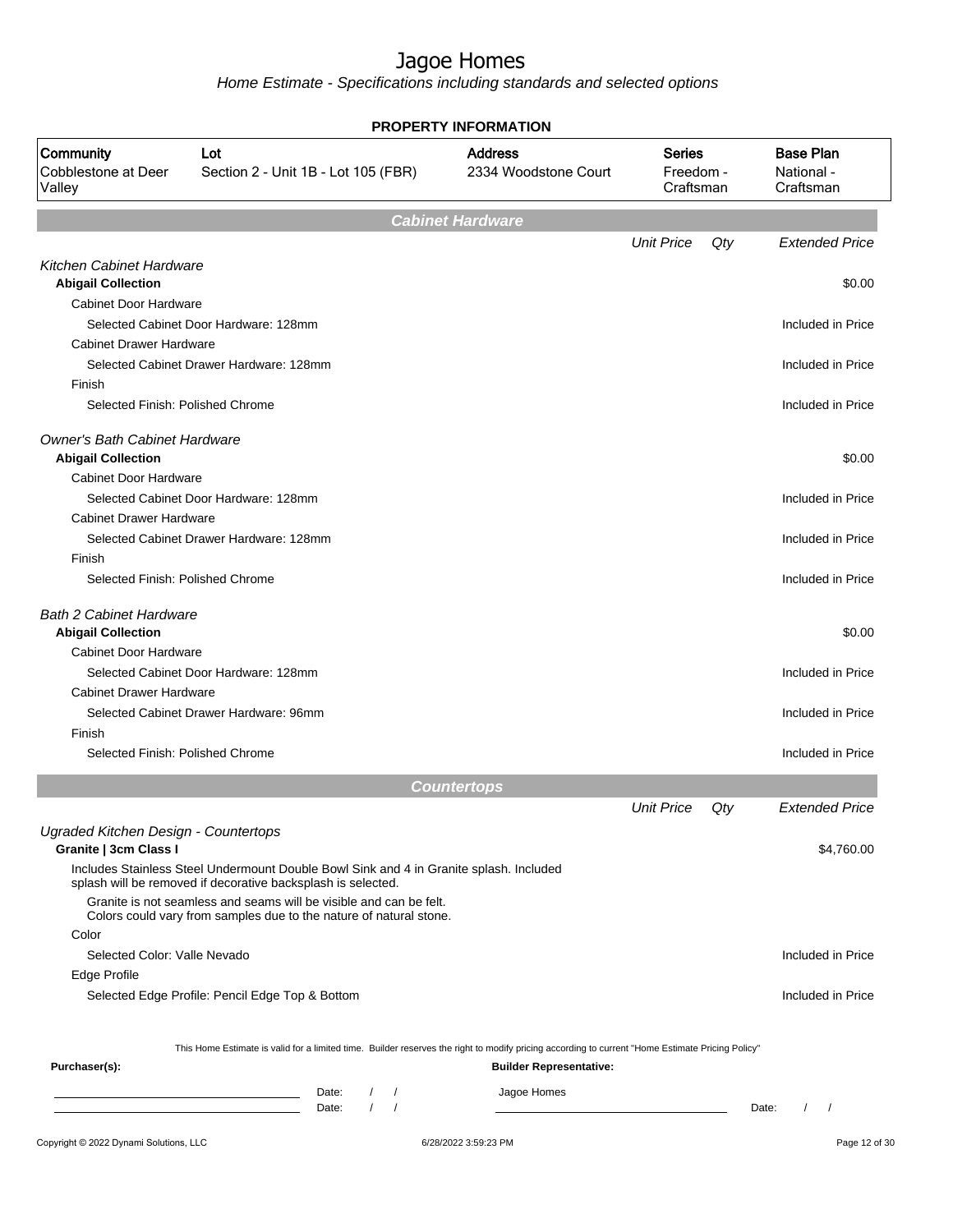Home Estimate - Specifications including standards and selected options

|                                                                                                                      |                                                                                                                                                                                                                                                                                                                                                                                                                                                                                                                                                                               | <b>PROPERTY INFORMATION</b>            |                                         |                                             |  |  |  |  |
|----------------------------------------------------------------------------------------------------------------------|-------------------------------------------------------------------------------------------------------------------------------------------------------------------------------------------------------------------------------------------------------------------------------------------------------------------------------------------------------------------------------------------------------------------------------------------------------------------------------------------------------------------------------------------------------------------------------|----------------------------------------|-----------------------------------------|---------------------------------------------|--|--|--|--|
| Community<br>Cobblestone at Deer<br>Vallev                                                                           | Lot<br>Section 2 - Unit 1B - Lot 105 (FBR)                                                                                                                                                                                                                                                                                                                                                                                                                                                                                                                                    | <b>Address</b><br>2334 Woodstone Court | <b>Series</b><br>Freedom -<br>Craftsman | <b>Base Plan</b><br>National -<br>Craftsman |  |  |  |  |
| <b>Countertops</b>                                                                                                   |                                                                                                                                                                                                                                                                                                                                                                                                                                                                                                                                                                               |                                        |                                         |                                             |  |  |  |  |
|                                                                                                                      |                                                                                                                                                                                                                                                                                                                                                                                                                                                                                                                                                                               |                                        | <b>Unit Price</b><br>Qty                | <b>Extended Price</b>                       |  |  |  |  |
| Upgraded Kitchen Design - Backsplash                                                                                 |                                                                                                                                                                                                                                                                                                                                                                                                                                                                                                                                                                               |                                        |                                         |                                             |  |  |  |  |
| <b>Mythology</b><br>the Mediterranean islands.                                                                       | Experience Mediterranean essence with the Mythology™ collection – featuring<br>styles and characteristics sure to stir your soul. As dramatic as it is chic in the detailing; rich<br>natural earth tones and textures with handmade look punches<br>are the foundation of Mythology™. With curvaceous 6-inch arabesque shapes & Picket<br>Mosaic options, embody the warmth and serenity of                                                                                                                                                                                  |                                        |                                         | \$1,825.00                                  |  |  |  |  |
| Ceramic                                                                                                              |                                                                                                                                                                                                                                                                                                                                                                                                                                                                                                                                                                               |                                        |                                         |                                             |  |  |  |  |
|                                                                                                                      | Selected Ceramic: Mythology Picket Santorini MY90                                                                                                                                                                                                                                                                                                                                                                                                                                                                                                                             |                                        |                                         | Included in Price                           |  |  |  |  |
| <b>Grout Color</b>                                                                                                   |                                                                                                                                                                                                                                                                                                                                                                                                                                                                                                                                                                               |                                        |                                         |                                             |  |  |  |  |
| Selected Grout Color: 02 Pewter<br>Trim                                                                              |                                                                                                                                                                                                                                                                                                                                                                                                                                                                                                                                                                               |                                        |                                         | Included in Price                           |  |  |  |  |
| Selected Trim: Polished Chrome                                                                                       |                                                                                                                                                                                                                                                                                                                                                                                                                                                                                                                                                                               |                                        |                                         | Included in Price                           |  |  |  |  |
| Owner's Bath Vanity Top<br><b>Cultured Marble   Double Rectangle Bowl</b><br>abrasive products.<br>mildew and chips. | Cultured Marble is Beautiful – Veining and patterns can be incorporated during the casting<br>process, creating character, depth and interest that mimics its natural counterpart.<br>Low Maintenance - Cultured marble never needs to be sealed and is easy to clean with non-<br>Durable - Cultured marble is non-porous, making it extremely tough and resistant to stains,                                                                                                                                                                                                |                                        |                                         | \$390.00                                    |  |  |  |  |
|                                                                                                                      | Economical – In general, cultured marble is less expensive to fabricate and install than slab<br>marble, but will increase the overall value of a home just as natural stone products will.                                                                                                                                                                                                                                                                                                                                                                                   |                                        |                                         |                                             |  |  |  |  |
| Color<br>Selected Color: Carerra Frost                                                                               |                                                                                                                                                                                                                                                                                                                                                                                                                                                                                                                                                                               |                                        |                                         | Included in Price                           |  |  |  |  |
| Finish                                                                                                               |                                                                                                                                                                                                                                                                                                                                                                                                                                                                                                                                                                               |                                        |                                         |                                             |  |  |  |  |
| Selected Finish: Matte                                                                                               |                                                                                                                                                                                                                                                                                                                                                                                                                                                                                                                                                                               |                                        |                                         | Included in Price                           |  |  |  |  |
| Bath 2 Vanity Top<br>Cultured Marble   Double Rectangle Bowl                                                         |                                                                                                                                                                                                                                                                                                                                                                                                                                                                                                                                                                               |                                        |                                         | \$390.00                                    |  |  |  |  |
| abrasive products.<br>mildew and chips.<br>Color                                                                     | Cultured Marble is Beautiful - Veining and patterns can be incorporated during the casting<br>process, creating character, depth and interest that mimics its natural counterpart.<br>Low Maintenance - Cultured marble never needs to be sealed and is easy to clean with non-<br>Durable – Cultured marble is non-porous, making it extremely tough and resistant to stains,<br>Economical – In general, cultured marble is less expensive to fabricate and install than slab<br>marble, but will increase the overall value of a home just as natural stone products will. |                                        |                                         |                                             |  |  |  |  |
| Selected Color: Carerra Frost                                                                                        |                                                                                                                                                                                                                                                                                                                                                                                                                                                                                                                                                                               |                                        |                                         | Included in Price                           |  |  |  |  |
|                                                                                                                      | This Home Estimate is valid for a limited time. Builder reserves the right to modify pricing according to current "Home Estimate Pricing Policy"                                                                                                                                                                                                                                                                                                                                                                                                                              |                                        |                                         |                                             |  |  |  |  |
| Purchaser(s):                                                                                                        |                                                                                                                                                                                                                                                                                                                                                                                                                                                                                                                                                                               | <b>Builder Representative:</b>         |                                         |                                             |  |  |  |  |

Date: / / Jagoe Homes<br>Date: / / Jagoe Homes Date: / / Date: / /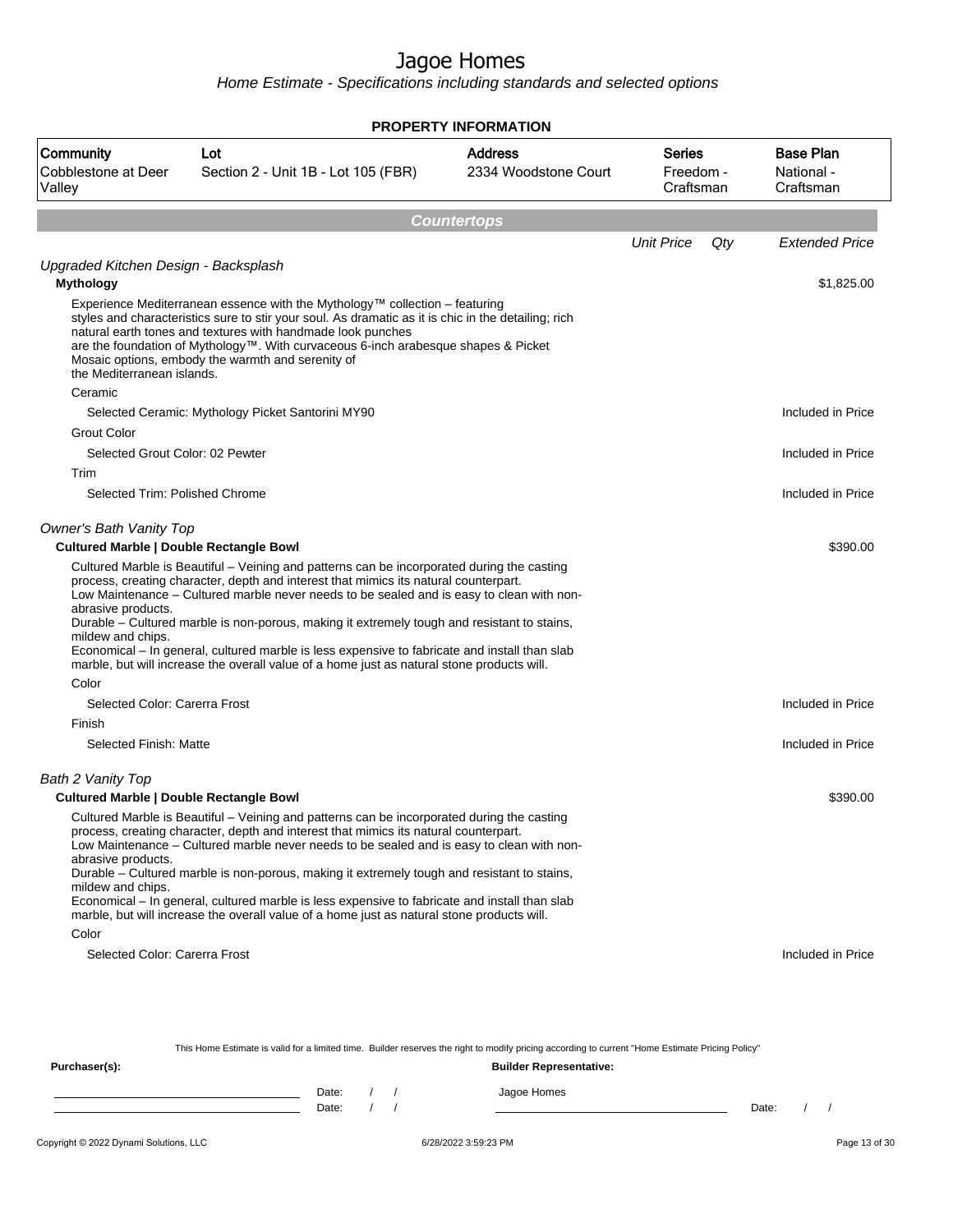Home Estimate - Specifications including standards and selected options

|                                                                           |                                                                                               | <b>PROPERTY INFORMATION</b>            |                                  |     |                                             |
|---------------------------------------------------------------------------|-----------------------------------------------------------------------------------------------|----------------------------------------|----------------------------------|-----|---------------------------------------------|
| Community<br>Cobblestone at Deer<br>Valley                                | Lot<br>Section 2 - Unit 1B - Lot 105 (FBR)                                                    | <b>Address</b><br>2334 Woodstone Court | Series<br>Freedom -<br>Craftsman |     | <b>Base Plan</b><br>National -<br>Craftsman |
|                                                                           |                                                                                               | <b>Countertops</b>                     |                                  |     |                                             |
|                                                                           |                                                                                               |                                        | <b>Unit Price</b>                | Qty | <b>Extended Price</b>                       |
| Bath 2 Vanity Top<br>Finish                                               |                                                                                               |                                        |                                  |     |                                             |
| Selected Finish: Matte                                                    |                                                                                               |                                        |                                  |     | Included in Price                           |
|                                                                           |                                                                                               | <b>Mirrors</b>                         |                                  |     |                                             |
|                                                                           |                                                                                               |                                        | <b>Unit Price</b>                | Qty | <b>Extended Price</b>                       |
| <b>Owner's Bath Mirrors</b><br>Beveled Edged Mirrors, (Qty 2) 30" X 36"   |                                                                                               |                                        |                                  |     | \$0.00                                      |
| Bath 2 Mirror<br>Beveled Edged Mirrors, (Qty 2), 24" X 36"                |                                                                                               |                                        |                                  |     | \$90.00                                     |
| <b>Powder Room Mirror</b><br>Beveled Edge Mirror(s)   Per Base Plan       |                                                                                               |                                        |                                  |     | Included in Price                           |
|                                                                           |                                                                                               | <b>Appliances</b>                      |                                  |     |                                             |
|                                                                           |                                                                                               |                                        | <b>Unit Price</b>                | Qty | <b>Extended Price</b>                       |
| Kitchen Range                                                             | Range - Gas - Free Standing Continuous Grates                                                 |                                        |                                  |     | \$320.00                                    |
| Finish                                                                    |                                                                                               |                                        |                                  |     |                                             |
|                                                                           | Selected Finish: Stainless Steel - JGBS66REKSS                                                |                                        |                                  |     | \$150.00                                    |
| Kitchen Microwave or Microwave Hood<br><b>Microwave - Stainless Steel</b> |                                                                                               |                                        |                                  |     | \$80.00                                     |
|                                                                           | GE® 1.6 CU. FT. OVER-THE-RANGE MICROWAVE OVEN                                                 |                                        |                                  |     |                                             |
|                                                                           | Technical Specification: APPROXIMATE DIMENSIONS (HxWxD)<br>16 1/8 H x 29 7/8 W x 15 9/16 D in |                                        |                                  |     |                                             |
| Finish                                                                    |                                                                                               |                                        |                                  |     |                                             |
|                                                                           | Selected Finish: Stainless Steel - JVM3160RFSS                                                |                                        |                                  |     | Included in Price                           |
| Kitchen Dishwasher                                                        |                                                                                               |                                        |                                  |     |                                             |
| Dishwasher - Front Control - Stainless Steel                              |                                                                                               |                                        |                                  |     | \$60.00                                     |
| <b>CYCLE &amp; DRY BOOST</b>                                              | GE® FRONT CONTROL WITH PLASTIC INTERIOR DISHWASHER WITH SANITIZE                              |                                        |                                  |     |                                             |
| 33 3/8 H x 23 3/4 W x 24 D in                                             | Technical Specification: APPROXIMATE DIMENSIONS (HxWxD)                                       |                                        |                                  |     |                                             |
| Finish                                                                    |                                                                                               |                                        |                                  |     |                                             |
| Selected Finish: GDF550PSRSS                                              |                                                                                               |                                        |                                  |     | Included in Price                           |

This Home Estimate is valid for a limited time. Builder reserves the right to modify pricing according to current "Home Estimate Pricing Policy" **Purchaser(s): Builder Representative:** Date: / / Jagoe Homes<br>Date: / / Jagoe Homes Date: / / Date: / /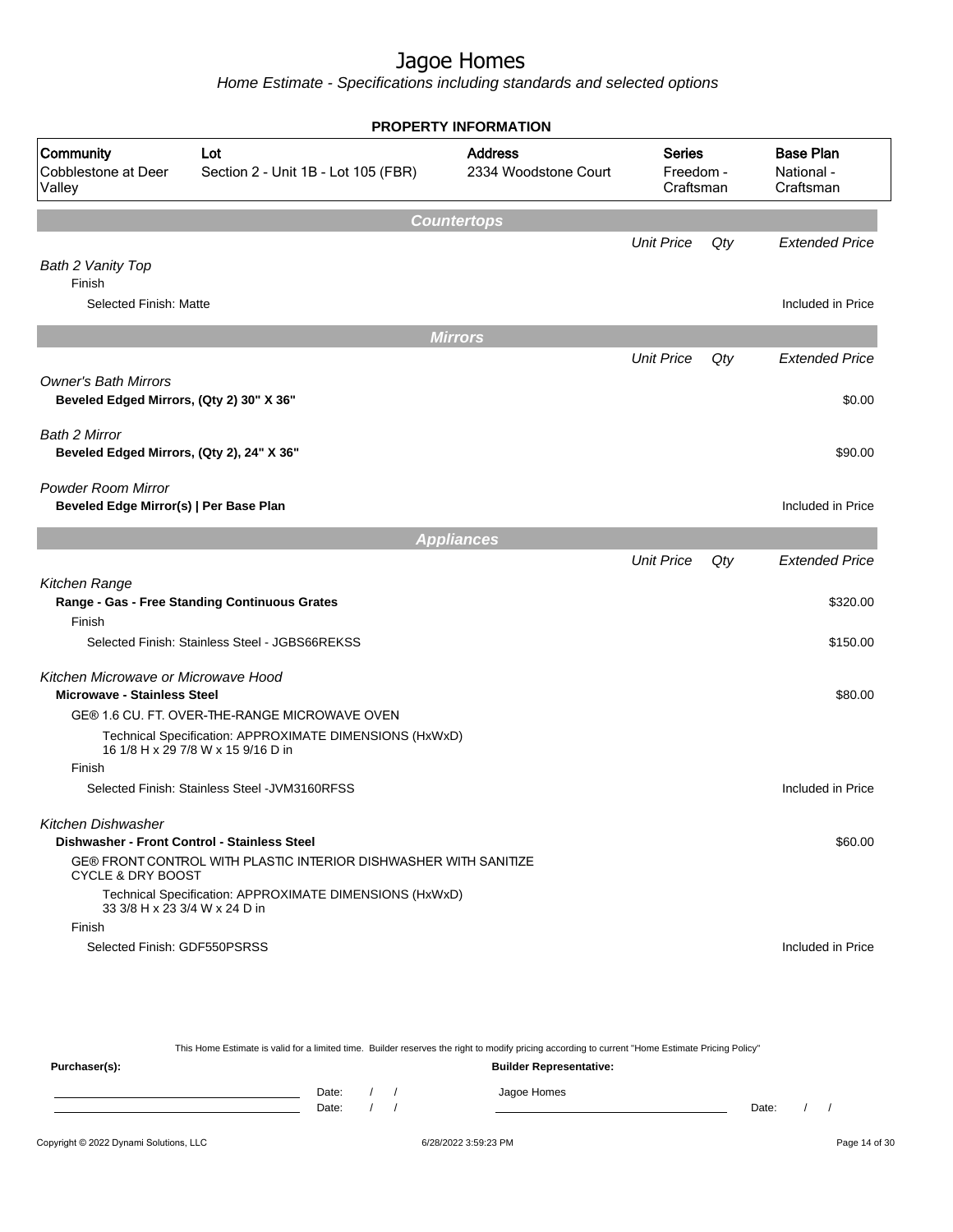Home Estimate - Specifications including standards and selected options

|                                               |                                                                                       | <b>PROPERTY INFORMATION</b>            |                                         |     |                                             |
|-----------------------------------------------|---------------------------------------------------------------------------------------|----------------------------------------|-----------------------------------------|-----|---------------------------------------------|
| Community<br>Cobblestone at Deer<br>Valley    | Lot<br>Section 2 - Unit 1B - Lot 105 (FBR)                                            | <b>Address</b><br>2334 Woodstone Court | <b>Series</b><br>Freedom -<br>Craftsman |     | <b>Base Plan</b><br>National -<br>Craftsman |
|                                               |                                                                                       | <b>Appliances</b>                      |                                         |     |                                             |
|                                               |                                                                                       |                                        | <b>Unit Price</b>                       | Qty | <b>Extended Price</b>                       |
| Refrigerator<br>Finish                        | Refrigerator - Side by Side w/ Ice & Water on Door                                    |                                        |                                         |     | Included in Price                           |
|                                               | Selected Finish: Stainless Steel - GSS25GYPFS                                         |                                        |                                         |     | \$165.00                                    |
|                                               |                                                                                       | <b>Plumbing</b>                        |                                         |     |                                             |
|                                               |                                                                                       |                                        | <b>Unit Price</b>                       | Qty | <b>Extended Price</b>                       |
| Owner's Bath Fixture Color Package            |                                                                                       |                                        |                                         |     |                                             |
| <b>Bath Fixture Color</b>                     |                                                                                       |                                        |                                         |     | Included in Price                           |
| Color                                         |                                                                                       |                                        |                                         |     |                                             |
| Selected Color: White                         |                                                                                       |                                        |                                         |     | Included in Price                           |
| <b>Owner's Bath Vanity</b><br>72" Double Bowl |                                                                                       |                                        |                                         |     | \$1,960.00                                  |
|                                               | See plans for details. Linen Closet may have to be removed if applicable.             |                                        |                                         |     |                                             |
| <b>Owner's Bath Lavatory Faucet</b>           |                                                                                       |                                        |                                         |     |                                             |
| <b>Delta Ashlyn Collection</b>                |                                                                                       |                                        |                                         | 2   | Included in Price                           |
| Finish<br>Selected Finish: Chrome             |                                                                                       |                                        |                                         |     | Included in Price                           |
| Spread                                        |                                                                                       |                                        |                                         |     |                                             |
| Selected Spread: 2564   4" Spread             |                                                                                       |                                        |                                         |     | Included in Price                           |
|                                               |                                                                                       |                                        |                                         |     |                                             |
| Sage Robe Hooks (Qty 2) & Paper Holder        | Owner's Bath Towel Bar or Robe Hooks & Paper Holder                                   |                                        |                                         |     | \$40.00                                     |
|                                               | Hooks to be hung 67" above Finished Floor unless customer selects different location. |                                        |                                         |     |                                             |
| Finish                                        |                                                                                       |                                        |                                         |     |                                             |
| Selected Finish: Chrome                       |                                                                                       |                                        |                                         |     | Included in Price                           |
| Owners Bath Tub/Shower or Shower Stall        |                                                                                       |                                        |                                         |     |                                             |
|                                               | Ceramic Shower #003   60" x 36"   Subway   3 Wall   Fiberglass Base                   |                                        |                                         |     | \$6,540.00                                  |
|                                               | Subway will be trimmed with matching Bullnose. See Drawing for Details.               |                                        |                                         |     |                                             |
| Grout Color                                   |                                                                                       |                                        |                                         |     |                                             |
| Selected Grout Color: 02 Pewter               |                                                                                       |                                        |                                         |     | Included in Price                           |
| <b>Installation Direction</b>                 |                                                                                       |                                        |                                         |     |                                             |
| Pattern                                       | Selected Installation Direction: Horizontal - Accent Strip Not Available              |                                        |                                         |     | Included in Price                           |
| Selected Pattern: Straight Stack              |                                                                                       |                                        |                                         |     | Included in Price                           |
|                                               |                                                                                       |                                        |                                         |     |                                             |

This Home Estimate is valid for a limited time. Builder reserves the right to modify pricing according to current "Home Estimate Pricing Policy"

**Purchaser(s): Builder Representative:** Date: / / Jagoe Homes<br>Date: / / Jagoe Homes Date: / / Date: / /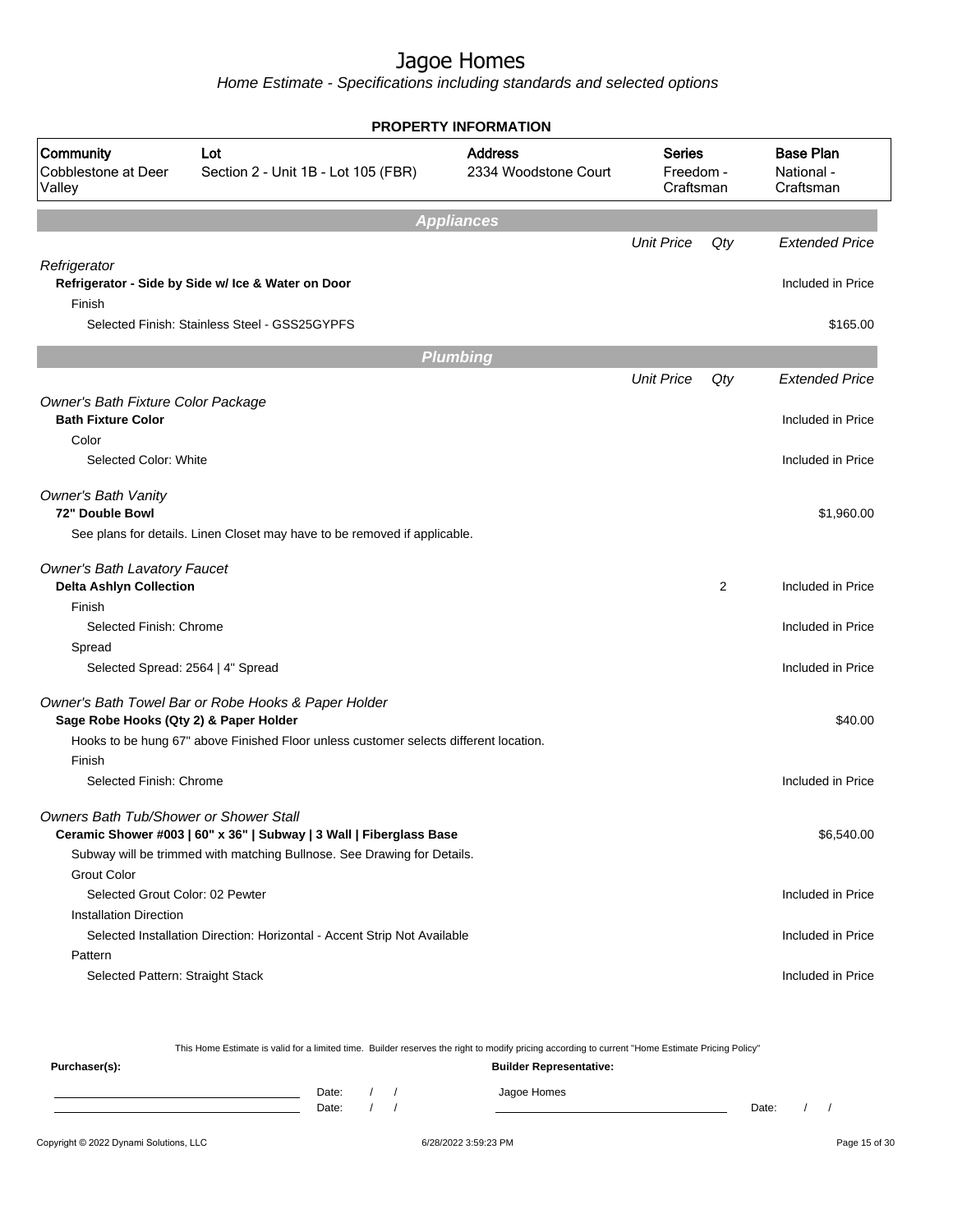| <b>PROPERTY INFORMATION</b>                                  |                                            |                                        |                                         |     |                                             |  |  |
|--------------------------------------------------------------|--------------------------------------------|----------------------------------------|-----------------------------------------|-----|---------------------------------------------|--|--|
| Community<br>Cobblestone at Deer<br>Valley                   | Lot<br>Section 2 - Unit 1B - Lot 105 (FBR) | <b>Address</b><br>2334 Woodstone Court | <b>Series</b><br>Freedom -<br>Craftsman |     | <b>Base Plan</b><br>National -<br>Craftsman |  |  |
|                                                              |                                            | <b>Plumbing</b>                        |                                         |     |                                             |  |  |
|                                                              |                                            |                                        | <b>Unit Price</b>                       | Qty | <b>Extended Price</b>                       |  |  |
| Owners Bath Tub/Shower or Shower Stall<br><b>Shower Door</b> |                                            |                                        |                                         |     |                                             |  |  |
|                                                              | Selected Shower Door: Semi Framless Slider |                                        |                                         |     | \$500.00                                    |  |  |
| <b>Shower Door Finish</b>                                    |                                            |                                        |                                         |     |                                             |  |  |
|                                                              | Selected Shower Door Finish: Chrome        |                                        |                                         |     | Included in Price                           |  |  |
| <b>Shower Shelving</b>                                       |                                            |                                        |                                         |     |                                             |  |  |
|                                                              | Selected Shower Shelving: White Carrara    |                                        |                                         |     | Included in Price                           |  |  |
| Subway Color                                                 |                                            |                                        |                                         |     |                                             |  |  |
| Selected Subway Color: White                                 |                                            |                                        |                                         |     | Included in Price                           |  |  |
| Trim                                                         |                                            |                                        |                                         |     |                                             |  |  |
|                                                              | Selected Trim: Polished Chrome Jolly Trim  |                                        |                                         |     | Included in Price                           |  |  |
| <b>Vertical Accent Insert</b>                                |                                            |                                        |                                         |     |                                             |  |  |
|                                                              | Selected Vertical Accent Insert: None      |                                        |                                         |     | Included in Price                           |  |  |
| Subway Size                                                  |                                            |                                        |                                         |     |                                             |  |  |
| Selected Subway Size: 4x12                                   |                                            |                                        |                                         |     | Included in Price                           |  |  |
| <b>Owner's Bath Shower Stall Faucet</b>                      |                                            |                                        |                                         |     |                                             |  |  |
| Delta Ashlyn Shower Stall Faucet T14264                      |                                            |                                        |                                         |     | Included in Price                           |  |  |
| Model # T14264                                               |                                            |                                        |                                         |     |                                             |  |  |
| Finish                                                       |                                            |                                        |                                         |     |                                             |  |  |
| Selected Finish: Chrome                                      |                                            |                                        |                                         |     | Included in Price                           |  |  |
| <b>Owner's Bath Commode</b>                                  |                                            |                                        |                                         |     |                                             |  |  |
| <b>Hymont/Elongated Commode</b>                              |                                            |                                        |                                         |     | \$195.00                                    |  |  |
| Hymont is approx. 17" tall                                   |                                            |                                        |                                         |     |                                             |  |  |
| Bath 2 Fixture Color Package                                 |                                            |                                        |                                         |     |                                             |  |  |
| <b>Bath Fixture Color</b>                                    |                                            |                                        |                                         |     | Included in Price                           |  |  |
| Color                                                        |                                            |                                        |                                         |     |                                             |  |  |
| Selected Color: White                                        |                                            |                                        |                                         |     | Included in Price                           |  |  |
| Bath 2 Vanity                                                |                                            |                                        |                                         |     |                                             |  |  |
| 60" Double Bowl                                              |                                            |                                        |                                         |     | \$1,760.00                                  |  |  |
| Bath 2 Commode                                               |                                            |                                        |                                         |     |                                             |  |  |
| Standard 1.6 Gallon Commode, 2 pc.                           |                                            |                                        |                                         |     | Included in Price                           |  |  |
| 1.6 Gallon<br>2 PC                                           |                                            |                                        |                                         |     |                                             |  |  |

|               |       |  | This Home Estimate is valid for a limited time. Builder reserves the right to modify pricing according to current "Home Estimate Pricing Policy" |       |  |  |  |  |  |  |
|---------------|-------|--|--------------------------------------------------------------------------------------------------------------------------------------------------|-------|--|--|--|--|--|--|
| Purchaser(s): |       |  | <b>Builder Representative:</b>                                                                                                                   |       |  |  |  |  |  |  |
|               | Date: |  | Jagoe Homes                                                                                                                                      |       |  |  |  |  |  |  |
|               | Date: |  |                                                                                                                                                  | Date: |  |  |  |  |  |  |
|               |       |  |                                                                                                                                                  |       |  |  |  |  |  |  |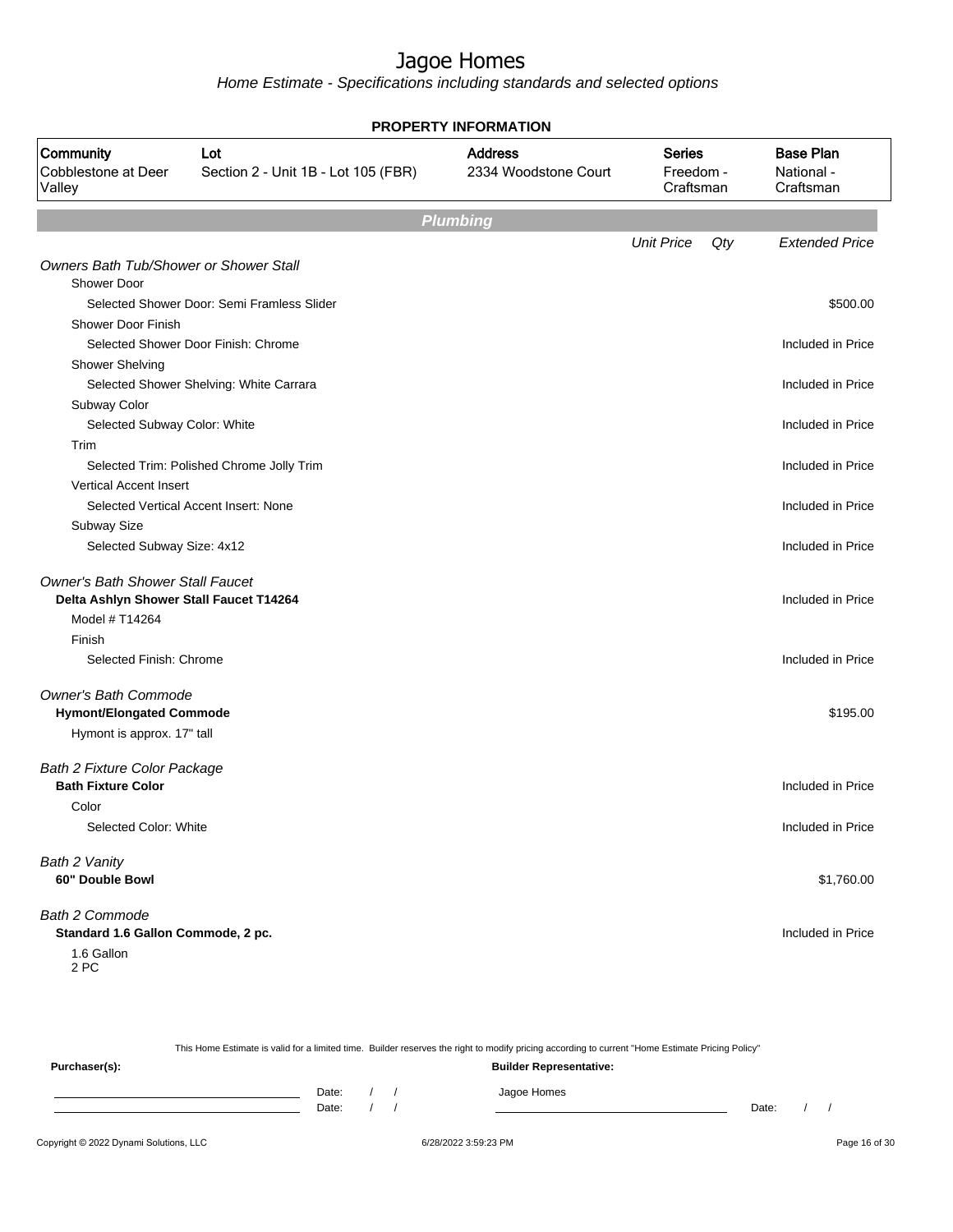| <b>PROPERTY INFORMATION</b>                                                          |                                                                                                                                              |                                        |                                         |     |                                             |  |  |  |
|--------------------------------------------------------------------------------------|----------------------------------------------------------------------------------------------------------------------------------------------|----------------------------------------|-----------------------------------------|-----|---------------------------------------------|--|--|--|
| Community<br>Cobblestone at Deer<br>Valley                                           | Lot<br>Section 2 - Unit 1B - Lot 105 (FBR)                                                                                                   | <b>Address</b><br>2334 Woodstone Court | <b>Series</b><br>Freedom -<br>Craftsman |     | <b>Base Plan</b><br>National -<br>Craftsman |  |  |  |
|                                                                                      |                                                                                                                                              | <b>Plumbing</b>                        |                                         |     |                                             |  |  |  |
|                                                                                      |                                                                                                                                              |                                        | <b>Unit Price</b>                       | Qty | <b>Extended Price</b>                       |  |  |  |
| <b>Bath 2 Lavatory Faucet</b><br><b>Delta Ashlyn Collection</b>                      |                                                                                                                                              |                                        |                                         | 2   | Included in Price                           |  |  |  |
| Finish                                                                               |                                                                                                                                              |                                        |                                         |     |                                             |  |  |  |
| Selected Finish: Chrome                                                              |                                                                                                                                              |                                        |                                         |     | Included in Price                           |  |  |  |
| Spread                                                                               |                                                                                                                                              |                                        |                                         |     |                                             |  |  |  |
| Selected Spread: 2564   4" Spread                                                    |                                                                                                                                              |                                        |                                         |     | Included in Price                           |  |  |  |
| Bath 2 Towel Bar & Paper Holder<br><b>Chrome Towel Bar &amp; Paper Holder</b>        |                                                                                                                                              |                                        |                                         |     | Included in Price                           |  |  |  |
| Bath 2 Tub/Shower or Shower Stall<br>60" Fiberglass Tub/Shower                       |                                                                                                                                              |                                        |                                         |     | Included in Price                           |  |  |  |
| <b>Bath 2 Tub/Shower Faucet</b><br>Delta Ashlyn Tub/Shower Faucet T14464             |                                                                                                                                              |                                        |                                         |     | Included in Price                           |  |  |  |
| Finish                                                                               |                                                                                                                                              |                                        |                                         |     |                                             |  |  |  |
| Selected Finish: Chrome                                                              |                                                                                                                                              |                                        |                                         |     | Included in Price                           |  |  |  |
| Powder Room Fixture Color Package<br><b>Bath Fixture Color</b>                       |                                                                                                                                              |                                        |                                         |     | Included in Price                           |  |  |  |
| Color                                                                                |                                                                                                                                              |                                        |                                         |     |                                             |  |  |  |
| Selected Color: White                                                                |                                                                                                                                              |                                        |                                         |     | Included in Price                           |  |  |  |
| Powder Room Vanity / Pedestal<br><b>Pedestal Sink</b>                                |                                                                                                                                              |                                        |                                         |     | Included in Price                           |  |  |  |
| <b>Powder Lavatory Faucet</b>                                                        | 105 CBDV (Market) Late Change Request - Powder Room Lavatory Faucet - Delta Ashlyn<br>Collection - Finish: Chrome - Spread: 2564   4" Spread |                                        |                                         |     | \$0.00                                      |  |  |  |
| Powder Room Towel Ring & Paper Holder<br><b>Chrome Towel Ring &amp; Paper Holder</b> |                                                                                                                                              |                                        |                                         |     | Included in Price                           |  |  |  |
| Powder Room Commode<br>Standard 1.6 Gallon Commode, 2 pc.<br>1.6 Gallon<br>2 PC      |                                                                                                                                              |                                        |                                         |     | Included in Price                           |  |  |  |
|                                                                                      |                                                                                                                                              |                                        |                                         |     |                                             |  |  |  |

|               |       |  | This Home Estimate is valid for a limited time. Builder reserves the right to modify pricing according to current "Home Estimate Pricing Policy" |       |  |  |  |  |  |
|---------------|-------|--|--------------------------------------------------------------------------------------------------------------------------------------------------|-------|--|--|--|--|--|
| Purchaser(s): |       |  | <b>Builder Representative:</b>                                                                                                                   |       |  |  |  |  |  |
|               | Date: |  | Jagoe Homes                                                                                                                                      |       |  |  |  |  |  |
|               | Date: |  |                                                                                                                                                  | Date: |  |  |  |  |  |
|               |       |  |                                                                                                                                                  |       |  |  |  |  |  |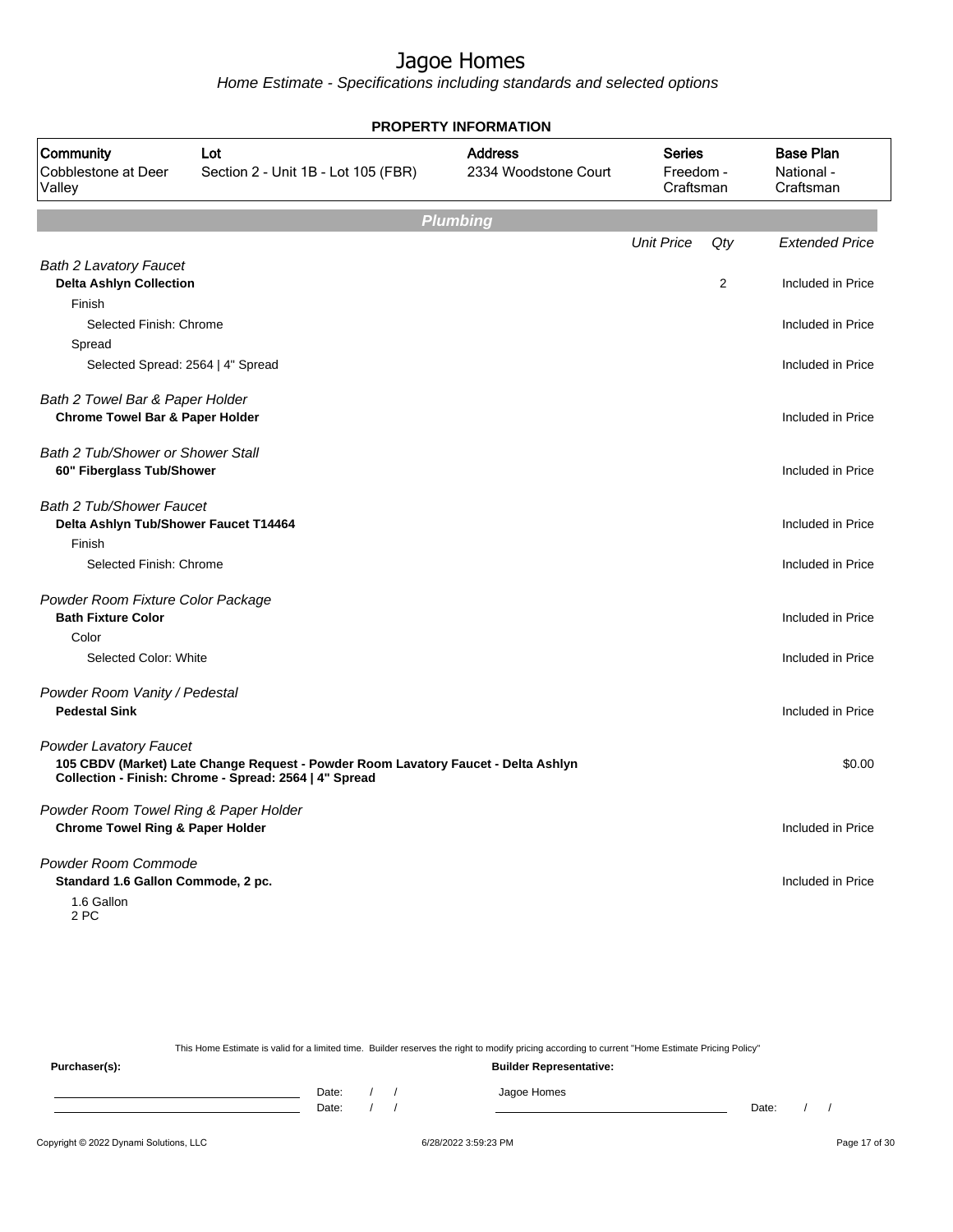| <b>PROPERTY INFORMATION</b>                                                        |                                                                                                                                                  |                                |                   |     |                               |  |  |  |  |  |  |
|------------------------------------------------------------------------------------|--------------------------------------------------------------------------------------------------------------------------------------------------|--------------------------------|-------------------|-----|-------------------------------|--|--|--|--|--|--|
| Community<br>Cobblestone at Deer<br>Valley                                         | <b>Address</b><br><b>Series</b><br>Lot<br>Section 2 - Unit 1B - Lot 105 (FBR)<br>2334 Woodstone Court<br>Freedom -<br>Craftsman                  |                                |                   |     |                               |  |  |  |  |  |  |
|                                                                                    | <b>Plumbing</b>                                                                                                                                  |                                |                   |     |                               |  |  |  |  |  |  |
|                                                                                    |                                                                                                                                                  |                                | <b>Unit Price</b> | Qty | <b>Extended Price</b>         |  |  |  |  |  |  |
| <b>Kitchen Sink</b><br>Sink 9 1/2" Deep<br>Color                                   | Blanco Precis Undermount Sink - Super Single Bowl w/Chrome Disposal Flange                                                                       |                                |                   |     | \$680.00                      |  |  |  |  |  |  |
| Selected Color: White 440150                                                       |                                                                                                                                                  |                                |                   |     | Included in Price             |  |  |  |  |  |  |
| <b>Kitchen Sink Faucet</b><br>Finish<br>Selected Finish: Chrome                    | Kitchen Sink Faucet - Delta Emmaline Single Handle Pull Down #9182                                                                               |                                |                   |     | \$360.00<br>Included in Price |  |  |  |  |  |  |
| Kitchen Garbage Disposal<br>Garbage Disposal 1/3 hp                                |                                                                                                                                                  |                                |                   |     | Included in Price             |  |  |  |  |  |  |
| Kitchen Ice Maker Water Line<br><b>Ice Maker Water Line</b>                        |                                                                                                                                                  |                                |                   |     | Included in Price             |  |  |  |  |  |  |
| Kitchen Gas Line for Range<br>Existing 220v outlet remains.                        | Gas Line for Range, Includes 110-Volt Outlet                                                                                                     |                                |                   |     | \$970.00                      |  |  |  |  |  |  |
| <b>Entire Home Water Heater</b><br><b>Tankless Water Heater</b>                    |                                                                                                                                                  |                                |                   |     | Included in Price             |  |  |  |  |  |  |
| Entire Home Main Water Shutoff Valve<br><b>Main Water Shutoff Valve</b>            |                                                                                                                                                  |                                |                   |     | Included in Price             |  |  |  |  |  |  |
| <b>Entire Home Plumbing Supply Pipes</b>                                           | <b>Plumbing Pipes: Water Continuous PEX Piping</b>                                                                                               |                                |                   |     | Included in Price             |  |  |  |  |  |  |
| Entire Home Plumbing Waste & Vent Lines<br><b>Plumbing Drains and Vents PVC</b>    |                                                                                                                                                  |                                |                   |     | Included in Price             |  |  |  |  |  |  |
| Entire Home Secondary Shut-Off Valves<br>Secondary Shut-Off Valves at each fixture |                                                                                                                                                  |                                |                   |     | Included in Price             |  |  |  |  |  |  |
| <b>Exterior Plumbing Sewer Lines</b>                                               | Plumbing Pipes: Exterior Sewer Lines PVC Schedule 40                                                                                             |                                |                   |     | Included in Price             |  |  |  |  |  |  |
| <b>Exterior Sillcocks</b><br><b>Outside Faucets Frost Proof (Per Plan)</b>         |                                                                                                                                                  |                                |                   |     | Included in Price             |  |  |  |  |  |  |
| Purchaser(s):                                                                      | This Home Estimate is valid for a limited time. Builder reserves the right to modify pricing according to current "Home Estimate Pricing Policy" | <b>Builder Representative:</b> |                   |     |                               |  |  |  |  |  |  |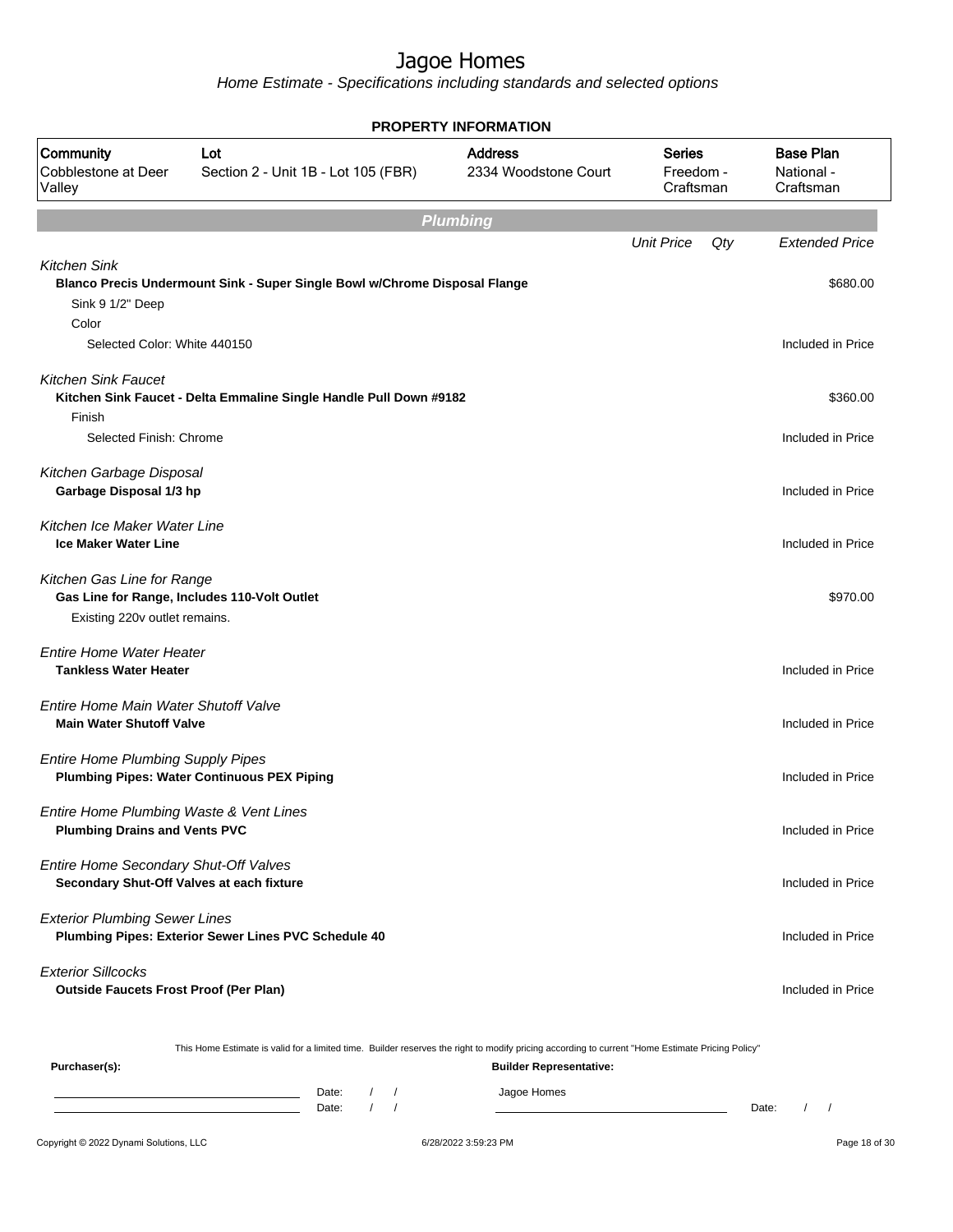Home Estimate - Specifications including standards and selected options

| <b>PROPERTY INFORMATION</b>                                                               |                                                                                                                                                  |                                        |                                         |     |                                             |  |  |  |  |
|-------------------------------------------------------------------------------------------|--------------------------------------------------------------------------------------------------------------------------------------------------|----------------------------------------|-----------------------------------------|-----|---------------------------------------------|--|--|--|--|
| Community<br>Cobblestone at Deer<br>Valley                                                | Lot<br>Section 2 - Unit 1B - Lot 105 (FBR)                                                                                                       | <b>Address</b><br>2334 Woodstone Court | <b>Series</b><br>Freedom -<br>Craftsman |     | <b>Base Plan</b><br>National -<br>Craftsman |  |  |  |  |
| <b>Electrical, Media, Communications</b>                                                  |                                                                                                                                                  |                                        |                                         |     |                                             |  |  |  |  |
| Front Porch Light(s)<br><b>Recessed Lighting (Per Plan)</b>                               |                                                                                                                                                  |                                        | <b>Unit Price</b>                       | Qty | <b>Extended Price</b><br>Included in Price  |  |  |  |  |
| Foyer Light(s)                                                                            | Recessed Lighting (2) ILO Standard Flush Mount(s)                                                                                                |                                        |                                         |     | \$160.00                                    |  |  |  |  |
| Main Level Stairway Landing Ceiling Fixture<br><b>Standard Recessed Light with Switch</b> |                                                                                                                                                  |                                        |                                         |     | Included in Price                           |  |  |  |  |
| <b>Family Room Ceiling Fixture</b><br>Color                                               | Ceiling Fan 52" Kichler Pro #330018, Fan Only                                                                                                    |                                        |                                         |     | Included in Price                           |  |  |  |  |
| Selected Color: Brushed Nickel w/Silver Blades                                            | Included in Price                                                                                                                                |                                        |                                         |     |                                             |  |  |  |  |
| Family Room Recessed Light(s)<br><b>Recessed Lighting (Per Plan)</b>                      |                                                                                                                                                  |                                        |                                         |     | Included in Price                           |  |  |  |  |
| Kitchen Ceiling Lighting<br><b>Recessed Lighting (Per Plan)</b>                           |                                                                                                                                                  |                                        |                                         |     | Included in Price                           |  |  |  |  |
|                                                                                           | Additional Kitchen Ceiling Lighting on Separate Switch<br>Light Outlets with Switch for (2) Future Pendant Lights, to be Capped with Plate Cover |                                        |                                         |     | \$140.00                                    |  |  |  |  |
| Kitchen Under Cabinet Light<br>Under Cabinet Lighting Package, qty 3                      |                                                                                                                                                  |                                        |                                         |     | \$360.00                                    |  |  |  |  |
| wall cabinets in the kitchen.<br>Includes 3 under counter lights                          | Includes one under counter lighting package to be installed in predetermined location under                                                      |                                        |                                         |     |                                             |  |  |  |  |
| Kitchen GFI Outlet                                                                        |                                                                                                                                                  |                                        |                                         |     |                                             |  |  |  |  |
| Interior GFI Outlet(s)                                                                    |                                                                                                                                                  |                                        |                                         |     | Included in Price                           |  |  |  |  |
| Kitchen Range Receptacle<br>Range 220 Volt Receptacle                                     |                                                                                                                                                  |                                        |                                         |     | Included in Price                           |  |  |  |  |
| Dining Area Ceiling Light(s)<br><b>Recessed Lighting (Per Plan)</b>                       |                                                                                                                                                  |                                        |                                         |     | Included in Price                           |  |  |  |  |

This Home Estimate is valid for a limited time. Builder reserves the right to modify pricing according to current "Home Estimate Pricing Policy"

**Purchaser(s): Builder Representative:** Date: / / Jagoe Homes<br>Date: / / Jagoe Homes Date: / / **Date: / / 2006** Date: / / / Date: / / /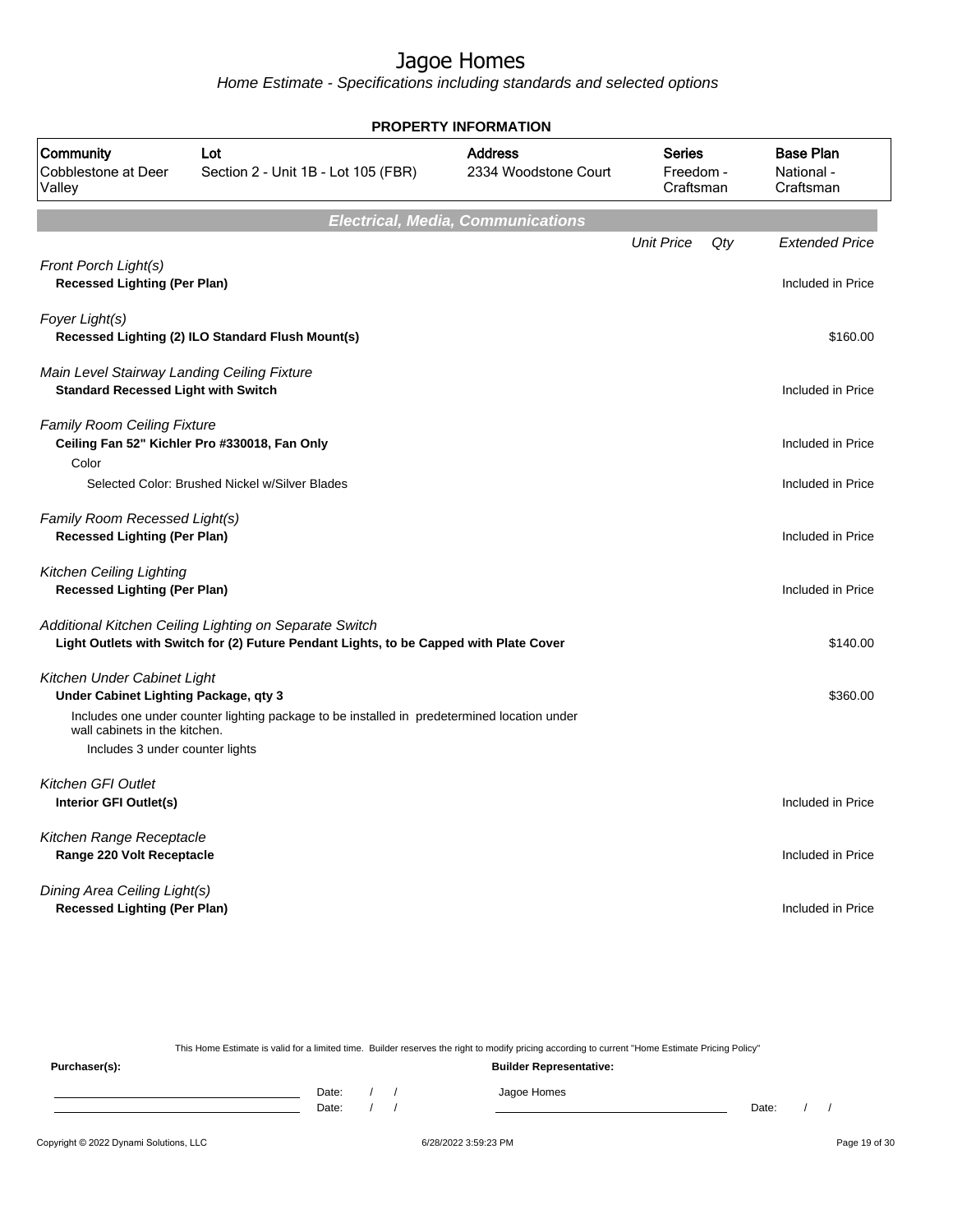Home Estimate - Specifications including standards and selected options

|                                                                                 | <b>PROPERTY INFORMATION</b>                                                                                                                                           |                                        |                                         |                                             |  |  |  |  |  |
|---------------------------------------------------------------------------------|-----------------------------------------------------------------------------------------------------------------------------------------------------------------------|----------------------------------------|-----------------------------------------|---------------------------------------------|--|--|--|--|--|
| Community<br><b>Cobblestone at Deer</b><br>Valley                               | Lot<br>Section 2 - Unit 1B - Lot 105 (FBR)                                                                                                                            | <b>Address</b><br>2334 Woodstone Court | <b>Series</b><br>Freedom -<br>Craftsman | <b>Base Plan</b><br>National -<br>Craftsman |  |  |  |  |  |
| <b>Electrical, Media, Communications</b>                                        |                                                                                                                                                                       |                                        |                                         |                                             |  |  |  |  |  |
|                                                                                 |                                                                                                                                                                       |                                        | <b>Unit Price</b>                       | Qty<br><b>Extended Price</b>                |  |  |  |  |  |
| Powder Room Vanity Light<br>Shailene   3 Light   21"   45574                    |                                                                                                                                                                       |                                        |                                         | \$110.00                                    |  |  |  |  |  |
| Finish                                                                          | The straight lines and up-sized satin etched glass of this bath light from the Shailene<br>Collection create the perfect casual look for the updated urban lifestyle. |                                        |                                         |                                             |  |  |  |  |  |
| Selected Finish: Chrome                                                         |                                                                                                                                                                       |                                        |                                         | Included in Price                           |  |  |  |  |  |
| Powder Room Fan or Fan/Light<br>Bath Exhaust Fan, Fan Only                      |                                                                                                                                                                       |                                        |                                         | Included in Price                           |  |  |  |  |  |
| <b>Laundry Ceiling Light</b>                                                    | Satco - 7" Square Flush Mount, 13.5 Watt/LED (Qty 3)                                                                                                                  |                                        |                                         | \$75.00                                     |  |  |  |  |  |
| Laundry Dryer Receptacle<br>Dryer 220 Volt Receptacle                           |                                                                                                                                                                       |                                        |                                         | Included in Price                           |  |  |  |  |  |
| <b>Owner's Suite Ceiling Light</b>                                              | Recessed Lighting (4) ILO Standard Bedroom Flush Mount Light                                                                                                          |                                        |                                         | \$470.00                                    |  |  |  |  |  |
| Owner's Closet Light(s)                                                         | Satco - 9" Square Flush Mount, 18.5 Watt/LED w/Switch                                                                                                                 |                                        |                                         | \$40.00                                     |  |  |  |  |  |
| <b>Owner's Bath Vanity Light</b><br>Shailene   4 Lite   29 1/2"   45575   Qty 2 | The straight lines and up-sized satin etched glass of this bath light from the Shailene<br>Collection create the perfect casual look for the updated urban lifestyle. |                                        |                                         | \$310.00                                    |  |  |  |  |  |
| Finish<br>Selected Finish: Chrome                                               |                                                                                                                                                                       |                                        |                                         | Included in Price                           |  |  |  |  |  |
| Owner's Bath Shower or Tub/Shower Light<br>Recessed Can Light Fixture w/ Switch |                                                                                                                                                                       |                                        |                                         | \$0.00                                      |  |  |  |  |  |
| Owner's Bath Exhaust Fan or Fan/Light<br>Bath Exhaust Fan, Fan Only             |                                                                                                                                                                       |                                        |                                         | Included in Price                           |  |  |  |  |  |
| Owner's Bath 2nd Exhaust Fan or Fan/Light<br><b>Bath Exhaust Fan w/ Light</b>   |                                                                                                                                                                       |                                        |                                         | Included in Price                           |  |  |  |  |  |
| <b>Owner's Bath GFI Outlet</b><br><b>GFI Interior Outlet(s)</b>                 |                                                                                                                                                                       |                                        |                                         | Included in Price                           |  |  |  |  |  |

This Home Estimate is valid for a limited time. Builder reserves the right to modify pricing according to current "Home Estimate Pricing Policy" **Purchaser(s): Builder Representative:** Date: / / Jagoe Homes<br>Date: / / Jagoe Homes Date: / / **Date: / / 2006** Date: / / / Date: / / /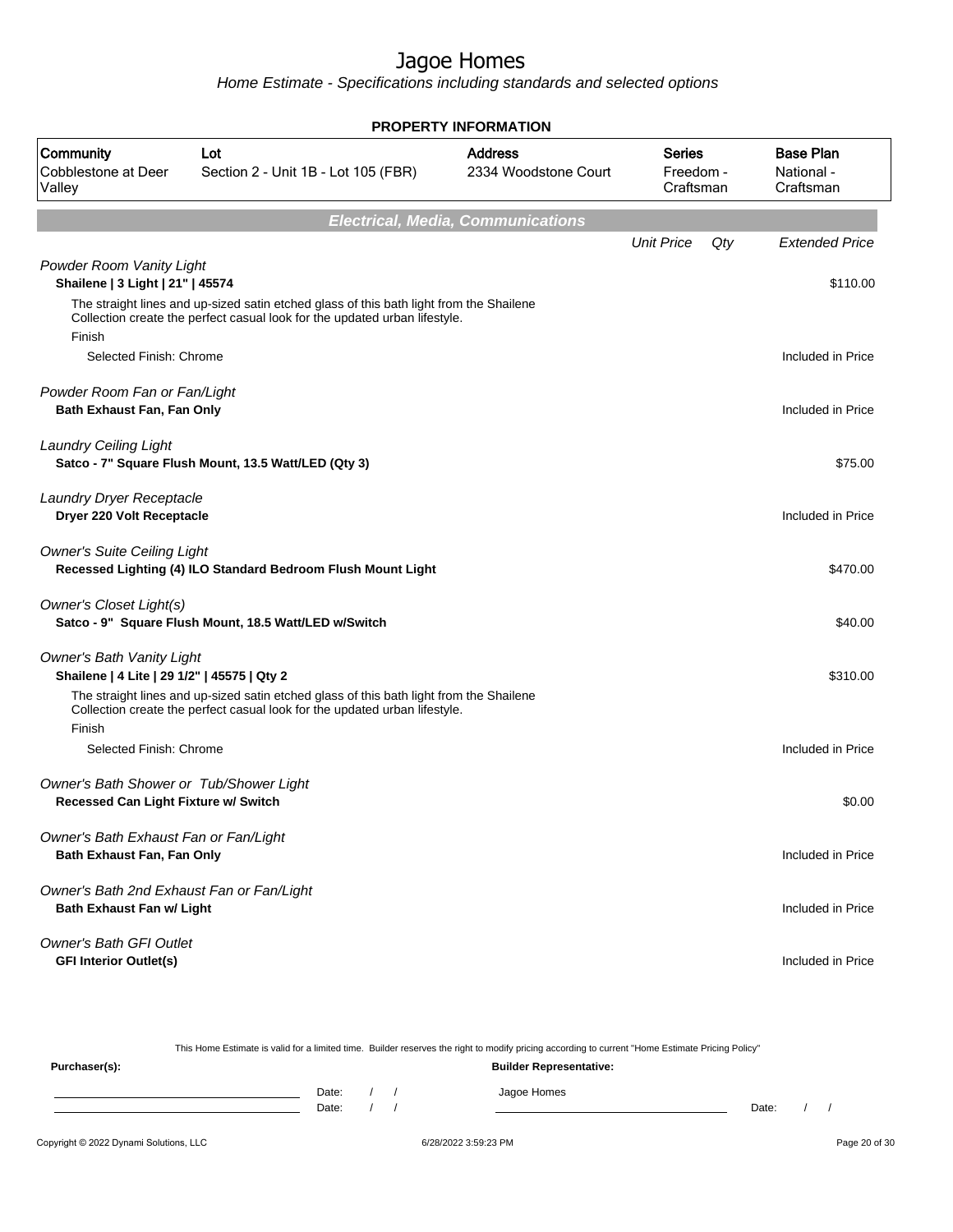Home Estimate - Specifications including standards and selected options

| <b>PROPERTY INFORMATION</b>                                            |                                                                                         |                                                                                   |                   |     |                                             |  |  |  |  |  |  |
|------------------------------------------------------------------------|-----------------------------------------------------------------------------------------|-----------------------------------------------------------------------------------|-------------------|-----|---------------------------------------------|--|--|--|--|--|--|
| Community<br>Cobblestone at Deer<br>Valley                             | Lot<br>Section 2 - Unit 1B - Lot 105 (FBR)                                              | <b>Address</b><br><b>Series</b><br>2334 Woodstone Court<br>Freedom -<br>Craftsman |                   |     | <b>Base Plan</b><br>National -<br>Craftsman |  |  |  |  |  |  |
|                                                                        | <b>Electrical, Media, Communications</b>                                                |                                                                                   |                   |     |                                             |  |  |  |  |  |  |
|                                                                        |                                                                                         |                                                                                   | <b>Unit Price</b> | Qty | <b>Extended Price</b>                       |  |  |  |  |  |  |
| <b>Bedroom 2 Ceiling Light</b><br>Flush Mount Light   3 Bulb           |                                                                                         |                                                                                   |                   |     | Included in Price                           |  |  |  |  |  |  |
| Finish<br>Selected Finish: Brushed Nickel                              |                                                                                         |                                                                                   |                   |     | Included in Price                           |  |  |  |  |  |  |
| Bedroom 2 Closet Light<br>Flush Mount Light   2 Bulb<br>Finish         |                                                                                         |                                                                                   |                   |     | Included in Price                           |  |  |  |  |  |  |
| Selected Finish: Brushed Nickel                                        |                                                                                         |                                                                                   |                   |     | Included in Price                           |  |  |  |  |  |  |
| <b>Bedroom 3 Ceiling Light</b><br>Flush Mount Light   3 Bulb<br>Finish |                                                                                         |                                                                                   |                   |     | Included in Price                           |  |  |  |  |  |  |
| Selected Finish: Brushed Nickel                                        |                                                                                         |                                                                                   |                   |     | Included in Price                           |  |  |  |  |  |  |
| <b>Bedroom 3 Closet Light</b><br>Flush Mount Light   2 Bulb            |                                                                                         |                                                                                   |                   |     | Included in Price                           |  |  |  |  |  |  |
| Finish<br>Selected Finish: Brushed Nickel                              |                                                                                         |                                                                                   |                   |     | Included in Price                           |  |  |  |  |  |  |
| Bedroom 4 Ceiling Light(s)<br>Flush Mount Light   3 Bulb<br>Finish     |                                                                                         |                                                                                   |                   |     | Included in Price                           |  |  |  |  |  |  |
| Selected Finish: Brushed Nickel                                        |                                                                                         |                                                                                   |                   |     | Included in Price                           |  |  |  |  |  |  |
| Bedroom 4 Closet Light<br>Flush Mount Light   2 Bulb                   |                                                                                         |                                                                                   |                   |     | Included in Price                           |  |  |  |  |  |  |
| Finish                                                                 |                                                                                         |                                                                                   |                   |     |                                             |  |  |  |  |  |  |
| Selected Finish: Brushed Nickel                                        |                                                                                         |                                                                                   |                   |     | Included in Price                           |  |  |  |  |  |  |
| Bath 2 Vanity Light<br>Shailene   3 Light   21"   45574   Qty 2        | The straight lines and up-sized satin etched glass of this bath light from the Shailene |                                                                                   |                   |     | \$270.00                                    |  |  |  |  |  |  |
| Finish                                                                 | Collection create the perfect casual look for the updated urban lifestyle.              |                                                                                   |                   |     |                                             |  |  |  |  |  |  |
| Selected Finish: Chrome                                                |                                                                                         |                                                                                   |                   |     | Included in Price                           |  |  |  |  |  |  |

This Home Estimate is valid for a limited time. Builder reserves the right to modify pricing according to current "Home Estimate Pricing Policy"

**Purchaser(s): Builder Representative:** Date: / / Jagoe Homes<br>Date: / / Jagoe Homes Date: / / Date: / /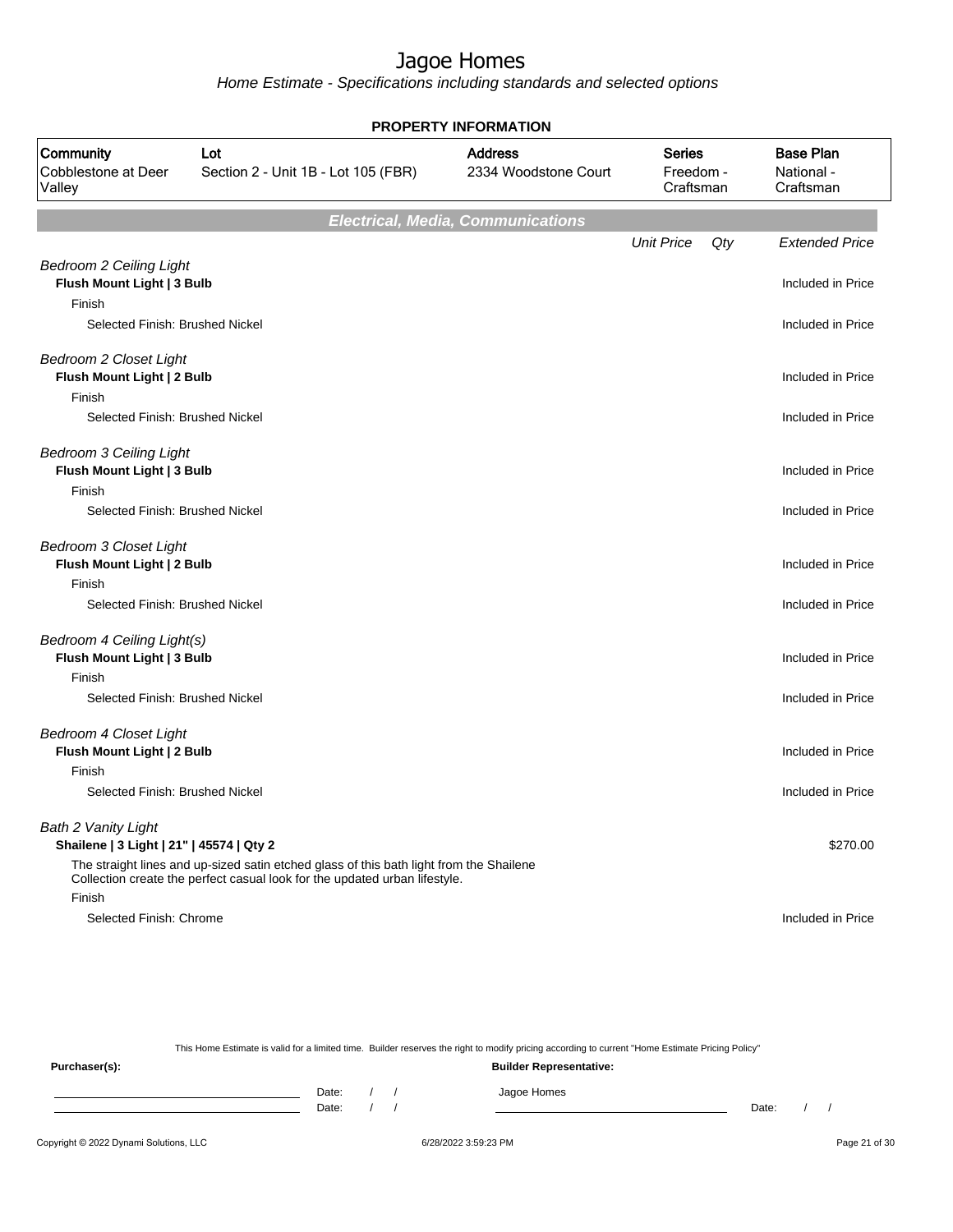Home Estimate - Specifications including standards and selected options

|                                                                         | <b>PROPERTY INFORMATION</b>                                                                                                                                                                                                                                     |                                        |                                         |     |                                             |  |  |  |  |  |  |
|-------------------------------------------------------------------------|-----------------------------------------------------------------------------------------------------------------------------------------------------------------------------------------------------------------------------------------------------------------|----------------------------------------|-----------------------------------------|-----|---------------------------------------------|--|--|--|--|--|--|
| Community<br>Cobblestone at Deer<br>Valley                              | Lot<br>Section 2 - Unit 1B - Lot 105 (FBR)                                                                                                                                                                                                                      | <b>Address</b><br>2334 Woodstone Court | <b>Series</b><br>Freedom -<br>Craftsman |     | <b>Base Plan</b><br>National -<br>Craftsman |  |  |  |  |  |  |
|                                                                         | <b>Electrical, Media, Communications</b>                                                                                                                                                                                                                        |                                        |                                         |     |                                             |  |  |  |  |  |  |
|                                                                         |                                                                                                                                                                                                                                                                 |                                        | <b>Unit Price</b>                       | Qty | <b>Extended Price</b>                       |  |  |  |  |  |  |
| <b>Bath 2 Closet Light</b><br>Flush Mount Light   2 Bulb<br>Finish      |                                                                                                                                                                                                                                                                 |                                        |                                         |     | Included in Price                           |  |  |  |  |  |  |
| Selected Finish: Brushed Nickel                                         |                                                                                                                                                                                                                                                                 |                                        |                                         |     | Included in Price                           |  |  |  |  |  |  |
| Bath 2 Additional Tub/Shower Light                                      | Additional Tub/Shower Light Fixture w/ Switch                                                                                                                                                                                                                   |                                        |                                         |     | \$195.00                                    |  |  |  |  |  |  |
|                                                                         | Includes one tub/shower special recessed light fixture with switch in choice of bathroom.<br>Technical Specification: Buyer must indicate choice of bath.                                                                                                       |                                        |                                         |     |                                             |  |  |  |  |  |  |
| Bath 2 Exhaust Fan or Fan/Light<br>Bath Exhaust Fan, Fan Only           |                                                                                                                                                                                                                                                                 |                                        |                                         |     | Included in Price                           |  |  |  |  |  |  |
| <b>Bath 2 GFI Outlet</b><br>Interior GFI Outlet(s)                      |                                                                                                                                                                                                                                                                 |                                        |                                         |     | Included in Price                           |  |  |  |  |  |  |
| 2nd Level Hall Ceiling Light(s)<br><b>Recessed Lighting (Per Plan)</b>  |                                                                                                                                                                                                                                                                 |                                        |                                         |     | Included in Price                           |  |  |  |  |  |  |
| <b>Loft Recessed Lights</b><br><b>Recessed Lighting (Per Plan)</b>      |                                                                                                                                                                                                                                                                 |                                        |                                         |     | Included in Price                           |  |  |  |  |  |  |
| <b>Stairway Ceiling Lighting</b><br><b>Recessed Lighting (Per Plan)</b> |                                                                                                                                                                                                                                                                 |                                        |                                         |     | Included in Price                           |  |  |  |  |  |  |
| <b>Stairway Additional Lighting</b><br><b>Switches</b>                  | Pass & Seymour Additional Stairway Lighting, NTLFULL-WCC6, 2" x 3" (3) Step Lights, (2)                                                                                                                                                                         |                                        |                                         |     | \$465.00                                    |  |  |  |  |  |  |
|                                                                         | Addition of three step lights and two switches to the stairway. Location will be determined by<br>builder per plan. White Only. LED Light. HORIZONTAL INSTALL<br>Full Night Light, Adjustable Light Levels. WHITE. Press face to cycle thru the following light |                                        |                                         |     |                                             |  |  |  |  |  |  |
|                                                                         | levels: Off, Ultra Low, Low, Medium, High                                                                                                                                                                                                                       |                                        |                                         |     |                                             |  |  |  |  |  |  |
| Garage Ceiling Light(s)<br>Keyless (2)                                  |                                                                                                                                                                                                                                                                 |                                        |                                         |     | Included in Price                           |  |  |  |  |  |  |
| Garage Opener<br><b>Garage Door Opener Pre-Wire</b>                     |                                                                                                                                                                                                                                                                 |                                        |                                         |     | Included in Price                           |  |  |  |  |  |  |
|                                                                         |                                                                                                                                                                                                                                                                 |                                        |                                         |     |                                             |  |  |  |  |  |  |

This Home Estimate is valid for a limited time. Builder reserves the right to modify pricing according to current "Home Estimate Pricing Policy" **Purchaser(s): Builder Representative:** Date: / / Jagoe Homes<br>Date: / / Jagoe Homes Date: / / Date: / /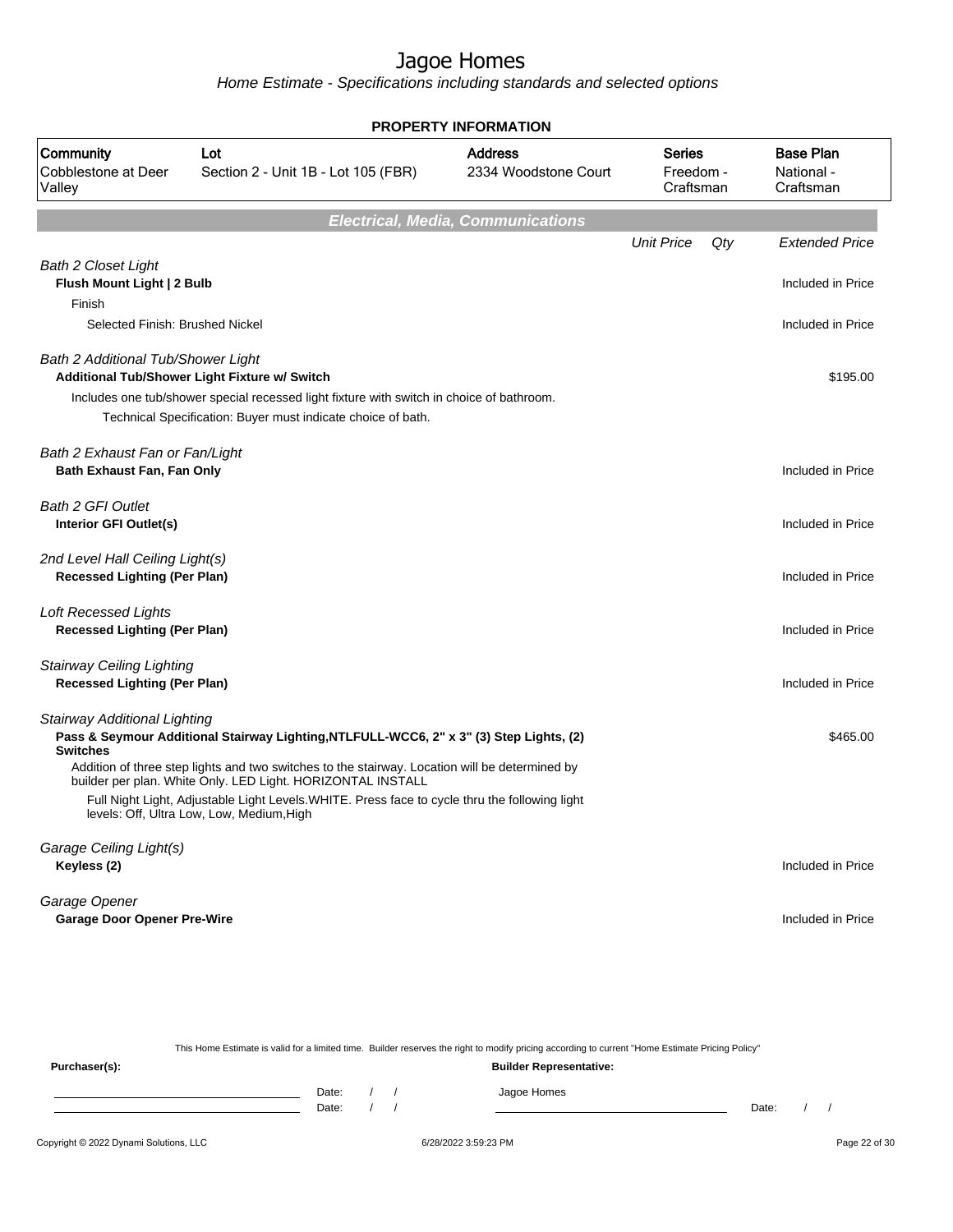|                                                                           |                                                                                           | <b>PROPERTY INFORMATION</b>              |                                         |     |                                             |
|---------------------------------------------------------------------------|-------------------------------------------------------------------------------------------|------------------------------------------|-----------------------------------------|-----|---------------------------------------------|
| Community<br>Cobblestone at Deer<br>Valley                                | <b>Address</b><br>Lot<br>2334 Woodstone Court<br>Section 2 - Unit 1B - Lot 105 (FBR)      |                                          | <b>Series</b><br>Freedom -<br>Craftsman |     | <b>Base Plan</b><br>National -<br>Craftsman |
|                                                                           |                                                                                           | <b>Electrical, Media, Communications</b> |                                         |     |                                             |
|                                                                           |                                                                                           |                                          | <b>Unit Price</b>                       | Qty | <b>Extended Price</b>                       |
| Garage Exterior Light<br>Coach Light Kichler #49926 BKT Capanna           |                                                                                           |                                          |                                         |     | Included in Price                           |
|                                                                           | The 16" 1-light outdoor wall light from the Capanna™ collection features waterfall glass. |                                          |                                         |     |                                             |
| Height: 16.00"                                                            | Technical Specification: Width: 10.50"                                                    |                                          |                                         |     |                                             |
| Finish                                                                    |                                                                                           |                                          |                                         |     |                                             |
| Selected Finish: Textured Black                                           |                                                                                           |                                          |                                         |     | Included in Price                           |
|                                                                           |                                                                                           |                                          |                                         |     |                                             |
| <b>Attic Light</b>                                                        |                                                                                           |                                          |                                         |     |                                             |
| <b>Attic Lights Keyless</b>                                               |                                                                                           |                                          |                                         |     | Included in Price                           |
| <b>Front Door Doorbell Button</b><br><b>Doorbell Button at Front Door</b> |                                                                                           |                                          |                                         |     | Included in Price                           |
| <b>Front Door Door Chime</b>                                              |                                                                                           |                                          |                                         |     |                                             |
| <b>Door Chime</b>                                                         |                                                                                           |                                          |                                         |     | Included in Price                           |
|                                                                           |                                                                                           |                                          |                                         |     |                                             |
| Storage Room/Closet Ceiling Fixture                                       |                                                                                           |                                          |                                         |     |                                             |
|                                                                           | Satco - 7" Square Flush Mount, 13.5 Watt/LED                                              |                                          |                                         |     | \$25.00                                     |
| Covered Patio Light(s)                                                    |                                                                                           |                                          |                                         |     |                                             |
|                                                                           | Weatherproof Ceiling Fan 52" Basics Pro Designer LED Fan #330019                          |                                          |                                         |     | Included in Price                           |
| Color                                                                     |                                                                                           |                                          |                                         |     |                                             |
| Selected Color: Satin Black                                               |                                                                                           |                                          |                                         |     | Included in Price                           |
|                                                                           |                                                                                           |                                          |                                         |     |                                             |
| <b>Entire Home - Electrical Outlets and Switches</b>                      |                                                                                           |                                          |                                         |     |                                             |
| Color                                                                     | Electrical Outlets & Switches per Plan & Code                                             |                                          |                                         |     | Included in Price                           |
| Selected Color: White                                                     |                                                                                           |                                          |                                         |     | Included in Price                           |
|                                                                           |                                                                                           |                                          |                                         |     |                                             |
|                                                                           | Entire Home - Cable TV/Phone Outlets (Qty 6 Total)                                        |                                          |                                         |     |                                             |
| Cable TV Outlets, RG6 wire                                                |                                                                                           |                                          |                                         |     | Included in Price                           |
| <b>Telephone Interior Jacks</b>                                           |                                                                                           |                                          |                                         |     | \$0.00                                      |
|                                                                           | Entire Home - Braced and Wired for Future Ceiling Fan at Existing Ceiling Light           |                                          |                                         |     |                                             |
|                                                                           | Light Location Braced and Wired for Future Ceiling Fan                                    |                                          | \$115.00                                | 3   | \$345.00                                    |
|                                                                           | Includes addition of bracing and box for ceiling fan addition with a switch               |                                          |                                         |     |                                             |
| Comments: Bed 2, 3, 4                                                     |                                                                                           |                                          |                                         |     |                                             |

|               |                                |       |  |  | This Home Estimate is valid for a limited time. Builder reserves the right to modify pricing according to current "Home Estimate Pricing Policy" |       |  |  |  |  |  |  |
|---------------|--------------------------------|-------|--|--|--------------------------------------------------------------------------------------------------------------------------------------------------|-------|--|--|--|--|--|--|
| Purchaser(s): | <b>Builder Representative:</b> |       |  |  |                                                                                                                                                  |       |  |  |  |  |  |  |
|               |                                | Date: |  |  | Jagoe Homes                                                                                                                                      |       |  |  |  |  |  |  |
|               |                                | Date: |  |  |                                                                                                                                                  | Date: |  |  |  |  |  |  |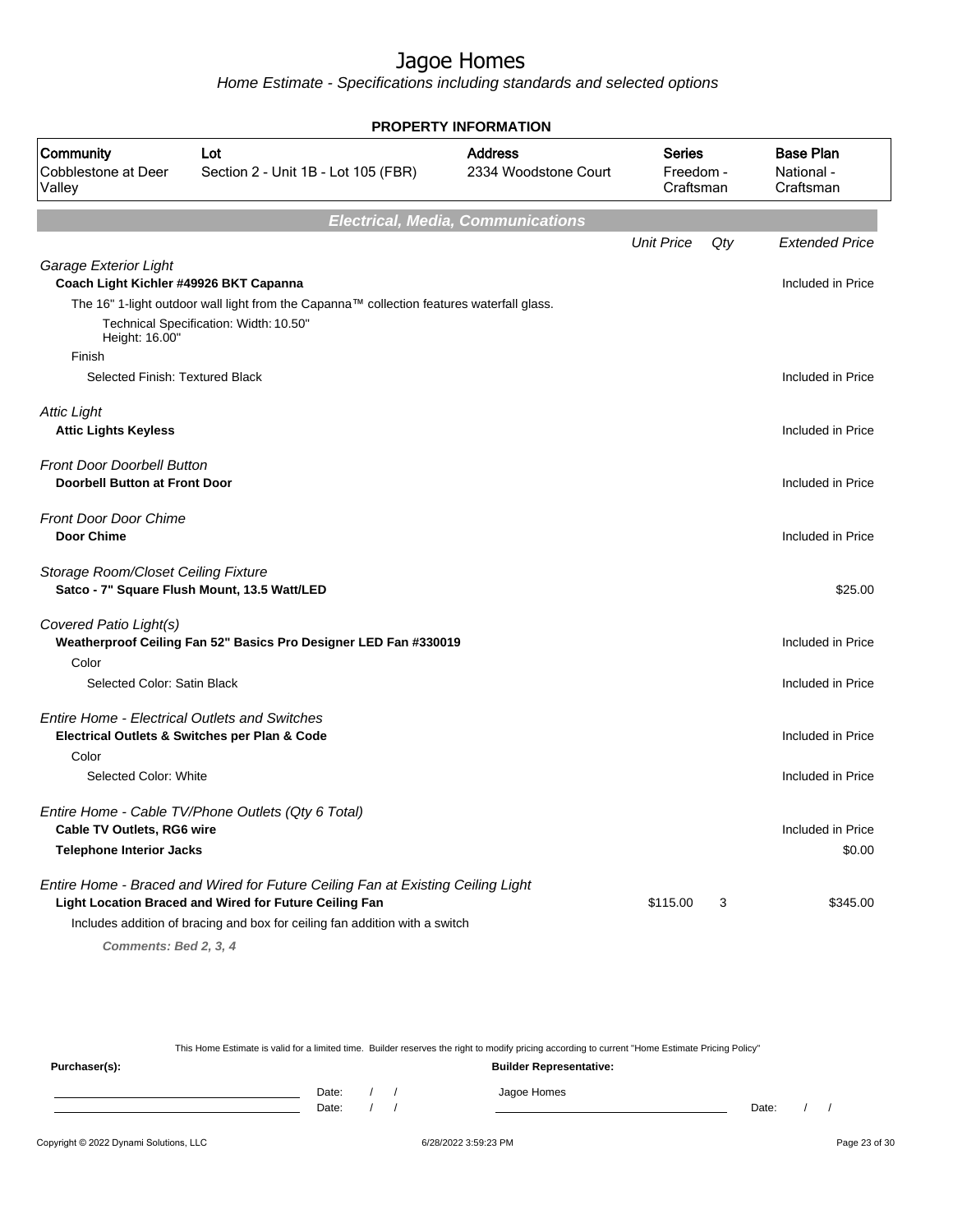|                                                                                                                |                                                                                                                                                                        | <b>PROPERTY INFORMATION</b>              |                                         |     |                                             |
|----------------------------------------------------------------------------------------------------------------|------------------------------------------------------------------------------------------------------------------------------------------------------------------------|------------------------------------------|-----------------------------------------|-----|---------------------------------------------|
| Community<br>Cobblestone at Deer<br>Valley                                                                     | Lot<br>Section 2 - Unit 1B - Lot 105 (FBR)                                                                                                                             | <b>Address</b><br>2334 Woodstone Court   | <b>Series</b><br>Freedom -<br>Craftsman |     | <b>Base Plan</b><br>National -<br>Craftsman |
|                                                                                                                |                                                                                                                                                                        | <b>Electrical, Media, Communications</b> |                                         |     |                                             |
|                                                                                                                |                                                                                                                                                                        |                                          | <b>Unit Price</b>                       | Qty | <b>Extended Price</b>                       |
| Fan<br><b>Comments: Owner's</b>                                                                                | Entire Home - Braced and Wired for Future Ceiling Fan with Switch<br>Light Outlet with 2 Switches, Capped with Plate Cover, Braced & Wired for Future Ceiling          |                                          |                                         |     | \$200.00                                    |
| <b>Entire Home Electrical Service</b><br><b>Electrical Service 200 AMP</b>                                     | Includes 200 AMP electric service upgrade for the entire house.                                                                                                        |                                          |                                         |     | Included in Price                           |
|                                                                                                                |                                                                                                                                                                        |                                          |                                         |     |                                             |
| <b>Exterior Electrical Service</b><br><b>Electrical Service Underground</b>                                    |                                                                                                                                                                        |                                          |                                         |     | Included in Price                           |
| <b>Smoke Detectors</b><br>Smoke Detectors, per plan                                                            |                                                                                                                                                                        |                                          |                                         |     | Included in Price                           |
| Carbon Monoxide Detectors<br>Carbon Monoxide Detectors, per plan                                               |                                                                                                                                                                        |                                          |                                         |     | Included in Price                           |
|                                                                                                                |                                                                                                                                                                        | <b>HVAC</b>                              |                                         |     |                                             |
|                                                                                                                |                                                                                                                                                                        |                                          | <b>Unit Price</b>                       | Qty | <b>Extended Price</b>                       |
| <b>Entire Home Air Conditioner</b><br>14 Seer Air Conditioning System<br>Up to 14 Seer Air Conditioning System |                                                                                                                                                                        |                                          |                                         |     | Included in Price                           |
| <b>Entire Home Furnace</b>                                                                                     | 92% Plus High Efficiency Gas Home Furnace<br>Includes 92% plus high efficiency gas home furnace<br>Builder makes no guarantee with respect to heating and cooling cost |                                          |                                         |     | Included in Price                           |
| <b>Entire Home Furnace Filter</b><br>Aprilaire Model 2000 Series Air Filter                                    |                                                                                                                                                                        |                                          |                                         |     | Included in Price                           |
| <b>Entire Home Thermostat</b><br><b>Programmable Thermostat</b>                                                |                                                                                                                                                                        |                                          |                                         |     | Included in Price                           |
| <b>Indoor Air Quality</b><br>Honeywell Fresh Air Ventilation System                                            |                                                                                                                                                                        |                                          |                                         |     | Included in Price                           |
| <b>Entire Home Duct System</b><br><b>Flexible Duct</b>                                                         |                                                                                                                                                                        |                                          |                                         |     | Included in Price                           |
|                                                                                                                |                                                                                                                                                                        |                                          |                                         |     |                                             |

|                                        |                                |  |  | This Home Estimate is valid for a limited time. Builder reserves the right to modify pricing according to current "Home Estimate Pricing Policy" |       |  |  |               |
|----------------------------------------|--------------------------------|--|--|--------------------------------------------------------------------------------------------------------------------------------------------------|-------|--|--|---------------|
| Purchaser(s):                          | <b>Builder Representative:</b> |  |  |                                                                                                                                                  |       |  |  |               |
|                                        | Date:                          |  |  | Jagoe Homes                                                                                                                                      |       |  |  |               |
|                                        | Date:                          |  |  |                                                                                                                                                  | Date: |  |  |               |
| Copyright © 2022 Dynami Solutions, LLC |                                |  |  | 6/28/2022 3:59:23 PM                                                                                                                             |       |  |  | Page 24 of 30 |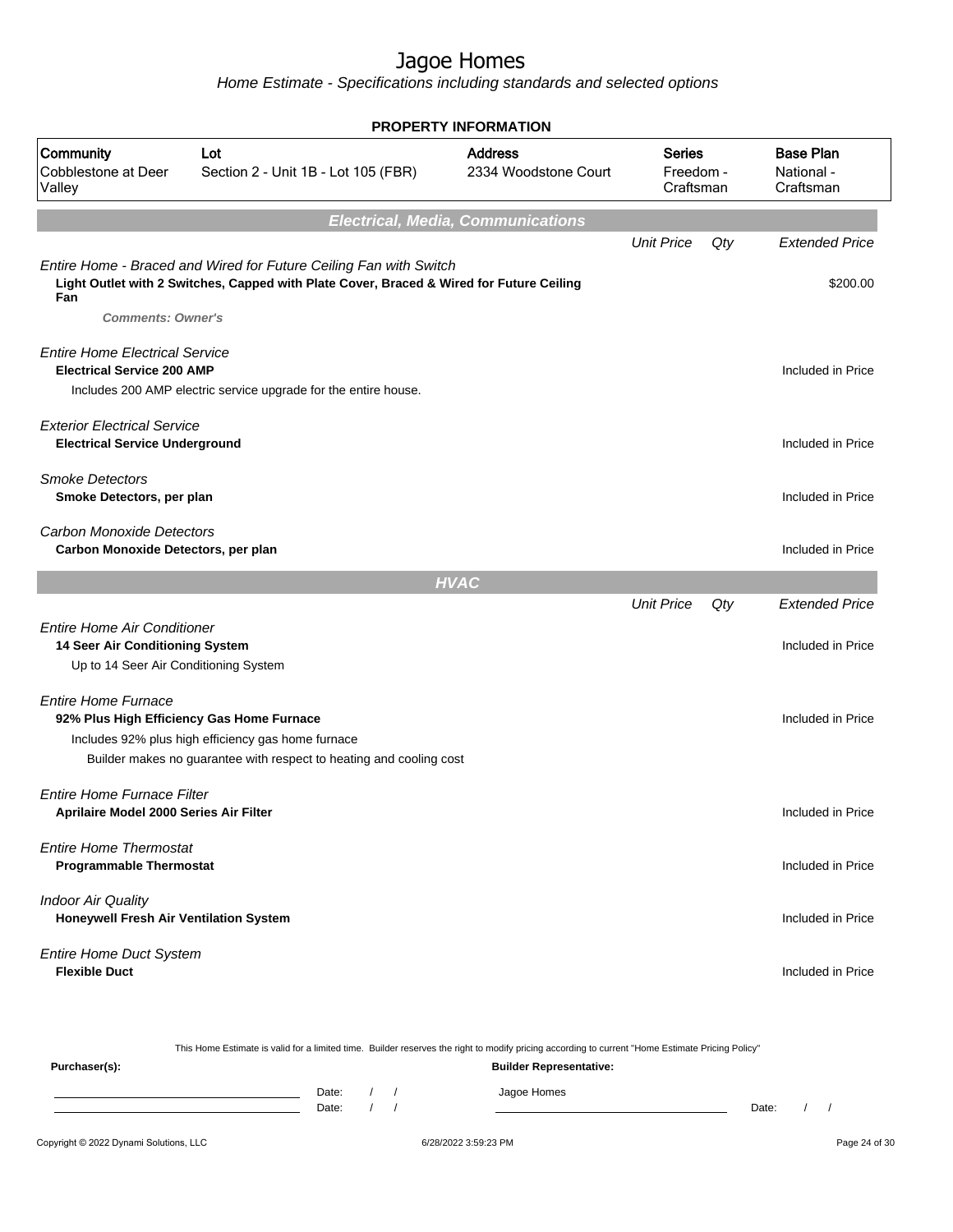Home Estimate - Specifications including standards and selected options

|                                                                          |                                                                                                                                                    | <b>PROPERTY INFORMATION</b>            |                                         |     |                                             |
|--------------------------------------------------------------------------|----------------------------------------------------------------------------------------------------------------------------------------------------|----------------------------------------|-----------------------------------------|-----|---------------------------------------------|
| Community<br>Cobblestone at Deer<br>Valley                               | Lot<br>Section 2 - Unit 1B - Lot 105 (FBR)                                                                                                         | <b>Address</b><br>2334 Woodstone Court | <b>Series</b><br>Freedom -<br>Craftsman |     | <b>Base Plan</b><br>National -<br>Craftsman |
|                                                                          |                                                                                                                                                    | <b>HVAC</b>                            |                                         |     |                                             |
|                                                                          |                                                                                                                                                    |                                        | <b>Unit Price</b>                       | Qty | <b>Extended Price</b>                       |
| <b>Entire Home Return Air</b>                                            |                                                                                                                                                    |                                        |                                         |     |                                             |
| <b>Multiple Return Air Vents</b>                                         |                                                                                                                                                    |                                        |                                         |     | Included in Price                           |
|                                                                          | One Return per Bedroom & One Central Return                                                                                                        |                                        |                                         |     |                                             |
| Laundry Dryer Vent                                                       |                                                                                                                                                    |                                        |                                         |     |                                             |
| <b>Dryer Vent Vented to Outside</b>                                      |                                                                                                                                                    |                                        |                                         |     | Included in Price                           |
|                                                                          |                                                                                                                                                    | <b>Floor Coverings</b>                 |                                         |     |                                             |
|                                                                          |                                                                                                                                                    |                                        | <b>Unit Price</b>                       | Qty | <b>Extended Price</b>                       |
| <b>Entire Home Carpet Selection</b>                                      |                                                                                                                                                    |                                        |                                         |     |                                             |
| <b>Mohawk Carpet   Top Card II</b>                                       |                                                                                                                                                    |                                        |                                         |     | Included in Price                           |
|                                                                          | Our Proven Performer, Top Card II, offers colorfast and consistent solution dyed Everstrand<br>polyester fiber with a 15 yr Manufacturer Warranty. |                                        |                                         |     |                                             |
| Color                                                                    |                                                                                                                                                    |                                        |                                         |     |                                             |
| Selected Color: 829 Teak                                                 |                                                                                                                                                    |                                        |                                         |     | Included in Price                           |
| <b>Entire Home Carpet Pad</b><br>6# Carpet Pad                           |                                                                                                                                                    |                                        |                                         |     | Included in Price                           |
| Foyer   Closet(s)   Powder Room<br>Luxury Vinyl Plank   Mohawk Arrington |                                                                                                                                                    |                                        |                                         |     | Included in Price                           |
|                                                                          | Mohawk's Arrington offers a water-resistant construction, comfort underfoot, and high<br>resistance to dents and scratches in a hardwood look.     |                                        |                                         |     |                                             |
| Color                                                                    |                                                                                                                                                    |                                        |                                         |     |                                             |
|                                                                          | Selected Color: Silver Strand AU892                                                                                                                |                                        |                                         |     | Included in Price                           |
| <b>Direction</b>                                                         |                                                                                                                                                    |                                        |                                         |     |                                             |
| Selected Direction: Front to Back                                        |                                                                                                                                                    |                                        |                                         |     | Included in Price                           |
| <b>Family Room</b>                                                       |                                                                                                                                                    |                                        |                                         |     |                                             |
| Luxury Vinyl Plank   Mohawk Arrington                                    |                                                                                                                                                    |                                        |                                         |     | \$750.00                                    |
|                                                                          | Mohawk's Arrington offers a water-resistant construction, comfort underfoot, and high<br>resistance to dents and scratches in a hardwood look.     |                                        |                                         |     |                                             |
| Color                                                                    |                                                                                                                                                    |                                        |                                         |     |                                             |
|                                                                          | Selected Color: Silver Strand AU892                                                                                                                |                                        |                                         |     | Included in Price                           |
| <b>Direction</b>                                                         |                                                                                                                                                    |                                        |                                         |     |                                             |
| Selected Direction: Front to Back                                        |                                                                                                                                                    |                                        |                                         |     | Included in Price                           |
|                                                                          |                                                                                                                                                    |                                        |                                         |     |                                             |

This Home Estimate is valid for a limited time. Builder reserves the right to modify pricing according to current "Home Estimate Pricing Policy" **Purchaser(s): Builder Representative:** Date: / / Jagoe Homes<br>Date: / / Jagoe Homes Date: / / Date: / /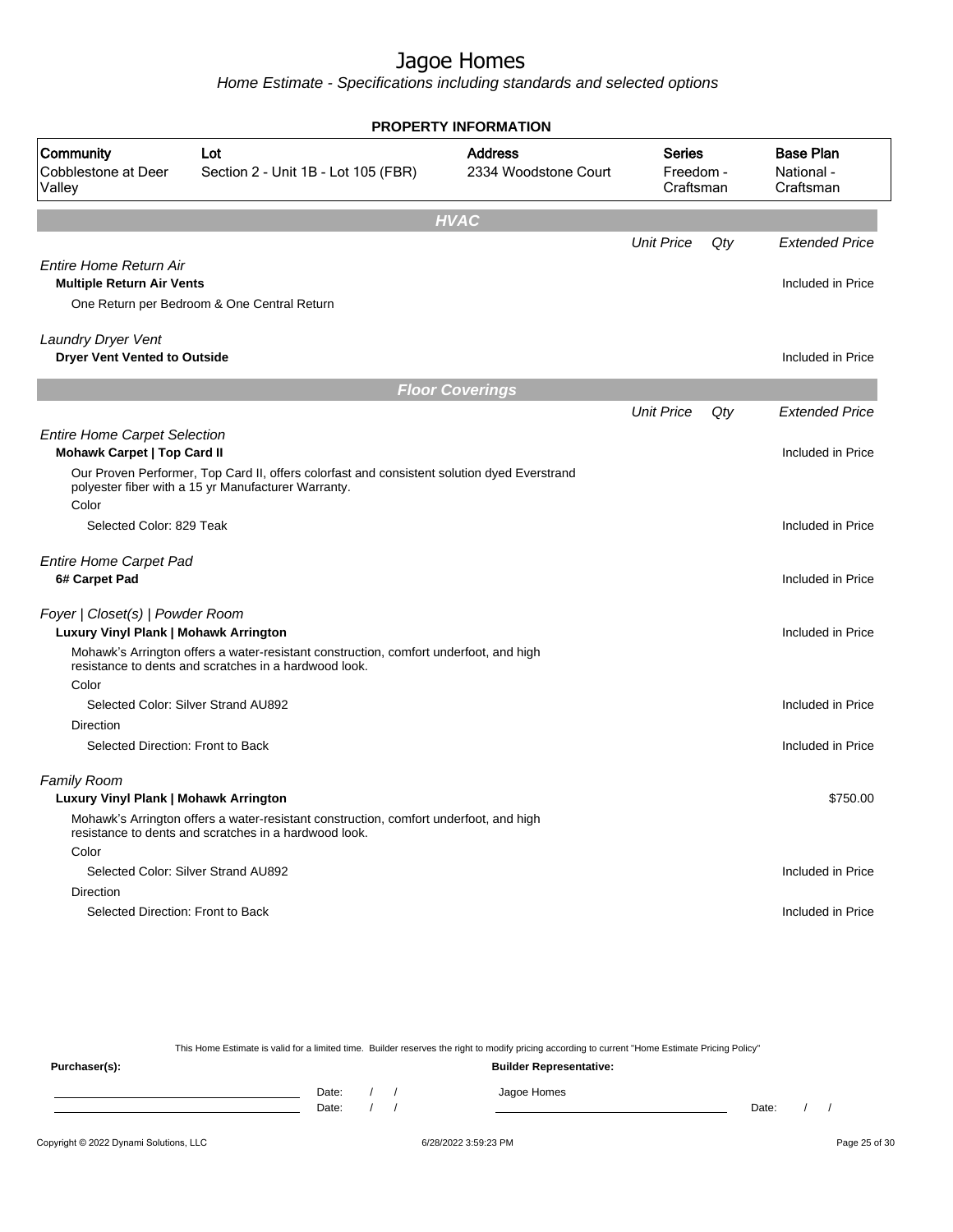Home Estimate - Specifications including standards and selected options

|                                                                       |                                                                                                                                                | <b>PROPERTY INFORMATION</b>            |                                  |     |                                             |
|-----------------------------------------------------------------------|------------------------------------------------------------------------------------------------------------------------------------------------|----------------------------------------|----------------------------------|-----|---------------------------------------------|
| Community<br>Cobblestone at Deer<br>Valley                            | Lot<br>Section 2 - Unit 1B - Lot 105 (FBR)                                                                                                     | <b>Address</b><br>2334 Woodstone Court | Series<br>Freedom -<br>Craftsman |     | <b>Base Plan</b><br>National -<br>Craftsman |
|                                                                       |                                                                                                                                                | <b>Floor Coverings</b>                 |                                  |     |                                             |
|                                                                       |                                                                                                                                                |                                        | <b>Unit Price</b>                | Qty | <b>Extended Price</b>                       |
| <b>Owner's Bath Flooring</b><br>Luxury Vinyl Plank   Mohawk Arrington |                                                                                                                                                |                                        |                                  |     | Included in Price                           |
|                                                                       | Mohawk's Arrington offers a water-resistant construction, comfort underfoot, and high<br>resistance to dents and scratches in a hardwood look. |                                        |                                  |     |                                             |
| Color                                                                 |                                                                                                                                                |                                        |                                  |     |                                             |
|                                                                       | Selected Color: Silver Strand AU892                                                                                                            |                                        |                                  |     | Included in Price                           |
| Direction                                                             |                                                                                                                                                |                                        |                                  |     |                                             |
| Selected Direction: Front to Back                                     |                                                                                                                                                |                                        |                                  |     | Included in Price                           |
| Kitchen   Dining Area<br>Luxury Vinyl Plank   Mohawk Arrington        |                                                                                                                                                |                                        |                                  |     | Included in Price                           |
|                                                                       | Mohawk's Arrington offers a water-resistant construction, comfort underfoot, and high<br>resistance to dents and scratches in a hardwood look. |                                        |                                  |     |                                             |
| Color                                                                 |                                                                                                                                                |                                        |                                  |     |                                             |
|                                                                       | Selected Color: Silver Strand AU892                                                                                                            |                                        |                                  |     | Included in Price                           |
| Direction                                                             |                                                                                                                                                |                                        |                                  |     |                                             |
| Selected Direction: Front to Back                                     |                                                                                                                                                |                                        |                                  |     | Included in Price                           |
| <b>Bath 2 Flooring</b>                                                |                                                                                                                                                |                                        |                                  |     |                                             |
| <b>Luxury Vinyl Plank   Mohawk Arrington</b>                          |                                                                                                                                                |                                        |                                  |     | Included in Price                           |
|                                                                       | Mohawk's Arrington offers a water-resistant construction, comfort underfoot, and high<br>resistance to dents and scratches in a hardwood look. |                                        |                                  |     |                                             |
| Color                                                                 |                                                                                                                                                |                                        |                                  |     |                                             |
|                                                                       | Selected Color: Silver Strand AU892                                                                                                            |                                        |                                  |     | Included in Price                           |
| <b>Direction</b>                                                      |                                                                                                                                                |                                        |                                  |     |                                             |
| Selected Direction: Front to Back                                     |                                                                                                                                                |                                        |                                  |     | Included in Price                           |
| <b>Laundry Flooring</b>                                               |                                                                                                                                                |                                        |                                  |     |                                             |
| Luxury Vinyl Plank   Mohawk Arrington                                 |                                                                                                                                                |                                        |                                  |     | Included in Price                           |
|                                                                       | Mohawk's Arrington offers a water-resistant construction, comfort underfoot, and high<br>resistance to dents and scratches in a hardwood look. |                                        |                                  |     |                                             |
| Color                                                                 |                                                                                                                                                |                                        |                                  |     |                                             |
|                                                                       | Selected Color: Silver Strand AU892                                                                                                            |                                        |                                  |     | Included in Price                           |
| <b>Direction</b>                                                      |                                                                                                                                                |                                        |                                  |     |                                             |
| Selected Direction: Front to Back                                     |                                                                                                                                                |                                        |                                  |     | Included in Price                           |
|                                                                       |                                                                                                                                                |                                        |                                  |     |                                             |

This Home Estimate is valid for a limited time. Builder reserves the right to modify pricing according to current "Home Estimate Pricing Policy"

**Purchaser(s): Builder Representative:** Date: / / Jagoe Homes<br>Date: / / Jagoe Homes Date: / / Date: / /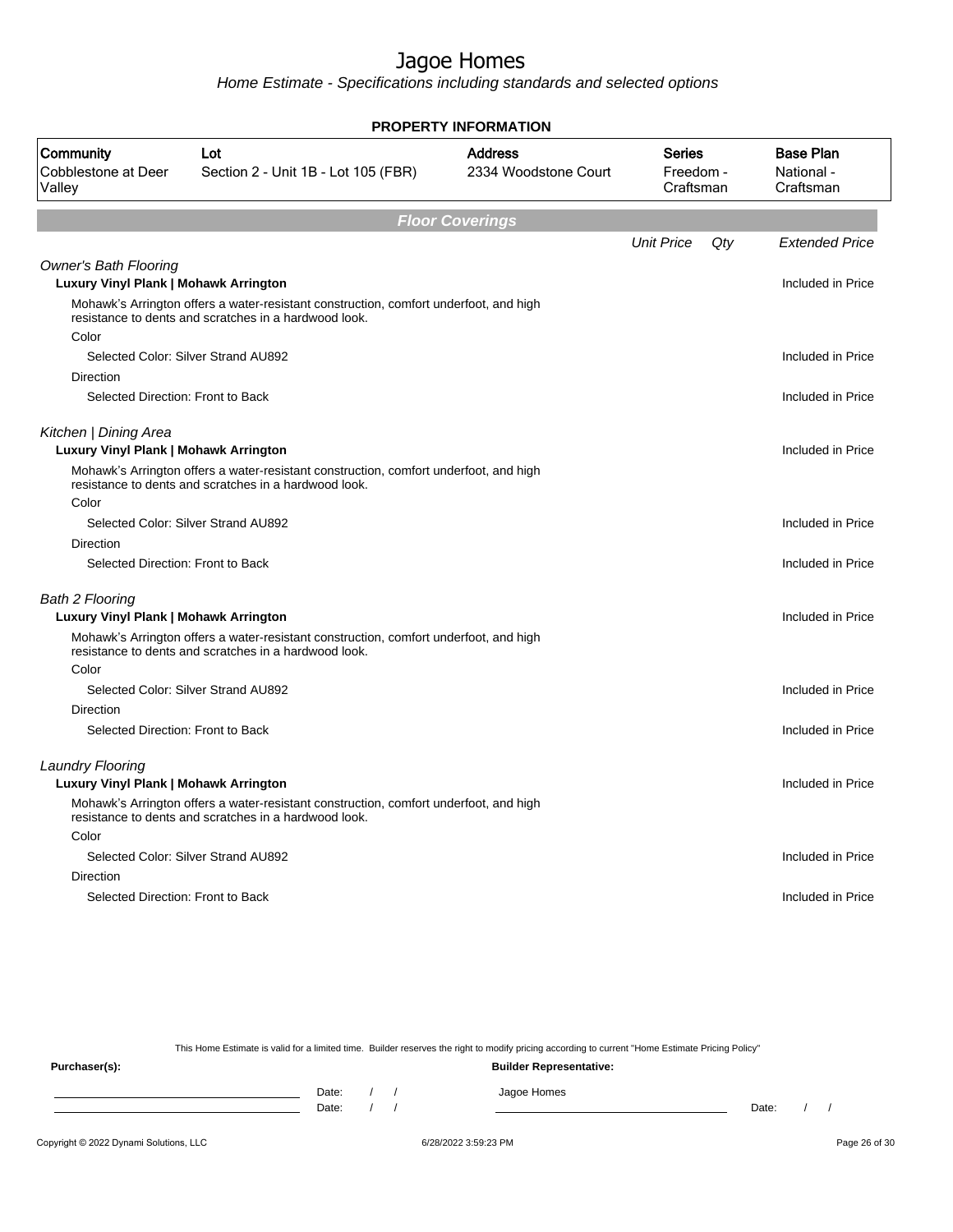Home Estimate - Specifications including standards and selected options

|                                            |                                                                                       | <b>PROPERTY INFORMATION</b>            |                                  |                   |                                             |
|--------------------------------------------|---------------------------------------------------------------------------------------|----------------------------------------|----------------------------------|-------------------|---------------------------------------------|
| Community<br>Cobblestone at Deer<br>Valley | Lot<br>Section 2 - Unit 1B - Lot 105 (FBR)                                            | <b>Address</b><br>2334 Woodstone Court | Series<br>Freedom -<br>Craftsman |                   | <b>Base Plan</b><br>National -<br>Craftsman |
|                                            |                                                                                       | <b>Floor Coverings</b>                 |                                  |                   |                                             |
|                                            |                                                                                       |                                        | <b>Unit Price</b>                | Qty               | <b>Extended Price</b>                       |
| Storage Area Flooring                      |                                                                                       |                                        |                                  |                   | Included in Price                           |
| Luxury Vinyl Plank   Mohawk Arrington      | Mohawk's Arrington offers a water-resistant construction, comfort underfoot, and high |                                        |                                  |                   |                                             |
| Color                                      | resistance to dents and scratches in a hardwood look.                                 |                                        |                                  |                   |                                             |
| Selected Color: Silver Strand AU892        |                                                                                       |                                        |                                  |                   | Included in Price                           |
| Direction                                  |                                                                                       |                                        |                                  |                   |                                             |
| Selected Direction: Front to Back          |                                                                                       |                                        |                                  |                   | Included in Price                           |
|                                            |                                                                                       | <b>Shelving</b>                        |                                  |                   |                                             |
|                                            |                                                                                       |                                        | <b>Unit Price</b>                | Qty               | <b>Extended Price</b>                       |
| <b>Owner's Closet Shelf &amp; Rod</b>      | Closet Shelf 12" Shelf & Rod - 2 Runs Width of Closet - Supported 2'0" O.C. Vented    |                                        |                                  |                   | Included in Price                           |
| Long Garment Hanging                       |                                                                                       |                                        |                                  |                   |                                             |
|                                            | Selected Long Garment Hanging: None                                                   |                                        |                                  |                   | Included in Price                           |
| Standard Hanging                           |                                                                                       |                                        |                                  |                   |                                             |
|                                            | Selected Standard Hanging: Standard Hanging (42" & 84")                               |                                        |                                  |                   | Included in Price                           |
| Bedroom 2 Closet Shelf & Rod               | Closet Shelf 12" Shelf & Rod - 2 Runs Width of Closet - Supported 2'0" O.C. Vented    |                                        |                                  |                   | Included in Price                           |
| Long Garment Hanging                       |                                                                                       |                                        |                                  |                   |                                             |
|                                            | Selected Long Garment Hanging: None                                                   |                                        |                                  |                   | Included in Price                           |
| Standard Hanging                           |                                                                                       |                                        |                                  |                   |                                             |
|                                            | Selected Standard Hanging: Standard Hanging (42" & 84")                               |                                        |                                  |                   | Included in Price                           |
| Bedroom 3 Closet Shelf & Rod               |                                                                                       |                                        |                                  |                   |                                             |
|                                            | Closet Shelf 12" Shelf & Rod - 2 Runs Width of Closet - Supported 2'0" O.C. Vented    |                                        |                                  |                   | Included in Price                           |
| Long Garment Hanging                       |                                                                                       |                                        |                                  |                   |                                             |
|                                            | Selected Long Garment Hanging: None                                                   |                                        |                                  |                   | Included in Price                           |
| Standard Hanging                           |                                                                                       |                                        |                                  |                   |                                             |
|                                            | Selected Standard Hanging: Standard Hanging (42" & 84")                               |                                        |                                  |                   | Included in Price                           |
| Bedroom 4 Closet Shelf & Rod               | Closet Shelf 12" Shelf & Rod - 2 Runs Width of Closet - Supported 2'0" O.C. Vented    |                                        |                                  |                   | Included in Price                           |
| Long Garment Hanging                       |                                                                                       |                                        |                                  |                   |                                             |
|                                            | Selected Long Garment Hanging: None                                                   |                                        |                                  |                   | Included in Price                           |
| Standard Hanging                           |                                                                                       |                                        |                                  |                   |                                             |
|                                            | Selected Standard Hanging: Standard Hanging (42" & 84")                               |                                        |                                  | Included in Price |                                             |

This Home Estimate is valid for a limited time. Builder reserves the right to modify pricing according to current "Home Estimate Pricing Policy"

**Purchaser(s): Builder Representative:** Date: / / Jagoe Homes<br>Date: / / Jagoe Homes Date: / / **Date: / / 2006** Date: / / / Date: / / /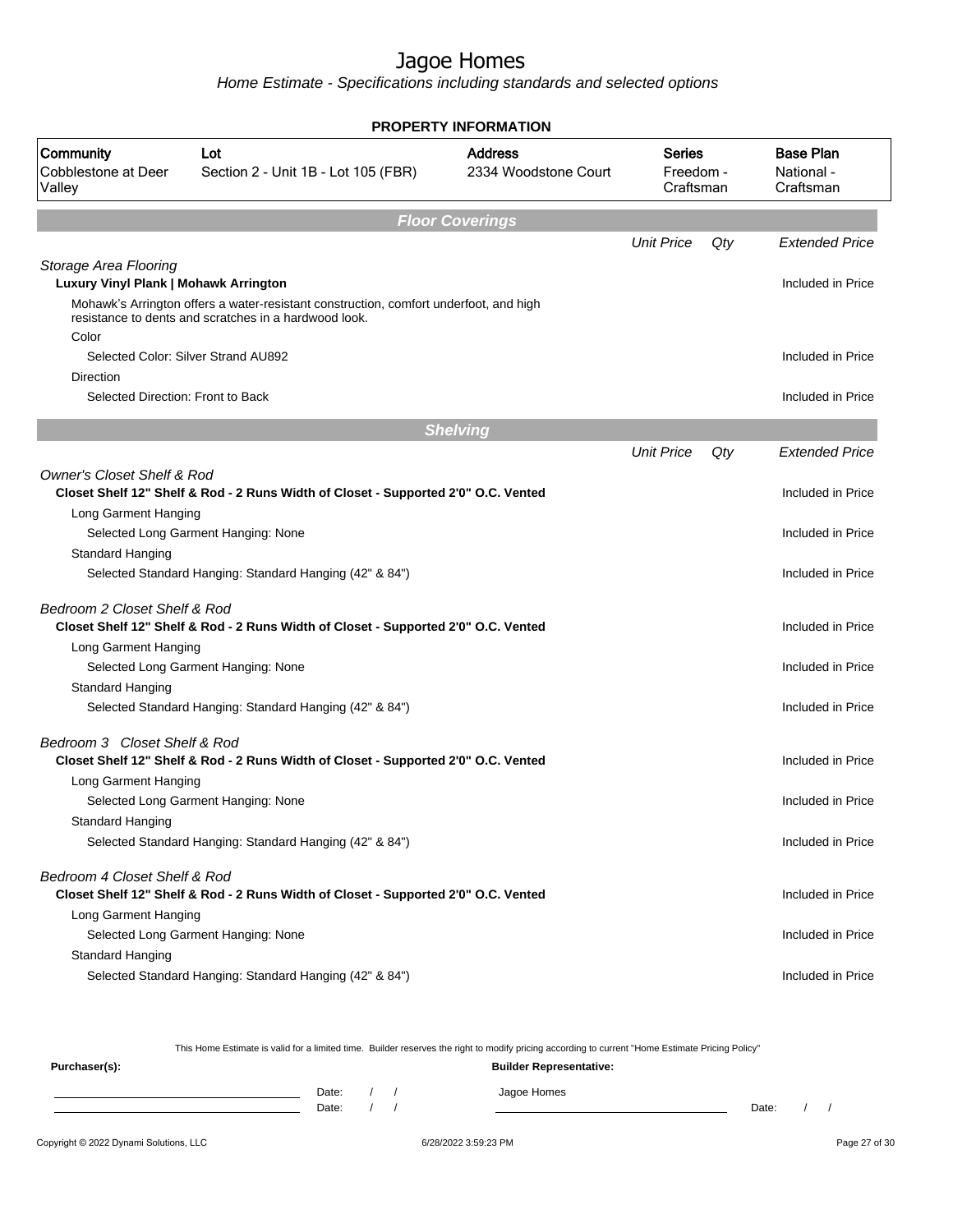|                                                                                  |                                                         | <b>PROPERTY INFORMATION</b>                                                       |                   |     |                                             |
|----------------------------------------------------------------------------------|---------------------------------------------------------|-----------------------------------------------------------------------------------|-------------------|-----|---------------------------------------------|
| Community<br>Cobblestone at Deer<br>Valley                                       | Lot<br>Section 2 - Unit 1B - Lot 105 (FBR)              | <b>Address</b><br><b>Series</b><br>2334 Woodstone Court<br>Freedom -<br>Craftsman |                   |     | <b>Base Plan</b><br>National -<br>Craftsman |
|                                                                                  |                                                         | <b>Shelving</b>                                                                   |                   |     |                                             |
| <b>Entire Home Storage Shelf</b>                                                 |                                                         |                                                                                   | <b>Unit Price</b> | Qty | <b>Extended Price</b>                       |
|                                                                                  | Storage Shelf 12" and 16" deep- Vented (per plan)       |                                                                                   |                   |     | Included in Price                           |
|                                                                                  |                                                         | <b>Foundations</b>                                                                |                   |     |                                             |
|                                                                                  |                                                         |                                                                                   | <b>Unit Price</b> | Qty | <b>Extended Price</b>                       |
| <b>Entire Home Footing Size</b><br>19" Wide x 8" Deep, 3000 psi,                 |                                                         |                                                                                   |                   |     | \$0.00                                      |
|                                                                                  |                                                         | <b>Framing</b>                                                                    |                   |     |                                             |
|                                                                                  |                                                         |                                                                                   | <b>Unit Price</b> | Qty | <b>Extended Price</b>                       |
| Entire Home 2 x 4 Wall Studs<br>Studs 2 x 4 @ 16" oc, SPF Grade                  |                                                         |                                                                                   |                   |     | Included in Price                           |
| Entire Home 2 x 6 Wall Studs<br>Studs 2 x 6 @ 24" oc, SPF Grade (Per Plan)       |                                                         |                                                                                   |                   |     | Included in Price                           |
| <b>Entire Home Exterior Wall Sheathing</b>                                       | Exterior Wall Sheathing (7/16" OSB &/or 1/2" Styrofoam) |                                                                                   |                   |     | Included in Price                           |
| Entire Home Exterior Wall House Wrap<br><b>Exterior Wall Covering House Wrap</b> |                                                         |                                                                                   |                   |     | Included in Price                           |
| <b>Entire Home Foundation Plates</b><br>Foundation Plates treated yellow pine    |                                                         |                                                                                   |                   |     | Included in Price                           |
| Entire Home - Sub Floor (Where Applicable)                                       | Sub Floor 3/4" OSB T&G, glued & screwed or nailed       |                                                                                   |                   |     | Included in Price                           |
| Main Level Ceiling Heights<br>Interior Flat Ceiling Height 9'0"                  |                                                         |                                                                                   |                   |     | Included in Price                           |
| Certain ceiling heights may vary.                                                |                                                         |                                                                                   |                   |     |                                             |
| Per Plan Roof Trusses<br><b>Roof Trusses</b>                                     |                                                         |                                                                                   |                   |     | Included in Price                           |
| <b>Roof Sheathing</b><br>Roof Sheathing 7/16" OSB                                |                                                         |                                                                                   |                   |     | Included in Price                           |
| 2nd Level Ceiling Heights<br>Interior Flat Ceiling Height 8'0"                   |                                                         |                                                                                   |                   |     | Included in Price                           |

|               |                                |       |  |  | This Home Estimate is valid for a limited time. Builder reserves the right to modify pricing according to current "Home Estimate Pricing Policy" |       |  |  |  |
|---------------|--------------------------------|-------|--|--|--------------------------------------------------------------------------------------------------------------------------------------------------|-------|--|--|--|
| Purchaser(s): | <b>Builder Representative:</b> |       |  |  |                                                                                                                                                  |       |  |  |  |
|               |                                | Date: |  |  | Jagoe Homes                                                                                                                                      |       |  |  |  |
|               |                                | Date: |  |  |                                                                                                                                                  | Date: |  |  |  |
|               |                                |       |  |  |                                                                                                                                                  |       |  |  |  |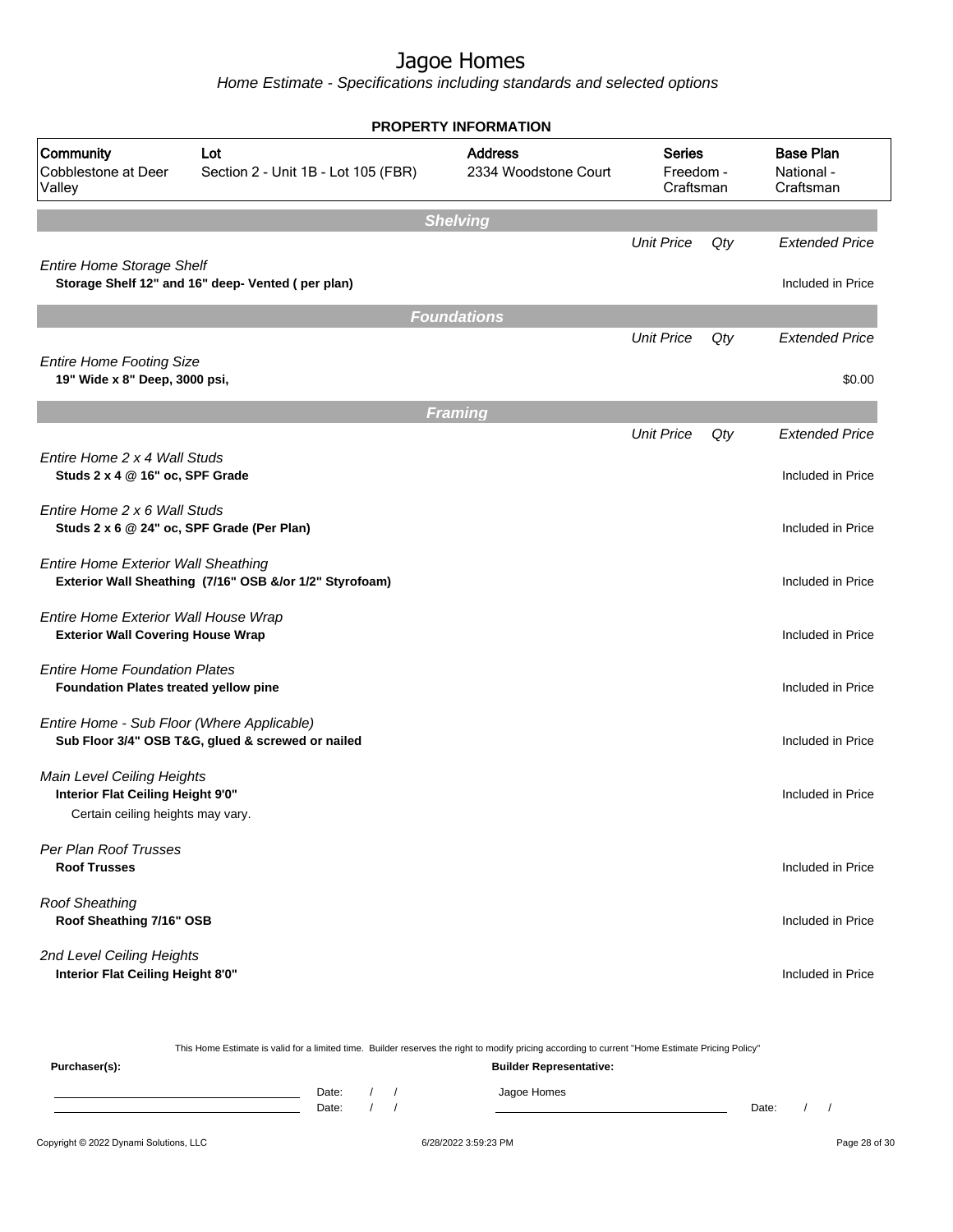Home Estimate - Specifications including standards and selected options

|                                                                                          |                                                                                           | <b>PROPERTY INFORMATION</b>             |                   |                                             |                       |
|------------------------------------------------------------------------------------------|-------------------------------------------------------------------------------------------|-----------------------------------------|-------------------|---------------------------------------------|-----------------------|
| Community<br>Cobblestone at Deer<br>Valley                                               | Lot<br>Section 2 - Unit 1B - Lot 105 (FBR)                                                | <b>Series</b><br>Freedom -<br>Craftsman |                   | <b>Base Plan</b><br>National -<br>Craftsman |                       |
|                                                                                          |                                                                                           | <b>Framing</b>                          |                   |                                             |                       |
| 2nd Level Ceiling Heights<br>Certain ceiling heights may vary.                           |                                                                                           |                                         | <b>Unit Price</b> | Qty                                         | <b>Extended Price</b> |
| 2nd Floor Floor System<br>14" I-Joists (Spacing per Mfg)                                 |                                                                                           |                                         |                   |                                             | Included in Price     |
|                                                                                          |                                                                                           | <b>Landscaping &amp; Yard</b>           |                   |                                             |                       |
| <b>Bury Downspouts</b><br><b>Tile Downspouts Underground</b><br><b>Exterior Lawn Sod</b> | Downspouts will be buried and run a minimum of 10 ft from house to daylight or to pop-up. | <b>Unit Price</b>                       | Qty               | <b>Extended Price</b><br>\$1,680.00         |                       |
| <b>Basins</b> )                                                                          | Sod All of Yard, Fescue & Bluegrass (Excludes Areas with Brush & Trees & Retention        |                                         |                   |                                             | Included in Price     |
| Shrubs & Trees                                                                           | Shrubs & Trees 5/18" shrubs, 3/3' upright shrubs, 1 tree and landscape mulch              |                                         |                   |                                             | Included in Price     |
|                                                                                          |                                                                                           | <b>Ventilation</b>                      |                   |                                             |                       |
|                                                                                          |                                                                                           |                                         | <b>Unit Price</b> | Qty                                         | <b>Extended Price</b> |
| <b>Bath Vent Fans</b><br><b>Bath Fans Vented to Exterior</b>                             |                                                                                           |                                         |                   |                                             | Included in Price     |
| Kitchen Range Hood or Microwave Hood Vent                                                | Kitchen Range Hood or Microwave Hood Vented to Exterior                                   |                                         |                   |                                             | Included in Price     |
| <b>Exterior Decorative Louvers</b><br>Painted Louver(s) per plan<br>Color                |                                                                                           |                                         |                   |                                             | Included in Price     |
| Selected Color: SW7006 Extra White                                                       |                                                                                           |                                         |                   |                                             | Included in Price     |
| Roof Ridge Vent<br><b>Attic Ventilation Ridge Vent</b>                                   |                                                                                           |                                         | Included in Price |                                             |                       |
| Roof Whirlybird                                                                          | Aluminum Turbine Ventilator "Whirlybird", by design                                       |                                         |                   |                                             | Included in Price     |
| <b>Home Soffit Vents</b><br>Soffit Vent Continuous Perforated Vinyl                      |                                                                                           |                                         |                   |                                             | Included in Price     |

This Home Estimate is valid for a limited time. Builder reserves the right to modify pricing according to current "Home Estimate Pricing Policy"

**Purchaser(s): Builder Representative:** Date: / / Jagoe Homes<br>Date: / / Jagoe Homes Date: / / Date: / /